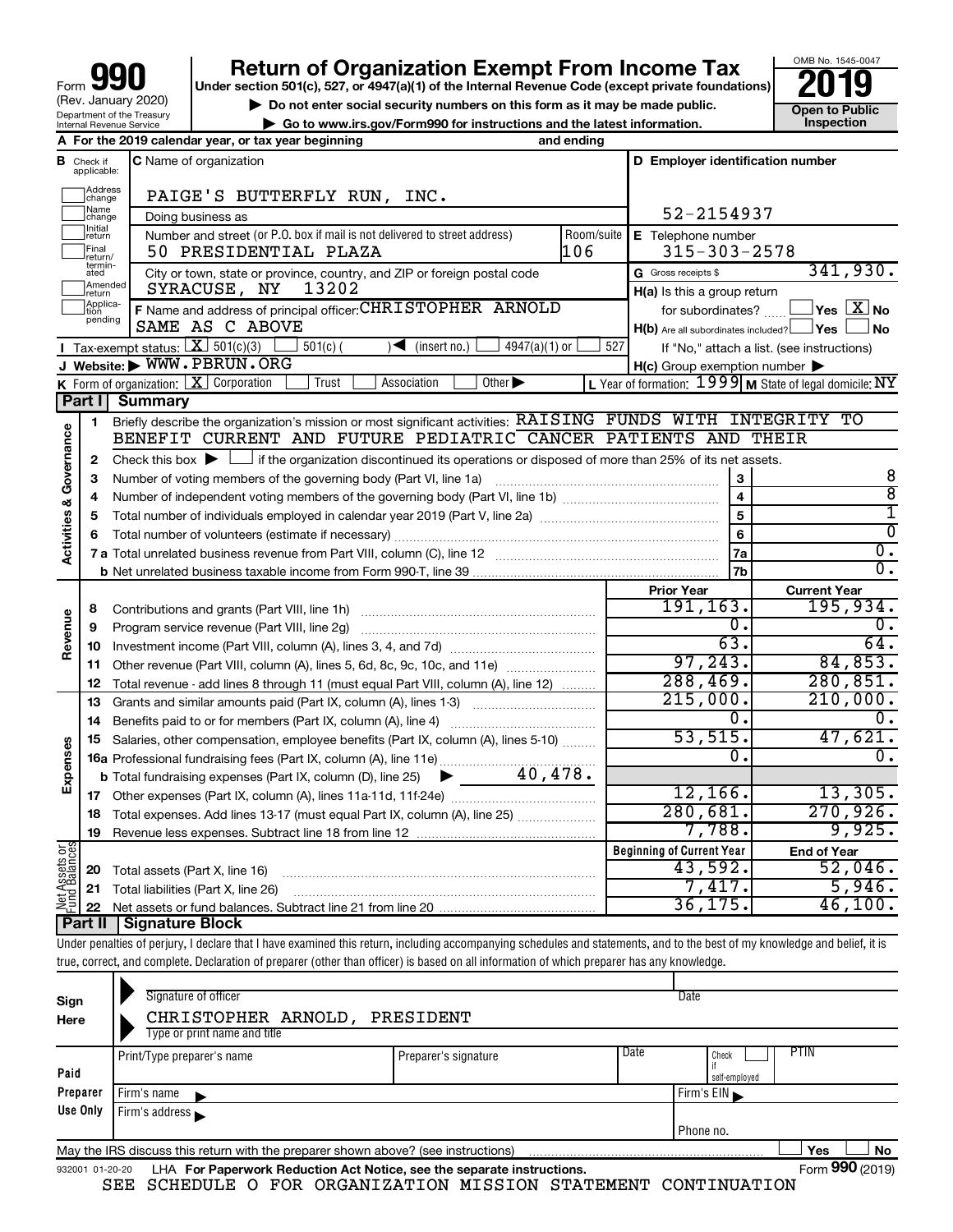|              | PAIGE'S BUTTERFLY RUN, INC.<br>Form 990 (2019)                                                                                                                                                                                                                                                                                              | 52-2154937    | Page 2                                         |
|--------------|---------------------------------------------------------------------------------------------------------------------------------------------------------------------------------------------------------------------------------------------------------------------------------------------------------------------------------------------|---------------|------------------------------------------------|
|              | Part III   Statement of Program Service Accomplishments                                                                                                                                                                                                                                                                                     |               |                                                |
|              |                                                                                                                                                                                                                                                                                                                                             |               |                                                |
| 1            | Briefly describe the organization's mission:<br>RAISING FUNDS WITH INTEGRITY TO BENEFIT CURRENT AND FUTURE PEDIATRIC<br>CANCER PATIENTS AND THEIR FAMILIES IN CENTRAL NEW YORK THROUGH THE                                                                                                                                                  |               |                                                |
|              | SPONSORSHIP OF PEDIATRIC ONCOLOGY RESEARCH AND PATIENT PROGRAMS AT                                                                                                                                                                                                                                                                          |               |                                                |
|              | UPSTATE GOLISANO CHILDREN'S HOSPITAL IN SYRACUSE.                                                                                                                                                                                                                                                                                           |               |                                                |
| $\mathbf{2}$ | Did the organization undertake any significant program services during the year which were not listed on the<br>prior Form 990 or 990-EZ?<br>If "Yes," describe these new services on Schedule O.                                                                                                                                           |               | $\overline{\ }$ Yes $\overline{\ \text{X}}$ No |
| 3            | Did the organization cease conducting, or make significant changes in how it conducts, any program services?                                                                                                                                                                                                                                |               | $\overline{\ }$ Yes $\overline{\ \ X}$ No      |
|              | If "Yes," describe these changes on Schedule O.                                                                                                                                                                                                                                                                                             |               |                                                |
| 4            | Describe the organization's program service accomplishments for each of its three largest program services, as measured by expenses.<br>Section 501(c)(3) and 501(c)(4) organizations are required to report the amount of grants and allocations to others, the total expenses, and<br>revenue, if any, for each program service reported. |               |                                                |
| 4a           | 210,000. ) (Revenue \$<br>213, 333. including grants of \$<br>) (Expenses \$<br>(Code:                                                                                                                                                                                                                                                      |               |                                                |
|              | TO FUND PEDIATRIC CANCER RESEARCH AND HELP FAMILIES OF PATIENTS                                                                                                                                                                                                                                                                             |               |                                                |
|              | UNDERGOING TREATMENT AT UPSTATE GOLISANO CHILDREN'S HOSPITAL.                                                                                                                                                                                                                                                                               |               |                                                |
|              |                                                                                                                                                                                                                                                                                                                                             |               |                                                |
|              |                                                                                                                                                                                                                                                                                                                                             |               |                                                |
|              |                                                                                                                                                                                                                                                                                                                                             |               |                                                |
|              |                                                                                                                                                                                                                                                                                                                                             |               |                                                |
|              |                                                                                                                                                                                                                                                                                                                                             |               |                                                |
|              |                                                                                                                                                                                                                                                                                                                                             |               |                                                |
|              |                                                                                                                                                                                                                                                                                                                                             |               |                                                |
|              |                                                                                                                                                                                                                                                                                                                                             |               |                                                |
|              |                                                                                                                                                                                                                                                                                                                                             |               |                                                |
| 4b           | including grants of \$ (Revenue \$)<br>$\left(\text{Code:} \right)$ $\left(\text{Expenses $}\right)$                                                                                                                                                                                                                                        |               |                                                |
|              |                                                                                                                                                                                                                                                                                                                                             |               |                                                |
|              |                                                                                                                                                                                                                                                                                                                                             |               |                                                |
|              |                                                                                                                                                                                                                                                                                                                                             |               |                                                |
|              |                                                                                                                                                                                                                                                                                                                                             |               |                                                |
|              |                                                                                                                                                                                                                                                                                                                                             |               |                                                |
|              |                                                                                                                                                                                                                                                                                                                                             |               |                                                |
|              |                                                                                                                                                                                                                                                                                                                                             |               |                                                |
|              |                                                                                                                                                                                                                                                                                                                                             |               |                                                |
|              |                                                                                                                                                                                                                                                                                                                                             |               |                                                |
|              |                                                                                                                                                                                                                                                                                                                                             |               |                                                |
|              |                                                                                                                                                                                                                                                                                                                                             |               |                                                |
| 4c           | $\text{(Code:}$ $\qquad \qquad \text{){\text{(Expenses $}}$<br>including grants of \$                                                                                                                                                                                                                                                       | ) (Revenue \$ |                                                |
|              |                                                                                                                                                                                                                                                                                                                                             |               |                                                |
|              |                                                                                                                                                                                                                                                                                                                                             |               |                                                |
|              |                                                                                                                                                                                                                                                                                                                                             |               |                                                |
|              |                                                                                                                                                                                                                                                                                                                                             |               |                                                |
|              |                                                                                                                                                                                                                                                                                                                                             |               |                                                |
|              |                                                                                                                                                                                                                                                                                                                                             |               |                                                |
|              |                                                                                                                                                                                                                                                                                                                                             |               |                                                |
|              |                                                                                                                                                                                                                                                                                                                                             |               |                                                |
|              |                                                                                                                                                                                                                                                                                                                                             |               |                                                |
|              |                                                                                                                                                                                                                                                                                                                                             |               |                                                |
|              |                                                                                                                                                                                                                                                                                                                                             |               |                                                |
| 4d           | Other program services (Describe on Schedule O.)                                                                                                                                                                                                                                                                                            |               |                                                |
|              | (Expenses \$<br>(Revenue \$<br>including grants of \$                                                                                                                                                                                                                                                                                       |               |                                                |
| 4е           | 213, 333.<br>Total program service expenses                                                                                                                                                                                                                                                                                                 |               | $000 \times 20$                                |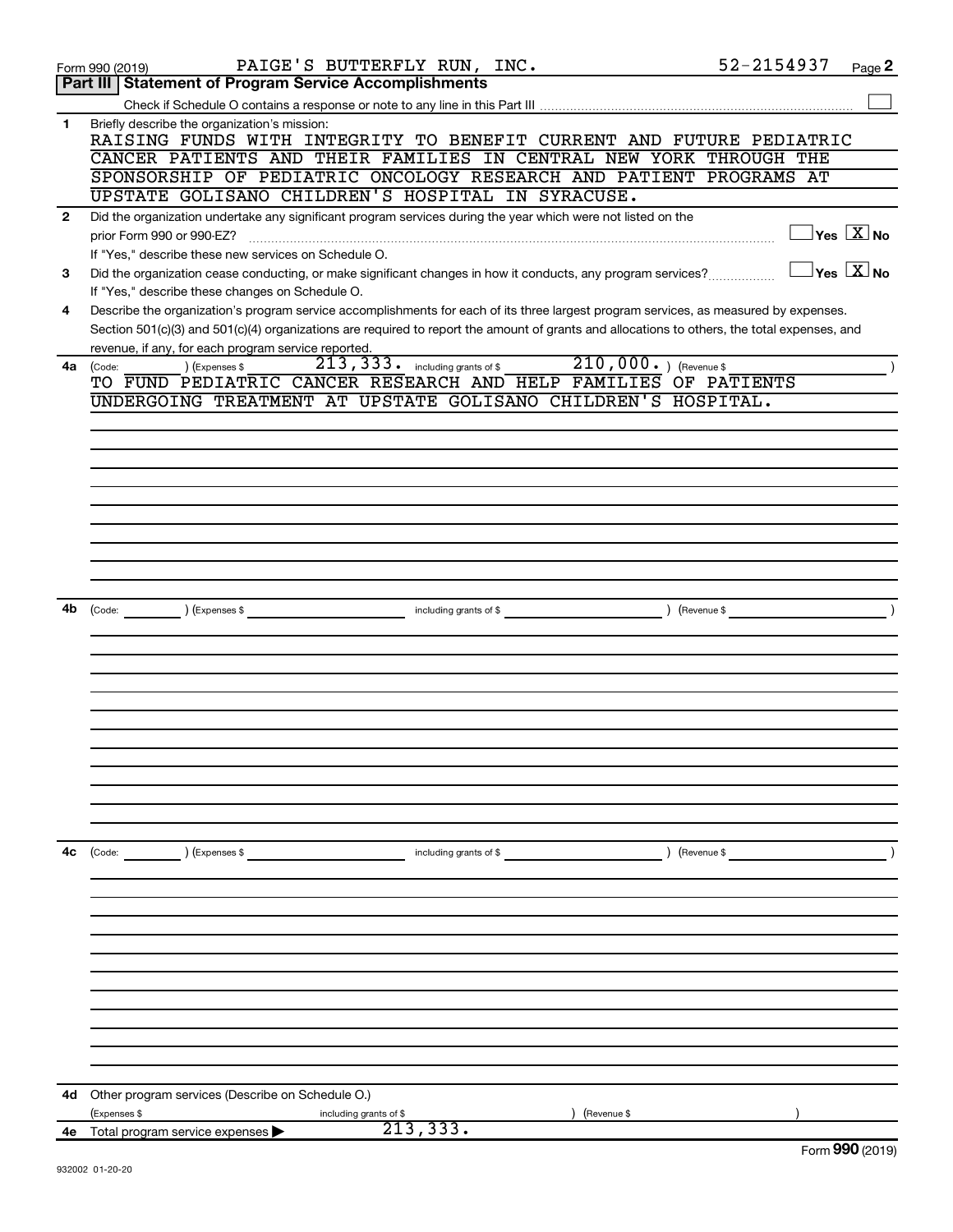| Form 990 (2019) |  |  |
|-----------------|--|--|

**Part IV Checklist of Required Schedules**

Form 990 (2019) Page PAIGE'S BUTTERFLY RUN, INC. 52-2154937

|    |                                                                                                                                                                                                                                                           |                 | Yes                     | No                      |
|----|-----------------------------------------------------------------------------------------------------------------------------------------------------------------------------------------------------------------------------------------------------------|-----------------|-------------------------|-------------------------|
| 1. | Is the organization described in section 501(c)(3) or 4947(a)(1) (other than a private foundation)?<br>If "Yes," complete Schedule A                                                                                                                      | 1               | х                       |                         |
| 2  |                                                                                                                                                                                                                                                           | $\mathbf{2}$    | $\overline{\mathbf{X}}$ |                         |
| 3  | Did the organization engage in direct or indirect political campaign activities on behalf of or in opposition to candidates for                                                                                                                           |                 |                         |                         |
|    | public office? If "Yes," complete Schedule C, Part I                                                                                                                                                                                                      | 3               |                         | x.                      |
| 4  | Section 501(c)(3) organizations. Did the organization engage in lobbying activities, or have a section 501(h) election in effect                                                                                                                          | 4               |                         | x                       |
| 5  | Is the organization a section 501(c)(4), 501(c)(5), or 501(c)(6) organization that receives membership dues, assessments, or                                                                                                                              |                 |                         |                         |
|    |                                                                                                                                                                                                                                                           | 5               |                         | х                       |
| 6  | Did the organization maintain any donor advised funds or any similar funds or accounts for which donors have the right to<br>provide advice on the distribution or investment of amounts in such funds or accounts? If "Yes," complete Schedule D, Part I | 6               |                         | х                       |
| 7  | Did the organization receive or hold a conservation easement, including easements to preserve open space,                                                                                                                                                 | 7               |                         | х                       |
| 8  | Did the organization maintain collections of works of art, historical treasures, or other similar assets? If "Yes," complete                                                                                                                              | 8               |                         | x                       |
| 9  | Did the organization report an amount in Part X, line 21, for escrow or custodial account liability, serve as a custodian for                                                                                                                             |                 |                         |                         |
|    | amounts not listed in Part X; or provide credit counseling, debt management, credit repair, or debt negotiation services?                                                                                                                                 | 9               |                         | x                       |
| 10 | Did the organization, directly or through a related organization, hold assets in donor-restricted endowments                                                                                                                                              | 10              |                         | х                       |
| 11 | If the organization's answer to any of the following questions is "Yes," then complete Schedule D, Parts VI, VII, VIII, IX, or X<br>as applicable.                                                                                                        |                 |                         |                         |
|    | a Did the organization report an amount for land, buildings, and equipment in Part X, line 10? If "Yes," complete Schedule D,<br>Part VI                                                                                                                  | 11a             | х                       |                         |
|    | <b>b</b> Did the organization report an amount for investments - other securities in Part X, line 12, that is 5% or more of its total                                                                                                                     | 11b             |                         | x                       |
|    | c Did the organization report an amount for investments - program related in Part X, line 13, that is 5% or more of its total                                                                                                                             |                 |                         |                         |
|    |                                                                                                                                                                                                                                                           | 11c             |                         | x                       |
|    | d Did the organization report an amount for other assets in Part X, line 15, that is 5% or more of its total assets reported in                                                                                                                           |                 |                         |                         |
|    |                                                                                                                                                                                                                                                           | 11d             |                         | х                       |
|    |                                                                                                                                                                                                                                                           | 11e             |                         | X                       |
| f  | Did the organization's separate or consolidated financial statements for the tax year include a footnote that addresses                                                                                                                                   |                 |                         |                         |
|    | the organization's liability for uncertain tax positions under FIN 48 (ASC 740)? If "Yes," complete Schedule D, Part X                                                                                                                                    | 11f             | х                       |                         |
|    | 12a Did the organization obtain separate, independent audited financial statements for the tax year? If "Yes," complete                                                                                                                                   | 12a             |                         | x                       |
|    | <b>b</b> Was the organization included in consolidated, independent audited financial statements for the tax year?                                                                                                                                        |                 |                         | х                       |
|    | If "Yes," and if the organization answered "No" to line 12a, then completing Schedule D, Parts XI and XII is optional                                                                                                                                     | 12 <sub>b</sub> |                         | $\overline{\textbf{x}}$ |
| 13 |                                                                                                                                                                                                                                                           | 13              |                         | X                       |
|    | <b>b</b> Did the organization have aggregate revenues or expenses of more than \$10,000 from grantmaking, fundraising, business,                                                                                                                          | 14a             |                         |                         |
|    | investment, and program service activities outside the United States, or aggregate foreign investments valued at \$100,000                                                                                                                                |                 |                         |                         |
|    |                                                                                                                                                                                                                                                           | 14b             |                         | х                       |
| 15 | Did the organization report on Part IX, column (A), line 3, more than \$5,000 of grants or other assistance to or for any                                                                                                                                 | 15              |                         | х                       |
| 16 | Did the organization report on Part IX, column (A), line 3, more than \$5,000 of aggregate grants or other assistance to                                                                                                                                  | 16              |                         | х                       |
| 17 | Did the organization report a total of more than \$15,000 of expenses for professional fundraising services on Part IX,                                                                                                                                   |                 |                         |                         |
|    |                                                                                                                                                                                                                                                           | 17              |                         | x                       |
| 18 | Did the organization report more than \$15,000 total of fundraising event gross income and contributions on Part VIII, lines                                                                                                                              | 18              | х                       |                         |
| 19 | Did the organization report more than \$15,000 of gross income from gaming activities on Part VIII, line 9a? If "Yes,"                                                                                                                                    |                 |                         |                         |
|    |                                                                                                                                                                                                                                                           | 19              |                         | х                       |
|    |                                                                                                                                                                                                                                                           | <b>20a</b>      |                         | x                       |
|    |                                                                                                                                                                                                                                                           | 20 <sub>b</sub> |                         |                         |
| 21 | Did the organization report more than \$5,000 of grants or other assistance to any domestic organization or                                                                                                                                               |                 |                         |                         |
|    |                                                                                                                                                                                                                                                           | 21              | х                       |                         |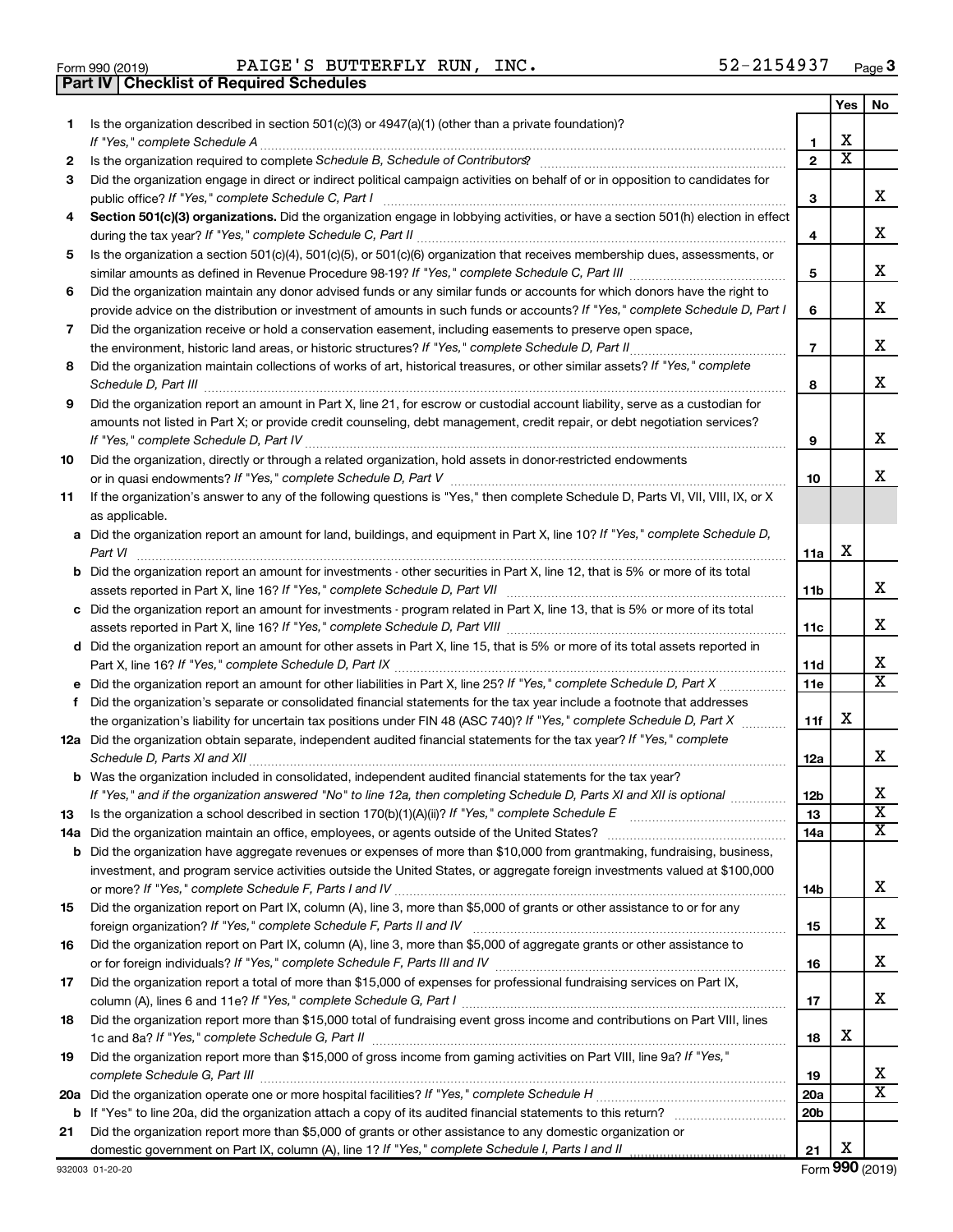|  | Form 990 (2019) |
|--|-----------------|
|  |                 |

Form 990 (2019) Page PAIGE'S BUTTERFLY RUN, INC. 52-2154937

*(continued)* **Part IV Checklist of Required Schedules**

|               |                                                                                                                                                                                                                        |                 | Yes | No                           |
|---------------|------------------------------------------------------------------------------------------------------------------------------------------------------------------------------------------------------------------------|-----------------|-----|------------------------------|
| 22            | Did the organization report more than \$5,000 of grants or other assistance to or for domestic individuals on                                                                                                          |                 |     |                              |
|               |                                                                                                                                                                                                                        | 22              |     | x                            |
| 23            | Did the organization answer "Yes" to Part VII, Section A, line 3, 4, or 5 about compensation of the organization's current                                                                                             |                 |     |                              |
|               | and former officers, directors, trustees, key employees, and highest compensated employees? If "Yes," complete                                                                                                         |                 |     |                              |
|               | Schedule J                                                                                                                                                                                                             | 23              |     | x                            |
|               | 24a Did the organization have a tax-exempt bond issue with an outstanding principal amount of more than \$100,000 as of the                                                                                            |                 |     |                              |
|               | last day of the year, that was issued after December 31, 2002? If "Yes," answer lines 24b through 24d and complete                                                                                                     |                 |     | x                            |
|               | Schedule K. If "No," go to line 25a                                                                                                                                                                                    | 24a             |     |                              |
|               |                                                                                                                                                                                                                        | 24 <sub>b</sub> |     |                              |
|               | c Did the organization maintain an escrow account other than a refunding escrow at any time during the year to defease                                                                                                 | 24c             |     |                              |
|               | any tax-exempt bonds?                                                                                                                                                                                                  | 24 <sub>d</sub> |     |                              |
|               | 25a Section 501(c)(3), 501(c)(4), and 501(c)(29) organizations. Did the organization engage in an excess benefit                                                                                                       |                 |     |                              |
|               |                                                                                                                                                                                                                        | 25a             |     | x                            |
|               | <b>b</b> Is the organization aware that it engaged in an excess benefit transaction with a disqualified person in a prior year, and                                                                                    |                 |     |                              |
|               | that the transaction has not been reported on any of the organization's prior Forms 990 or 990-EZ? If "Yes," complete                                                                                                  |                 |     |                              |
|               | Schedule L, Part I                                                                                                                                                                                                     | 25b             |     | х                            |
| 26            | Did the organization report any amount on Part X, line 5 or 22, for receivables from or payables to any current                                                                                                        |                 |     |                              |
|               | or former officer, director, trustee, key employee, creator or founder, substantial contributor, or 35%                                                                                                                |                 |     |                              |
|               | controlled entity or family member of any of these persons? If "Yes," complete Schedule L, Part II                                                                                                                     | 26              |     | х                            |
| 27            | Did the organization provide a grant or other assistance to any current or former officer, director, trustee, key employee,                                                                                            |                 |     |                              |
|               | creator or founder, substantial contributor or employee thereof, a grant selection committee member, or to a 35% controlled                                                                                            |                 |     |                              |
|               | entity (including an employee thereof) or family member of any of these persons? If "Yes," complete Schedule L, Part III                                                                                               | 27              |     | x                            |
| 28            | Was the organization a party to a business transaction with one of the following parties (see Schedule L, Part IV                                                                                                      |                 |     |                              |
|               | instructions, for applicable filing thresholds, conditions, and exceptions):                                                                                                                                           |                 |     |                              |
|               | a A current or former officer, director, trustee, key employee, creator or founder, or substantial contributor? If                                                                                                     |                 |     |                              |
|               |                                                                                                                                                                                                                        | 28a             |     | х                            |
|               |                                                                                                                                                                                                                        | 28 <sub>b</sub> |     | $\overline{\text{X}}$        |
|               | c A 35% controlled entity of one or more individuals and/or organizations described in lines 28a or 28b?If                                                                                                             |                 |     |                              |
|               |                                                                                                                                                                                                                        | 28c             |     | х                            |
| 29            |                                                                                                                                                                                                                        | 29              | х   |                              |
| 30            | Did the organization receive contributions of art, historical treasures, or other similar assets, or qualified conservation                                                                                            |                 |     |                              |
|               |                                                                                                                                                                                                                        | 30              |     | х<br>$\overline{\texttt{x}}$ |
| 31            | Did the organization liquidate, terminate, or dissolve and cease operations? If "Yes," complete Schedule N, Part I                                                                                                     | 31              |     |                              |
| 32            | Did the organization sell, exchange, dispose of, or transfer more than 25% of its net assets? If "Yes," complete                                                                                                       |                 |     | x                            |
|               | Schedule N, Part II                                                                                                                                                                                                    | 32              |     |                              |
| 33            | Did the organization own 100% of an entity disregarded as separate from the organization under Regulations                                                                                                             | 33              |     | х                            |
| 34            | Was the organization related to any tax-exempt or taxable entity? If "Yes," complete Schedule R, Part II, III, or IV, and                                                                                              |                 |     |                              |
|               | Part V, line 1                                                                                                                                                                                                         | 34              |     | х                            |
|               |                                                                                                                                                                                                                        | 35a             |     | $\overline{\texttt{X}}$      |
|               | b If "Yes" to line 35a, did the organization receive any payment from or engage in any transaction with a controlled entity                                                                                            |                 |     |                              |
|               |                                                                                                                                                                                                                        | 35b             |     |                              |
| 36            | Section 501(c)(3) organizations. Did the organization make any transfers to an exempt non-charitable related organization?                                                                                             |                 |     |                              |
|               |                                                                                                                                                                                                                        | 36              |     | x                            |
| 37            | Did the organization conduct more than 5% of its activities through an entity that is not a related organization                                                                                                       |                 |     |                              |
|               | and that is treated as a partnership for federal income tax purposes? If "Yes," complete Schedule R, Part VI                                                                                                           | 37              |     | x                            |
| 38            | Did the organization complete Schedule O and provide explanations in Schedule O for Part VI, lines 11b and 19?                                                                                                         |                 |     |                              |
|               |                                                                                                                                                                                                                        | 38              | х   |                              |
| <b>Part V</b> | Statements Regarding Other IRS Filings and Tax Compliance                                                                                                                                                              |                 |     |                              |
|               |                                                                                                                                                                                                                        |                 |     |                              |
|               |                                                                                                                                                                                                                        |                 | Yes | No                           |
|               | 1a<br>ŋ                                                                                                                                                                                                                |                 |     |                              |
|               | <b>b</b> Enter the number of Forms W-2G included in line 1a. Enter -0- if not applicable<br>1b<br>c Did the organization comply with backup withholding rules for reportable payments to vendors and reportable gaming |                 |     |                              |
|               |                                                                                                                                                                                                                        | 1c              |     |                              |
|               |                                                                                                                                                                                                                        |                 |     |                              |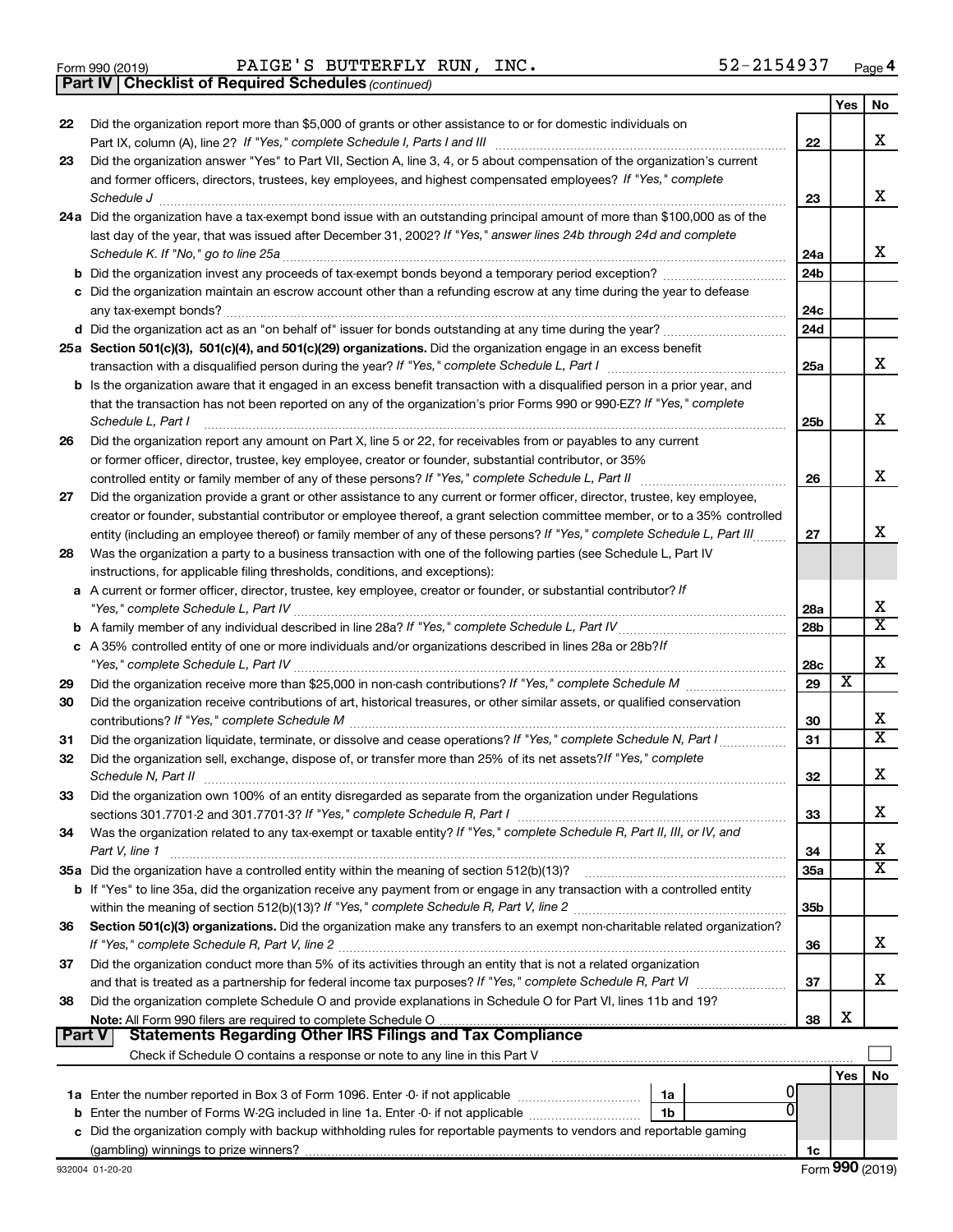|  | Form 990 (2019) |
|--|-----------------|
|  |                 |

**Part V** Statements Regarding Other IRS Filings and Tax Compliance (continued)

|    |                                                                                                                                                                                            |                | Yes | No                    |  |  |  |  |
|----|--------------------------------------------------------------------------------------------------------------------------------------------------------------------------------------------|----------------|-----|-----------------------|--|--|--|--|
|    | 2a Enter the number of employees reported on Form W-3, Transmittal of Wage and Tax Statements,                                                                                             |                |     |                       |  |  |  |  |
|    | 1<br>filed for the calendar year ending with or within the year covered by this return<br>2a                                                                                               |                |     |                       |  |  |  |  |
|    |                                                                                                                                                                                            | 2 <sub>b</sub> | х   |                       |  |  |  |  |
|    |                                                                                                                                                                                            |                |     |                       |  |  |  |  |
|    | 3a Did the organization have unrelated business gross income of \$1,000 or more during the year?                                                                                           | За             |     | x                     |  |  |  |  |
|    |                                                                                                                                                                                            | 3b             |     |                       |  |  |  |  |
|    | 4a At any time during the calendar year, did the organization have an interest in, or a signature or other authority over, a                                                               |                |     |                       |  |  |  |  |
|    | financial account in a foreign country (such as a bank account, securities account, or other financial account)?                                                                           | 4a             |     | X.                    |  |  |  |  |
|    | <b>b</b> If "Yes," enter the name of the foreign country                                                                                                                                   |                |     |                       |  |  |  |  |
|    | See instructions for filing requirements for FinCEN Form 114, Report of Foreign Bank and Financial Accounts (FBAR).                                                                        |                |     |                       |  |  |  |  |
|    |                                                                                                                                                                                            | 5a             |     | X                     |  |  |  |  |
| b  |                                                                                                                                                                                            | 5b             |     | $\overline{\text{X}}$ |  |  |  |  |
| c  |                                                                                                                                                                                            | 5с             |     |                       |  |  |  |  |
|    | 6a Does the organization have annual gross receipts that are normally greater than \$100,000, and did the organization solicit                                                             |                |     |                       |  |  |  |  |
|    |                                                                                                                                                                                            | 6a             |     | x                     |  |  |  |  |
|    | <b>b</b> If "Yes," did the organization include with every solicitation an express statement that such contributions or gifts                                                              |                |     |                       |  |  |  |  |
|    | were not tax deductible?                                                                                                                                                                   | 6b             |     |                       |  |  |  |  |
| 7  | Organizations that may receive deductible contributions under section 170(c).                                                                                                              |                |     |                       |  |  |  |  |
|    | a Did the organization receive a payment in excess of \$75 made partly as a contribution and partly for goods and services provided to the payor?                                          | 7a             |     | x                     |  |  |  |  |
|    |                                                                                                                                                                                            | 7b             |     |                       |  |  |  |  |
| c  | Did the organization sell, exchange, or otherwise dispose of tangible personal property for which it was required                                                                          |                |     |                       |  |  |  |  |
|    |                                                                                                                                                                                            | 7c             |     | х                     |  |  |  |  |
|    | 7d                                                                                                                                                                                         |                |     | x                     |  |  |  |  |
| е  | Did the organization receive any funds, directly or indirectly, to pay premiums on a personal benefit contract?<br>7e<br>7f                                                                |                |     |                       |  |  |  |  |
| Ť. |                                                                                                                                                                                            |                |     |                       |  |  |  |  |
| g  | If the organization received a contribution of qualified intellectual property, did the organization file Form 8899 as required?<br>7g<br>7h                                               |                |     |                       |  |  |  |  |
|    | If the organization received a contribution of cars, boats, airplanes, or other vehicles, did the organization file a Form 1098-C?<br>h.                                                   |                |     |                       |  |  |  |  |
| 8  | Sponsoring organizations maintaining donor advised funds. Did a donor advised fund maintained by the<br>sponsoring organization have excess business holdings at any time during the year? | 8              |     |                       |  |  |  |  |
| 9  | Sponsoring organizations maintaining donor advised funds.                                                                                                                                  |                |     |                       |  |  |  |  |
| а  | Did the sponsoring organization make any taxable distributions under section 4966?                                                                                                         | 9а             |     |                       |  |  |  |  |
| b  |                                                                                                                                                                                            | 9b             |     |                       |  |  |  |  |
| 10 | Section 501(c)(7) organizations. Enter:                                                                                                                                                    |                |     |                       |  |  |  |  |
|    | 10a                                                                                                                                                                                        |                |     |                       |  |  |  |  |
| b  | 10 <sub>b</sub><br>Gross receipts, included on Form 990, Part VIII, line 12, for public use of club facilities                                                                             |                |     |                       |  |  |  |  |
| 11 | Section 501(c)(12) organizations. Enter:                                                                                                                                                   |                |     |                       |  |  |  |  |
|    | 11a<br>Gross income from members or shareholders                                                                                                                                           |                |     |                       |  |  |  |  |
|    | <b>b</b> Gross income from other sources (Do not net amounts due or paid to other sources against                                                                                          |                |     |                       |  |  |  |  |
|    | 11b                                                                                                                                                                                        |                |     |                       |  |  |  |  |
|    | 12a Section 4947(a)(1) non-exempt charitable trusts. Is the organization filing Form 990 in lieu of Form 1041?                                                                             | 12a            |     |                       |  |  |  |  |
|    | 12b<br><b>b</b> If "Yes," enter the amount of tax-exempt interest received or accrued during the year                                                                                      |                |     |                       |  |  |  |  |
| 13 | Section 501(c)(29) qualified nonprofit health insurance issuers.                                                                                                                           |                |     |                       |  |  |  |  |
|    | a Is the organization licensed to issue qualified health plans in more than one state?                                                                                                     | 13a            |     |                       |  |  |  |  |
|    | Note: See the instructions for additional information the organization must report on Schedule O.                                                                                          |                |     |                       |  |  |  |  |
|    | <b>b</b> Enter the amount of reserves the organization is required to maintain by the states in which the                                                                                  |                |     |                       |  |  |  |  |
|    | 13 <sub>b</sub>                                                                                                                                                                            |                |     |                       |  |  |  |  |
|    | 13с                                                                                                                                                                                        |                |     |                       |  |  |  |  |
|    | 14a Did the organization receive any payments for indoor tanning services during the tax year?                                                                                             | 14a            |     | x                     |  |  |  |  |
|    | <b>b</b> If "Yes," has it filed a Form 720 to report these payments? If "No," provide an explanation on Schedule O<br><u> 1986 - Johann Barbara, martin a</u>                              | 14b            |     |                       |  |  |  |  |
| 15 | Is the organization subject to the section 4960 tax on payment(s) of more than \$1,000,000 in remuneration or                                                                              |                |     |                       |  |  |  |  |
|    | excess parachute payment(s) during the year?                                                                                                                                               | 15             |     | X.                    |  |  |  |  |
|    | If "Yes," see instructions and file Form 4720, Schedule N.                                                                                                                                 |                |     |                       |  |  |  |  |
| 16 | Is the organization an educational institution subject to the section 4968 excise tax on net investment income?                                                                            | 16             |     | X.                    |  |  |  |  |
|    | If "Yes," complete Form 4720, Schedule O.                                                                                                                                                  |                |     |                       |  |  |  |  |

Form (2019) **990**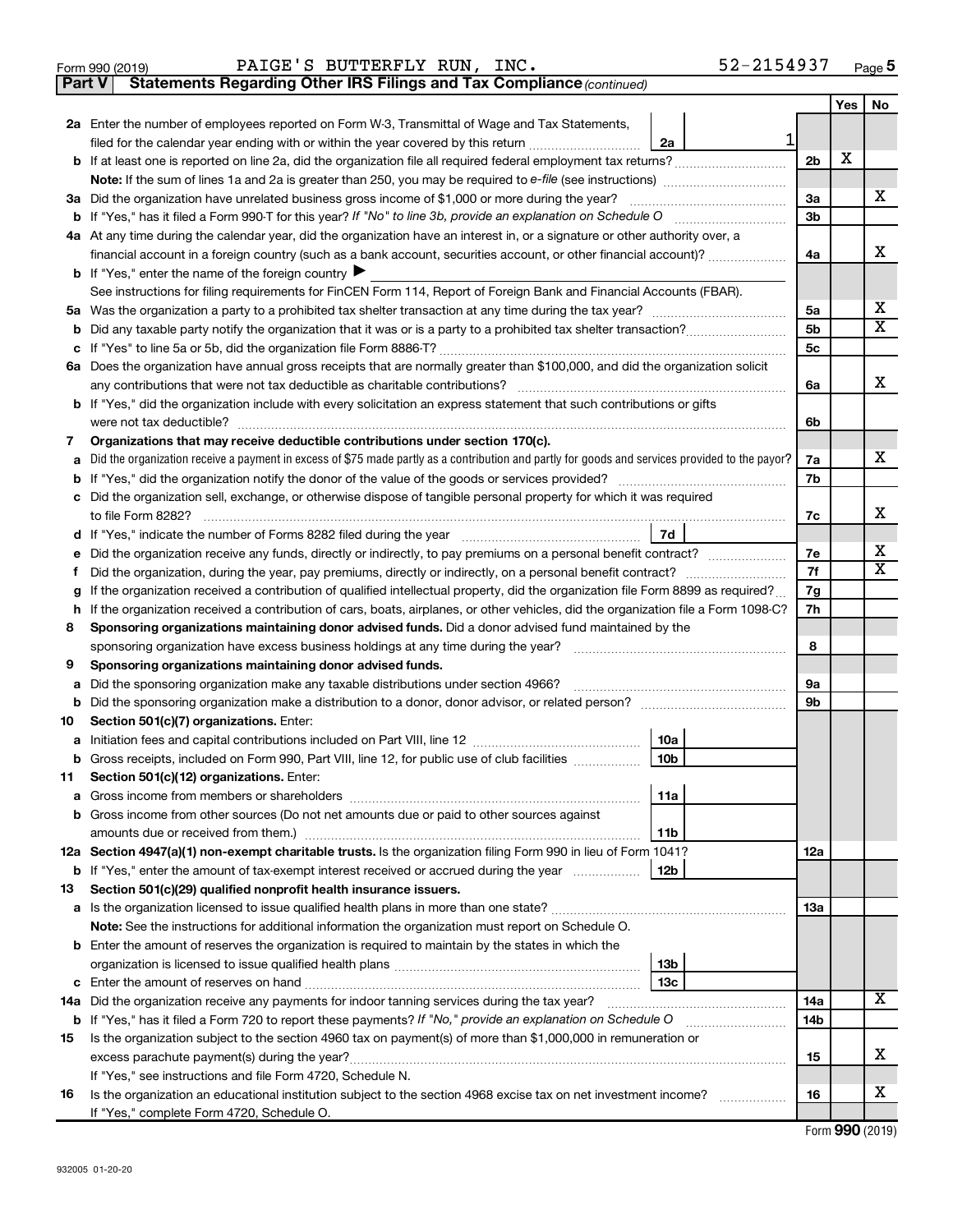|     | body delegated broad authority to an executive committee or similar committee, explain on Schedule O.                                             |    |  |                 |     |                         |
|-----|---------------------------------------------------------------------------------------------------------------------------------------------------|----|--|-----------------|-----|-------------------------|
| b   | Enter the number of voting members included on line 1a, above, who are independent                                                                | 1b |  | 8               |     |                         |
| 2   | Did any officer, director, trustee, or key employee have a family relationship or a business relationship with any other                          |    |  |                 |     |                         |
|     | officer, director, trustee, or key employee?                                                                                                      |    |  | $\mathbf{2}$    |     | х                       |
| З   | Did the organization delegate control over management duties customarily performed by or under the direct supervision                             |    |  |                 |     |                         |
|     |                                                                                                                                                   |    |  | 3               |     | X                       |
| 4   | Did the organization make any significant changes to its governing documents since the prior Form 990 was filed?                                  |    |  | 4               |     | $\overline{\mathbf{x}}$ |
| 5   |                                                                                                                                                   |    |  | 5               |     | X                       |
| 6   |                                                                                                                                                   |    |  | 6               |     | X                       |
| 7a  | Did the organization have members, stockholders, or other persons who had the power to elect or appoint one or                                    |    |  |                 |     |                         |
|     |                                                                                                                                                   |    |  | 7а              |     | х                       |
|     | <b>b</b> Are any governance decisions of the organization reserved to (or subject to approval by) members, stockholders, or                       |    |  |                 |     |                         |
|     |                                                                                                                                                   |    |  | 7b              |     | х                       |
| 8   | Did the organization contemporaneously document the meetings held or written actions undertaken during the year by the following:                 |    |  |                 |     |                         |
|     |                                                                                                                                                   |    |  | 8а              | х   |                         |
| b   |                                                                                                                                                   |    |  | 8b              | х   |                         |
| 9   | Is there any officer, director, trustee, or key employee listed in Part VII, Section A, who cannot be reached at the                              |    |  |                 |     |                         |
|     |                                                                                                                                                   |    |  | 9               |     | х                       |
|     | <b>Section B. Policies</b> (This Section B requests information about policies not required by the Internal Revenue Code.)                        |    |  |                 |     |                         |
|     |                                                                                                                                                   |    |  |                 | Yes | No                      |
|     |                                                                                                                                                   |    |  | 10a             |     | х                       |
|     | <b>b</b> If "Yes," did the organization have written policies and procedures governing the activities of such chapters, affiliates,               |    |  |                 |     |                         |
|     | 10 <sub>b</sub><br>11a                                                                                                                            |    |  |                 |     |                         |
|     | 11a Has the organization provided a complete copy of this Form 990 to all members of its governing body before filing the form?                   |    |  |                 |     |                         |
|     | Describe in Schedule O the process, if any, used by the organization to review this Form 990.<br>b                                                |    |  |                 |     |                         |
| 12a |                                                                                                                                                   |    |  | 12a             | х   |                         |
| b   | Were officers, directors, or trustees, and key employees required to disclose annually interests that could give rise to conflicts?               |    |  | 12 <sub>b</sub> | X   |                         |
| c   | Did the organization regularly and consistently monitor and enforce compliance with the policy? If "Yes," describe                                |    |  |                 |     |                         |
|     |                                                                                                                                                   |    |  | 12c             | х   |                         |
| 13  |                                                                                                                                                   |    |  | 13              | х   |                         |
| 14  | Did the organization have a written document retention and destruction policy? [11] manufaction manufaction in                                    |    |  | 14              |     | х                       |
| 15  | Did the process for determining compensation of the following persons include a review and approval by independent                                |    |  |                 |     |                         |
|     | persons, comparability data, and contemporaneous substantiation of the deliberation and decision?                                                 |    |  |                 |     |                         |
|     |                                                                                                                                                   |    |  | <b>15a</b>      |     | х                       |
|     |                                                                                                                                                   |    |  | 15 <sub>b</sub> |     | $\overline{\textbf{X}}$ |
|     | If "Yes" to line 15a or 15b, describe the process in Schedule O (see instructions).                                                               |    |  |                 |     |                         |
|     | 16a Did the organization invest in, contribute assets to, or participate in a joint venture or similar arrangement with a                         |    |  |                 |     |                         |
|     |                                                                                                                                                   |    |  | 16a             |     | х                       |
|     | <b>b</b> If "Yes," did the organization follow a written policy or procedure requiring the organization to evaluate its participation             |    |  |                 |     |                         |
|     | in joint venture arrangements under applicable federal tax law, and take steps to safeguard the organization's                                    |    |  |                 |     |                         |
|     | exempt status with respect to such arrangements?                                                                                                  |    |  | 16b             |     |                         |
|     | <b>Section C. Disclosure</b>                                                                                                                      |    |  |                 |     |                         |
| 17  | List the states with which a copy of this Form 990 is required to be filed $\blacktriangleright\text{NY}$                                         |    |  |                 |     |                         |
| 18  | Section 6104 requires an organization to make its Forms 1023 (1024 or 1024-A, if applicable), 990, and 990-T (Section 501(c)(3)s only) available  |    |  |                 |     |                         |
|     | for public inspection. Indicate how you made these available. Check all that apply.                                                               |    |  |                 |     |                         |
|     | $ \mathbf{X} $ Upon request<br>Own website<br>Another's website<br>Other (explain on Schedule O)                                                  |    |  |                 |     |                         |
| 19  | Describe on Schedule O whether (and if so, how) the organization made its governing documents, conflict of interest policy, and financial         |    |  |                 |     |                         |
|     | statements available to the public during the tax year.                                                                                           |    |  |                 |     |                         |
| 20  | State the name, address, and telephone number of the person who possesses the organization's books and records<br>THE ORGANIZATION - 315-303-2578 |    |  |                 |     |                         |
|     | 13202<br>50 PRESIDENTIAL PLAZA NO. 106, SYRACUSE, NY                                                                                              |    |  |                 |     |                         |

| Form 990 (2019) |                                                                                                                  | PAIGE'S BUTTERFLY RUN, INC. |  | 52-2154937                                                                                                                  | Page |
|-----------------|------------------------------------------------------------------------------------------------------------------|-----------------------------|--|-----------------------------------------------------------------------------------------------------------------------------|------|
|                 |                                                                                                                  |                             |  | Part VI Governance, Management, and Disclosure For each "Yes" response to lines 2 through 7b below, and for a "No" response |      |
|                 | to line 8a, 8b, or 10b below, describe the circumstances, processes, or changes on Schedule O. See instructions. |                             |  |                                                                                                                             |      |

**1a** Enter the number of voting members of the governing body at the end of the tax year *www.fronoming* 

Check if Schedule O contains a response or note to any line in this Part VI

**Section A. Governing Body and Management**

If there are material differences in voting rights among members of the governing body, or if the governing

Form (2019) **990**

8

**1a**

**Yes No**

 $\boxed{\text{X}}$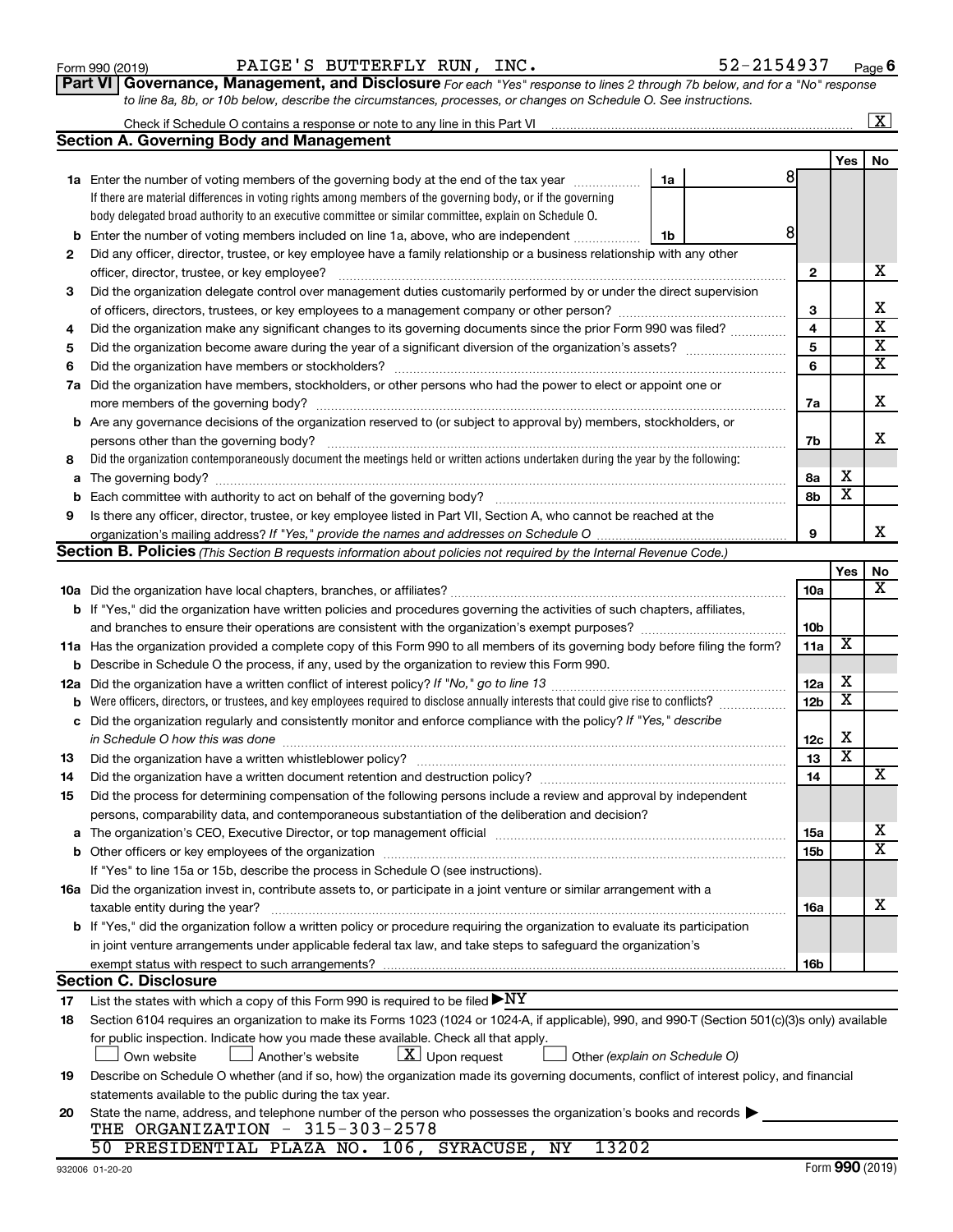$\Box$ 

| Part VII Compensation of Officers, Directors, Trustees, Key Employees, Highest Compensated |  |
|--------------------------------------------------------------------------------------------|--|
| <b>Employees, and Independent Contractors</b>                                              |  |

Check if Schedule O contains a response or note to any line in this Part VII

**Section A. Officers, Directors, Trustees, Key Employees, and Highest Compensated Employees**

**1a**  Complete this table for all persons required to be listed. Report compensation for the calendar year ending with or within the organization's tax year.  $\bullet$  List all of the organization's current officers, directors, trustees (whether individuals or organizations), regardless of amount of compensation.

Enter -0- in columns (D), (E), and (F) if no compensation was paid.

**•** List all of the organization's current key employees, if any. See instructions for definition of "key employee."

• List the organization's five *current* highest compensated employees (other than an officer, director, trustee, or key employee) who received reportable compensation (Box 5 of Form W-2 and/or Box 7 of Form 1099-MISC) of more than \$100,000 from the organization and any related organizations.

 $\bullet$  List all of the organization's former officers, key employees, and highest compensated employees who received more than \$100,000 of reportable compensation from the organization and any related organizations.

**•** List all of the organization's former directors or trustees that received, in the capacity as a former director or trustee of the organization, more than \$10,000 of reportable compensation from the organization and any related organizations.

See instructions for the order in which to list the persons above.

Check this box if neither the organization nor any related organization compensated any current officer, director, or trustee.  $\Box$ 

| (A)                          | (C)<br>(B)             |                                         |                       |             |              |                                                                  | (D)    | (E)                 | (F)                              |                          |
|------------------------------|------------------------|-----------------------------------------|-----------------------|-------------|--------------|------------------------------------------------------------------|--------|---------------------|----------------------------------|--------------------------|
| Name and title               | Average                | Position<br>(do not check more than one |                       |             |              |                                                                  |        | Reportable          | Reportable                       | Estimated                |
|                              | hours per              |                                         |                       |             |              | box, unless person is both an<br>officer and a director/trustee) |        | compensation        | compensation                     | amount of                |
|                              | week                   |                                         |                       |             |              |                                                                  |        | from                | from related                     | other                    |
|                              | (list any<br>hours for |                                         |                       |             |              |                                                                  |        | the<br>organization | organizations<br>(W-2/1099-MISC) | compensation<br>from the |
|                              | related                |                                         |                       |             |              |                                                                  |        | (W-2/1099-MISC)     |                                  | organization             |
|                              | organizations          |                                         |                       |             |              |                                                                  |        |                     |                                  | and related              |
|                              | below                  |                                         |                       |             |              |                                                                  |        |                     |                                  | organizations            |
|                              | line)                  | Individual trustee or director          | Institutional trustee | Officer     | Key employee | Highest compensated<br>employee                                  | Former |                     |                                  |                          |
| (1) CHRISTOPHER ARNOLD       | 4.00                   |                                         |                       |             |              |                                                                  |        |                     |                                  |                          |
| PRESIDENT                    |                        | X                                       |                       | $\mathbf X$ |              |                                                                  |        | $\mathbf 0$ .       | $\mathbf 0$ .                    | $\mathbf 0$ .            |
| (2) RALPH SIMONE             | 0.50                   |                                         |                       |             |              |                                                                  |        |                     |                                  |                          |
| VICE PRESIDENT               |                        | X                                       |                       | $\mathbf X$ |              |                                                                  |        | $\mathbf 0$ .       | $\mathbf 0$ .                    | $\mathbf 0$ .            |
| (3) JAIMIE P. GALANTE, CPA   | 1.00                   |                                         |                       |             |              |                                                                  |        |                     |                                  |                          |
| <b>TREASURER</b>             |                        | $\mathbf X$                             |                       | $\mathbf x$ |              |                                                                  |        | 0.                  | $\mathbf 0$ .                    | $\mathbf 0$ .            |
| (4) KEVIN M. BERNSTEIN, ESQ. | 0.50                   |                                         |                       |             |              |                                                                  |        |                     |                                  |                          |
| BOARD MEMBER                 |                        | $\mathbf X$                             |                       |             |              |                                                                  |        | 0.                  | 0.                               | $\mathbf 0$ .            |
| (5) MELANIE A COMITO, M.D.   | 0.50                   |                                         |                       |             |              |                                                                  |        |                     |                                  |                          |
| <b>BOARD MEMBER</b>          |                        | $\mathbf X$                             |                       |             |              |                                                                  |        | 0.                  | 0.                               | $\mathbf 0$ .            |
| (6) RACHEL BARBER            | 0.50                   |                                         |                       |             |              |                                                                  |        |                     |                                  |                          |
| <b>SECRETARY</b>             |                        | $\mathbf X$                             |                       | $\mathbf X$ |              |                                                                  |        | 0.                  | 0.                               | $\mathbf 0$ .            |
| (7) KRISTEN THOMAS RN, MS    | 0.50                   |                                         |                       |             |              |                                                                  |        |                     |                                  |                          |
| BOARD MEMBER                 |                        | $\mathbf X$                             |                       |             |              |                                                                  |        | 0.                  | 0.                               | $\mathbf 0$ .            |
| (8) NICHOLE MOLES            | 0.50                   |                                         |                       |             |              |                                                                  |        |                     |                                  |                          |
| BOARD MEMBER                 |                        | $\mathbf X$                             |                       |             |              |                                                                  |        | 0.                  | 0.                               | $\mathbf 0$ .            |
| (9) MARY KATE INTAGLIETTA    | 40.00                  |                                         |                       |             |              |                                                                  |        |                     |                                  |                          |
| EXECUTIVE DIRECTOR           |                        |                                         |                       | $\mathbf X$ |              |                                                                  |        | 44,092.             | 0.                               | 156.                     |
|                              |                        |                                         |                       |             |              |                                                                  |        |                     |                                  |                          |
|                              |                        |                                         |                       |             |              |                                                                  |        |                     |                                  |                          |
|                              |                        |                                         |                       |             |              |                                                                  |        |                     |                                  |                          |
|                              |                        |                                         |                       |             |              |                                                                  |        |                     |                                  |                          |
|                              |                        |                                         |                       |             |              |                                                                  |        |                     |                                  |                          |
|                              |                        |                                         |                       |             |              |                                                                  |        |                     |                                  |                          |
|                              |                        |                                         |                       |             |              |                                                                  |        |                     |                                  |                          |
|                              |                        |                                         |                       |             |              |                                                                  |        |                     |                                  |                          |
|                              |                        |                                         |                       |             |              |                                                                  |        |                     |                                  |                          |
|                              |                        |                                         |                       |             |              |                                                                  |        |                     |                                  |                          |
|                              |                        |                                         |                       |             |              |                                                                  |        |                     |                                  |                          |
|                              |                        |                                         |                       |             |              |                                                                  |        |                     |                                  |                          |
|                              |                        |                                         |                       |             |              |                                                                  |        |                     |                                  |                          |
|                              |                        |                                         |                       |             |              |                                                                  |        |                     |                                  |                          |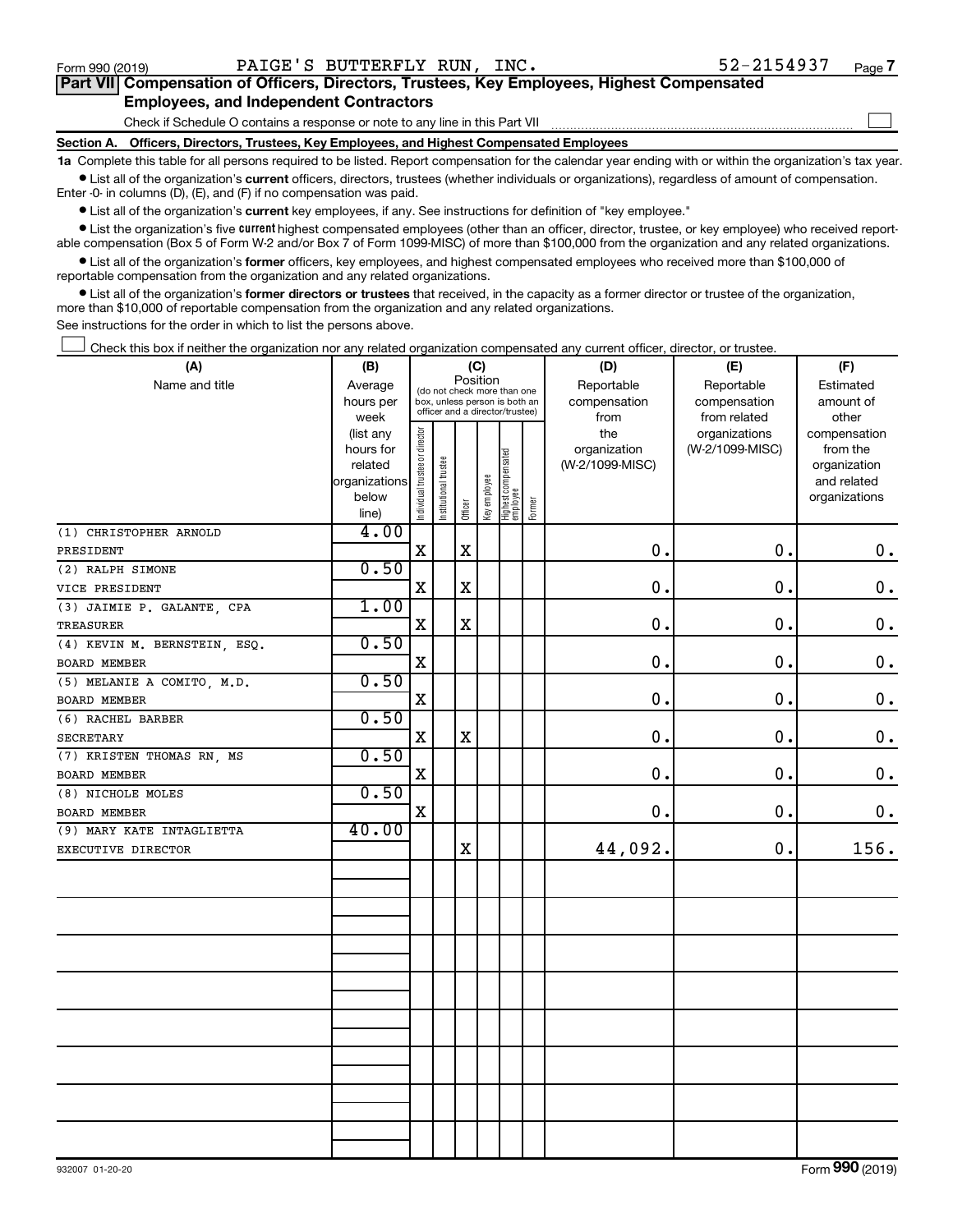|                 | PAIGE'S BUTTERFLY RUN, INC.<br>Form 990 (2019)                                                                                                                                                                                                         |                                                                      |                                                                                                             |                       |         |              |                                   |        |                                           | 52-2154937                                        |                                      |                                        | Page 8                                                                   |
|-----------------|--------------------------------------------------------------------------------------------------------------------------------------------------------------------------------------------------------------------------------------------------------|----------------------------------------------------------------------|-------------------------------------------------------------------------------------------------------------|-----------------------|---------|--------------|-----------------------------------|--------|-------------------------------------------|---------------------------------------------------|--------------------------------------|----------------------------------------|--------------------------------------------------------------------------|
| <b>Part VII</b> | Section A. Officers, Directors, Trustees, Key Employees, and Highest Compensated Employees (continued)                                                                                                                                                 |                                                                      |                                                                                                             |                       |         |              |                                   |        |                                           |                                                   |                                      |                                        |                                                                          |
|                 | (A)<br>Name and title                                                                                                                                                                                                                                  | (B)<br>Average<br>hours per<br>week                                  | Position<br>(do not check more than one<br>box, unless person is both an<br>officer and a director/trustee) |                       |         |              |                                   |        | (D)<br>Reportable<br>compensation<br>from | (E)<br>Reportable<br>compensation<br>from related |                                      | (F)<br>Estimated<br>amount of<br>other |                                                                          |
|                 |                                                                                                                                                                                                                                                        | (list any<br>hours for<br>related<br>organizations<br>below<br>line) | Individual trustee or director                                                                              | Institutional trustee | Officer | Key employee | Highest compensated<br>  employee | Former | the<br>organization<br>(W-2/1099-MISC)    | organizations<br>(W-2/1099-MISC)                  |                                      |                                        | compensation<br>from the<br>organization<br>and related<br>organizations |
|                 |                                                                                                                                                                                                                                                        |                                                                      |                                                                                                             |                       |         |              |                                   |        |                                           |                                                   |                                      |                                        |                                                                          |
|                 |                                                                                                                                                                                                                                                        |                                                                      |                                                                                                             |                       |         |              |                                   |        |                                           |                                                   |                                      |                                        |                                                                          |
|                 |                                                                                                                                                                                                                                                        |                                                                      |                                                                                                             |                       |         |              |                                   |        |                                           |                                                   |                                      |                                        |                                                                          |
|                 |                                                                                                                                                                                                                                                        |                                                                      |                                                                                                             |                       |         |              |                                   |        |                                           |                                                   |                                      |                                        |                                                                          |
|                 |                                                                                                                                                                                                                                                        |                                                                      |                                                                                                             |                       |         |              |                                   |        |                                           |                                                   |                                      |                                        |                                                                          |
|                 |                                                                                                                                                                                                                                                        |                                                                      |                                                                                                             |                       |         |              |                                   |        |                                           |                                                   |                                      |                                        |                                                                          |
|                 |                                                                                                                                                                                                                                                        |                                                                      |                                                                                                             |                       |         |              |                                   |        |                                           |                                                   |                                      |                                        |                                                                          |
|                 |                                                                                                                                                                                                                                                        |                                                                      |                                                                                                             |                       |         |              |                                   |        | 44,092.                                   |                                                   | $\overline{\mathfrak{o}}$ .          |                                        | 156.                                                                     |
|                 | c Total from continuation sheets to Part VII, Section A manus and the set of the Section A                                                                                                                                                             |                                                                      |                                                                                                             |                       |         |              |                                   |        | σ.<br>44,092.                             |                                                   | $\overline{0}$ .<br>$\overline{0}$ . |                                        | $\overline{0}$ .<br>156.                                                 |
| 2               | Total number of individuals (including but not limited to those listed above) who received more than \$100,000 of reportable<br>compensation from the organization $\blacktriangleright$                                                               |                                                                      |                                                                                                             |                       |         |              |                                   |        |                                           |                                                   |                                      |                                        | 0                                                                        |
| 3               | Did the organization list any former officer, director, trustee, key employee, or highest compensated employee on                                                                                                                                      |                                                                      |                                                                                                             |                       |         |              |                                   |        |                                           |                                                   |                                      |                                        | Yes<br>No<br>x                                                           |
|                 | For any individual listed on line 1a, is the sum of reportable compensation and other compensation from the organization<br>and related organizations greater than \$150,000? If "Yes," complete Schedule J for such individual                        |                                                                      |                                                                                                             |                       |         |              |                                   |        |                                           |                                                   |                                      | 3<br>4                                 | х                                                                        |
| 5               | Did any person listed on line 1a receive or accrue compensation from any unrelated organization or individual for services                                                                                                                             |                                                                      |                                                                                                             |                       |         |              |                                   |        |                                           |                                                   |                                      | 5                                      | x                                                                        |
|                 | <b>Section B. Independent Contractors</b>                                                                                                                                                                                                              |                                                                      |                                                                                                             |                       |         |              |                                   |        |                                           |                                                   |                                      |                                        |                                                                          |
| 1               | Complete this table for your five highest compensated independent contractors that received more than \$100,000 of compensation from<br>the organization. Report compensation for the calendar year ending with or within the organization's tax year. |                                                                      |                                                                                                             |                       |         |              |                                   |        |                                           |                                                   |                                      |                                        |                                                                          |
|                 | (A)<br>Name and business address                                                                                                                                                                                                                       |                                                                      |                                                                                                             | <b>NONE</b>           |         |              |                                   |        | (B)<br>Description of services            |                                                   |                                      | (C)<br>Compensation                    |                                                                          |
|                 |                                                                                                                                                                                                                                                        |                                                                      |                                                                                                             |                       |         |              |                                   |        |                                           |                                                   |                                      |                                        |                                                                          |
|                 |                                                                                                                                                                                                                                                        |                                                                      |                                                                                                             |                       |         |              |                                   |        |                                           |                                                   |                                      |                                        |                                                                          |
|                 |                                                                                                                                                                                                                                                        |                                                                      |                                                                                                             |                       |         |              |                                   |        |                                           |                                                   |                                      |                                        |                                                                          |
|                 |                                                                                                                                                                                                                                                        |                                                                      |                                                                                                             |                       |         |              |                                   |        |                                           |                                                   |                                      |                                        |                                                                          |
| 2               | Total number of independent contractors (including but not limited to those listed above) who received more than<br>\$100,000 of compensation from the organization                                                                                    |                                                                      |                                                                                                             |                       |         |              | 0                                 |        |                                           |                                                   |                                      |                                        |                                                                          |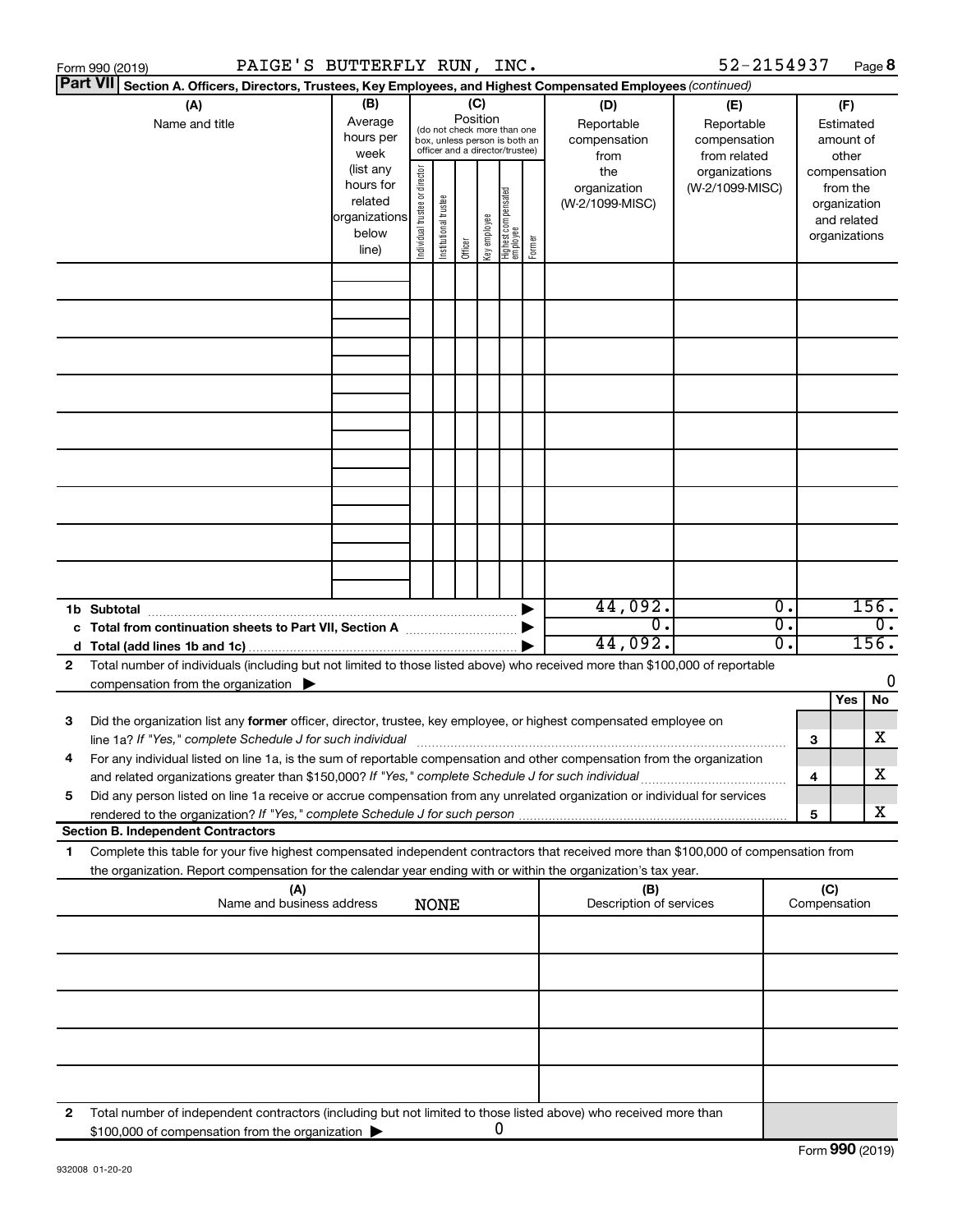|                                                           | Form 990 (2019)  | PAIGE'S BUTTERFLY RUN, INC.                                                                           |                      |               |                                                        | 52-2154937       | Page 9                                                   |
|-----------------------------------------------------------|------------------|-------------------------------------------------------------------------------------------------------|----------------------|---------------|--------------------------------------------------------|------------------|----------------------------------------------------------|
|                                                           | <b>Part VIII</b> | <b>Statement of Revenue</b>                                                                           |                      |               |                                                        |                  |                                                          |
|                                                           |                  |                                                                                                       |                      | (A)           | (B)                                                    | (C)              | (D)                                                      |
|                                                           |                  |                                                                                                       |                      | Total revenue | Related or exempt<br>function revenue business revenue | Unrelated        | Revenue excluded<br>from tax under<br>sections 512 - 514 |
|                                                           |                  | 1 a Federated campaigns<br>1a                                                                         |                      |               |                                                        |                  |                                                          |
| Contributions, Gifts, Grants<br>and Other Similar Amounts |                  | 1 <sub>b</sub><br><b>b</b> Membership dues                                                            |                      |               |                                                        |                  |                                                          |
|                                                           |                  | 1 <sub>c</sub><br>c Fundraising events                                                                | 195,934.             |               |                                                        |                  |                                                          |
|                                                           |                  | 1d<br>d Related organizations                                                                         |                      |               |                                                        |                  |                                                          |
|                                                           |                  | e Government grants (contributions)<br>1e                                                             |                      |               |                                                        |                  |                                                          |
|                                                           |                  | f All other contributions, gifts, grants, and                                                         |                      |               |                                                        |                  |                                                          |
|                                                           |                  | similar amounts not included above<br>1f<br>  1g  \$<br>Noncash contributions included in lines 1a-1f | 36,347.              |               |                                                        |                  |                                                          |
|                                                           | g                |                                                                                                       |                      | 195,934.      |                                                        |                  |                                                          |
|                                                           |                  |                                                                                                       | <b>Business Code</b> |               |                                                        |                  |                                                          |
|                                                           | 2a               | the control of the control of the control of the control of the control of                            |                      |               |                                                        |                  |                                                          |
|                                                           | b                | <u> 1980 - Johann Barn, mars an t-Amerikaansk politiker (* 1908)</u>                                  |                      |               |                                                        |                  |                                                          |
|                                                           | с                | <u> 1989 - Johann Barbara, martxa alemaniar arg</u>                                                   |                      |               |                                                        |                  |                                                          |
|                                                           | d                | the control of the control of the control of the control of the control of                            |                      |               |                                                        |                  |                                                          |
| Program Service<br>Revenue                                | е                |                                                                                                       |                      |               |                                                        |                  |                                                          |
|                                                           | f                |                                                                                                       |                      |               |                                                        |                  |                                                          |
|                                                           | a                |                                                                                                       |                      |               |                                                        |                  |                                                          |
|                                                           | 3                | Investment income (including dividends, interest, and                                                 |                      | 64.           |                                                        |                  | 64.                                                      |
|                                                           | 4                | Income from investment of tax-exempt bond proceeds                                                    | ▶                    |               |                                                        |                  |                                                          |
|                                                           | 5                |                                                                                                       |                      |               |                                                        |                  |                                                          |
|                                                           |                  | (i) Real                                                                                              | (ii) Personal        |               |                                                        |                  |                                                          |
|                                                           |                  | 6 a Gross rents<br>6a                                                                                 |                      |               |                                                        |                  |                                                          |
|                                                           | b                | Less: rental expenses<br>6b                                                                           |                      |               |                                                        |                  |                                                          |
|                                                           | с                | Rental income or (loss)<br>6с                                                                         |                      |               |                                                        |                  |                                                          |
|                                                           | d                | Net rental income or (loss)                                                                           |                      |               |                                                        |                  |                                                          |
|                                                           |                  | (i) Securities<br>7 a Gross amount from sales of                                                      | (ii) Other           |               |                                                        |                  |                                                          |
|                                                           |                  | assets other than inventory<br>7a                                                                     |                      |               |                                                        |                  |                                                          |
|                                                           |                  | <b>b</b> Less: cost or other basis                                                                    |                      |               |                                                        |                  |                                                          |
| venue                                                     |                  | and sales expenses<br>7b<br>$\overline{7c}$                                                           |                      |               |                                                        |                  |                                                          |
|                                                           |                  | c Gain or (loss)                                                                                      |                      |               |                                                        |                  |                                                          |
| č                                                         |                  | 8 a Gross income from fundraising events (not                                                         |                      |               |                                                        |                  |                                                          |
| Other                                                     |                  | $195,934.$ of<br>including \$                                                                         |                      |               |                                                        |                  |                                                          |
|                                                           |                  | contributions reported on line 1c). See                                                               |                      |               |                                                        |                  |                                                          |
|                                                           |                  |                                                                                                       | $ a_2 145,932.$      |               |                                                        |                  |                                                          |
|                                                           |                  |                                                                                                       | $\boxed{8b}$ 61,079. |               |                                                        |                  |                                                          |
|                                                           |                  | c Net income or (loss) from fundraising events                                                        |                      | 84,853.       |                                                        |                  | 84,853.                                                  |
|                                                           |                  | 9 a Gross income from gaming activities. See                                                          |                      |               |                                                        |                  |                                                          |
|                                                           |                  | 9a                                                                                                    |                      |               |                                                        |                  |                                                          |
|                                                           |                  | l 9bl                                                                                                 |                      |               |                                                        |                  |                                                          |
|                                                           |                  | c Net income or (loss) from gaming activities<br>10 a Gross sales of inventory, less returns          |                      |               |                                                        |                  |                                                          |
|                                                           |                  | <b>10a</b>                                                                                            |                      |               |                                                        |                  |                                                          |
|                                                           |                  | 10bl<br><b>b</b> Less: cost of goods sold                                                             |                      |               |                                                        |                  |                                                          |
|                                                           |                  | c Net income or (loss) from sales of inventory                                                        |                      |               |                                                        |                  |                                                          |
|                                                           |                  |                                                                                                       | <b>Business Code</b> |               |                                                        |                  |                                                          |
|                                                           | 11 a             |                                                                                                       |                      |               |                                                        |                  |                                                          |
|                                                           | b                |                                                                                                       |                      |               |                                                        |                  |                                                          |
| Miscellaneous<br>Revenue                                  | c                |                                                                                                       |                      |               |                                                        |                  |                                                          |
|                                                           |                  |                                                                                                       |                      |               |                                                        |                  |                                                          |
|                                                           |                  |                                                                                                       | ▶                    | 280, 851.     | $\overline{0}$ .                                       | $\overline{0}$ . | 84,917.                                                  |
|                                                           | 12               |                                                                                                       |                      |               |                                                        |                  |                                                          |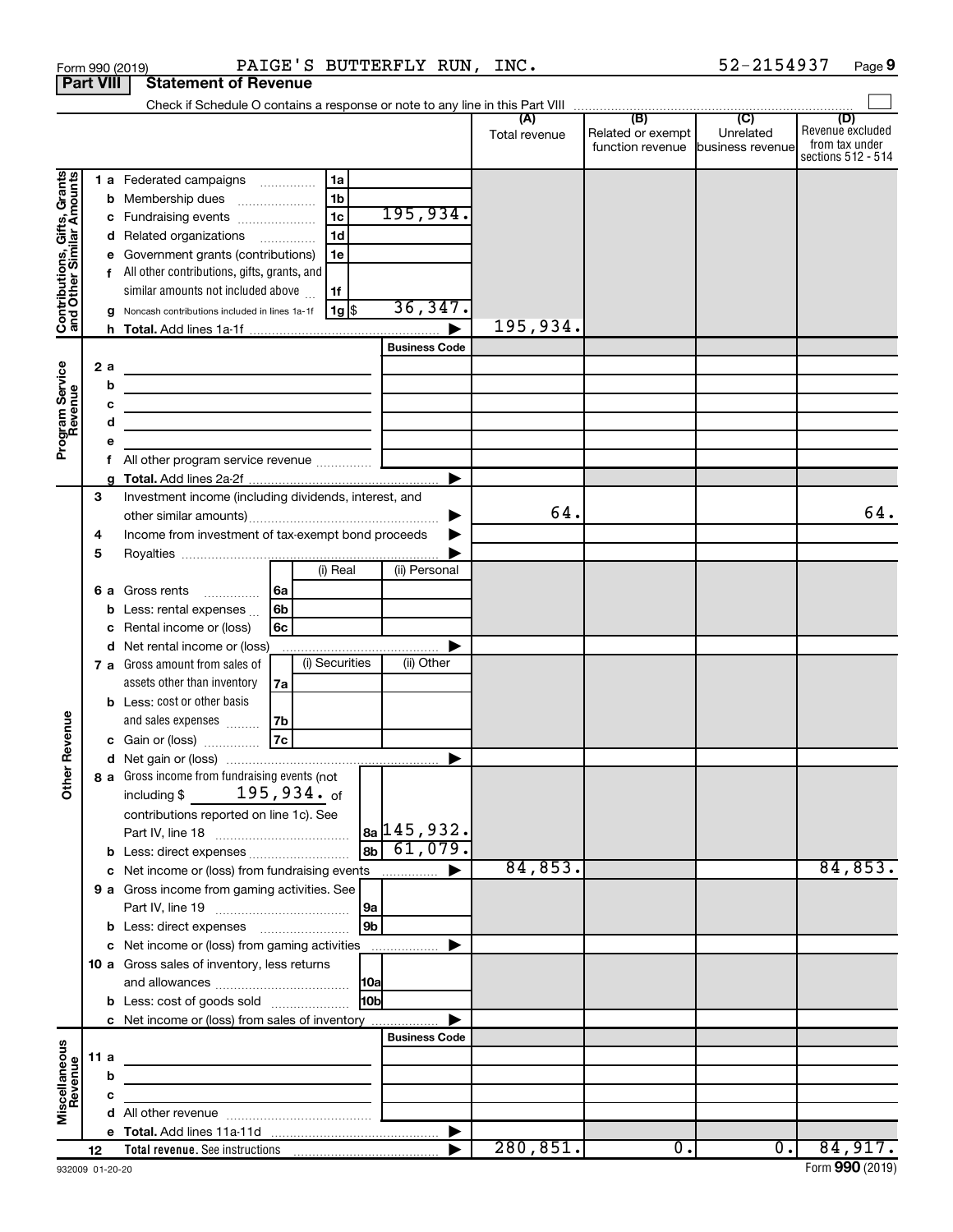Form 990 (2019) Page PAIGE'S BUTTERFLY RUN, INC. 52-2154937 **Part IX Statement of Functional Expenses**

*Section 501(c)(3) and 501(c)(4) organizations must complete all columns. All other organizations must complete column (A).*

|              | Check if Schedule O contains a response or note to any line in this Part IX                        |                       |                                    |                                           |                                |  |  |  |  |  |  |  |
|--------------|----------------------------------------------------------------------------------------------------|-----------------------|------------------------------------|-------------------------------------------|--------------------------------|--|--|--|--|--|--|--|
|              | Do not include amounts reported on lines 6b,<br>7b, 8b, 9b, and 10b of Part VIII.                  | (A)<br>Total expenses | (B)<br>Program service<br>expenses | (C)<br>Management and<br>general expenses | (D)<br>Fundraising<br>expenses |  |  |  |  |  |  |  |
| 1.           | Grants and other assistance to domestic organizations                                              |                       |                                    |                                           |                                |  |  |  |  |  |  |  |
|              | and domestic governments. See Part IV, line 21                                                     | 210,000.              | 210,000.                           |                                           |                                |  |  |  |  |  |  |  |
| $\mathbf{2}$ | Grants and other assistance to domestic                                                            |                       |                                    |                                           |                                |  |  |  |  |  |  |  |
|              | individuals. See Part IV, line 22                                                                  |                       |                                    |                                           |                                |  |  |  |  |  |  |  |
| 3            | Grants and other assistance to foreign                                                             |                       |                                    |                                           |                                |  |  |  |  |  |  |  |
|              | organizations, foreign governments, and foreign                                                    |                       |                                    |                                           |                                |  |  |  |  |  |  |  |
|              | individuals. See Part IV, lines 15 and 16                                                          |                       |                                    |                                           |                                |  |  |  |  |  |  |  |
| 4            | Benefits paid to or for members                                                                    |                       |                                    |                                           |                                |  |  |  |  |  |  |  |
| 5            | Compensation of current officers, directors,                                                       |                       |                                    |                                           |                                |  |  |  |  |  |  |  |
|              | trustees, and key employees                                                                        | 44,248.               | 3,097.                             | 3,540.                                    | 37,611.                        |  |  |  |  |  |  |  |
| 6            | Compensation not included above to disqualified                                                    |                       |                                    |                                           |                                |  |  |  |  |  |  |  |
|              | persons (as defined under section 4958(f)(1)) and                                                  |                       |                                    |                                           |                                |  |  |  |  |  |  |  |
|              | persons described in section 4958(c)(3)(B)                                                         |                       |                                    |                                           |                                |  |  |  |  |  |  |  |
| 7            |                                                                                                    |                       |                                    |                                           |                                |  |  |  |  |  |  |  |
| 8            | Pension plan accruals and contributions (include                                                   |                       |                                    |                                           |                                |  |  |  |  |  |  |  |
|              | section 401(k) and 403(b) employer contributions)                                                  |                       |                                    |                                           |                                |  |  |  |  |  |  |  |
| 9            |                                                                                                    |                       |                                    |                                           |                                |  |  |  |  |  |  |  |
| 10           |                                                                                                    | 3,373.                | 236.                               | 270.                                      | 2,867.                         |  |  |  |  |  |  |  |
| 11           | Fees for services (nonemployees):                                                                  |                       |                                    |                                           |                                |  |  |  |  |  |  |  |
|              |                                                                                                    |                       |                                    |                                           |                                |  |  |  |  |  |  |  |
| b            |                                                                                                    |                       |                                    |                                           |                                |  |  |  |  |  |  |  |
| c            |                                                                                                    | 2,800.                |                                    | 2,800.                                    |                                |  |  |  |  |  |  |  |
|              |                                                                                                    |                       |                                    |                                           |                                |  |  |  |  |  |  |  |
| е            | Professional fundraising services. See Part IV, line 17                                            |                       |                                    |                                           |                                |  |  |  |  |  |  |  |
| f            | Investment management fees                                                                         |                       |                                    |                                           |                                |  |  |  |  |  |  |  |
| g            | Other. (If line 11g amount exceeds 10% of line 25,                                                 |                       |                                    |                                           |                                |  |  |  |  |  |  |  |
|              | column (A) amount, list line 11g expenses on Sch O.)                                               | 585.                  |                                    | 585.                                      |                                |  |  |  |  |  |  |  |
| 12           |                                                                                                    | $\overline{23}$ .     |                                    | $\overline{23}$                           |                                |  |  |  |  |  |  |  |
| 13           |                                                                                                    | 1,968.                |                                    | 1,968.                                    |                                |  |  |  |  |  |  |  |
| 14           |                                                                                                    |                       |                                    |                                           |                                |  |  |  |  |  |  |  |
| 15           |                                                                                                    |                       |                                    |                                           |                                |  |  |  |  |  |  |  |
| 16           |                                                                                                    |                       |                                    |                                           |                                |  |  |  |  |  |  |  |
| 17           |                                                                                                    | 909.                  |                                    | 909.                                      |                                |  |  |  |  |  |  |  |
| 18           | Payments of travel or entertainment expenses                                                       |                       |                                    |                                           |                                |  |  |  |  |  |  |  |
|              | for any federal, state, or local public officials                                                  |                       |                                    |                                           |                                |  |  |  |  |  |  |  |
| 19           | Conferences, conventions, and meetings                                                             | 1,444.                |                                    | 1,444.                                    |                                |  |  |  |  |  |  |  |
| 20           | Interest                                                                                           |                       |                                    |                                           |                                |  |  |  |  |  |  |  |
| 21           |                                                                                                    |                       |                                    |                                           |                                |  |  |  |  |  |  |  |
| 22           | Depreciation, depletion, and amortization                                                          | 1,694.                |                                    | 1,694.                                    |                                |  |  |  |  |  |  |  |
| 23           | Insurance                                                                                          | 3,234.                |                                    | 3,234.                                    |                                |  |  |  |  |  |  |  |
| 24           | Other expenses. Itemize expenses not covered<br>above (List miscellaneous expenses on line 24e. If |                       |                                    |                                           |                                |  |  |  |  |  |  |  |
|              | line 24e amount exceeds 10% of line 25, column (A)                                                 |                       |                                    |                                           |                                |  |  |  |  |  |  |  |
|              | amount, list line 24e expenses on Schedule O.)<br>DUES & SUBSCRIPTIONS                             | 618.                  |                                    | 618.                                      |                                |  |  |  |  |  |  |  |
| a            | LICENSES & PERMITS                                                                                 | 30.                   |                                    | 30.                                       |                                |  |  |  |  |  |  |  |
|              |                                                                                                    |                       |                                    |                                           |                                |  |  |  |  |  |  |  |
| с            |                                                                                                    |                       |                                    |                                           |                                |  |  |  |  |  |  |  |
| d            |                                                                                                    |                       |                                    |                                           |                                |  |  |  |  |  |  |  |
| е            | All other expenses<br>Total functional expenses. Add lines 1 through 24e                           | 270,926.              | 213, 333.                          | 17, 115.                                  | 40,478.                        |  |  |  |  |  |  |  |
| 25<br>26     | Joint costs. Complete this line only if the organization                                           |                       |                                    |                                           |                                |  |  |  |  |  |  |  |
|              | reported in column (B) joint costs from a combined                                                 |                       |                                    |                                           |                                |  |  |  |  |  |  |  |
|              | educational campaign and fundraising solicitation.                                                 |                       |                                    |                                           |                                |  |  |  |  |  |  |  |
|              | Check here $\blacktriangleright$<br>if following SOP 98-2 (ASC 958-720)                            |                       |                                    |                                           |                                |  |  |  |  |  |  |  |
|              |                                                                                                    |                       |                                    |                                           |                                |  |  |  |  |  |  |  |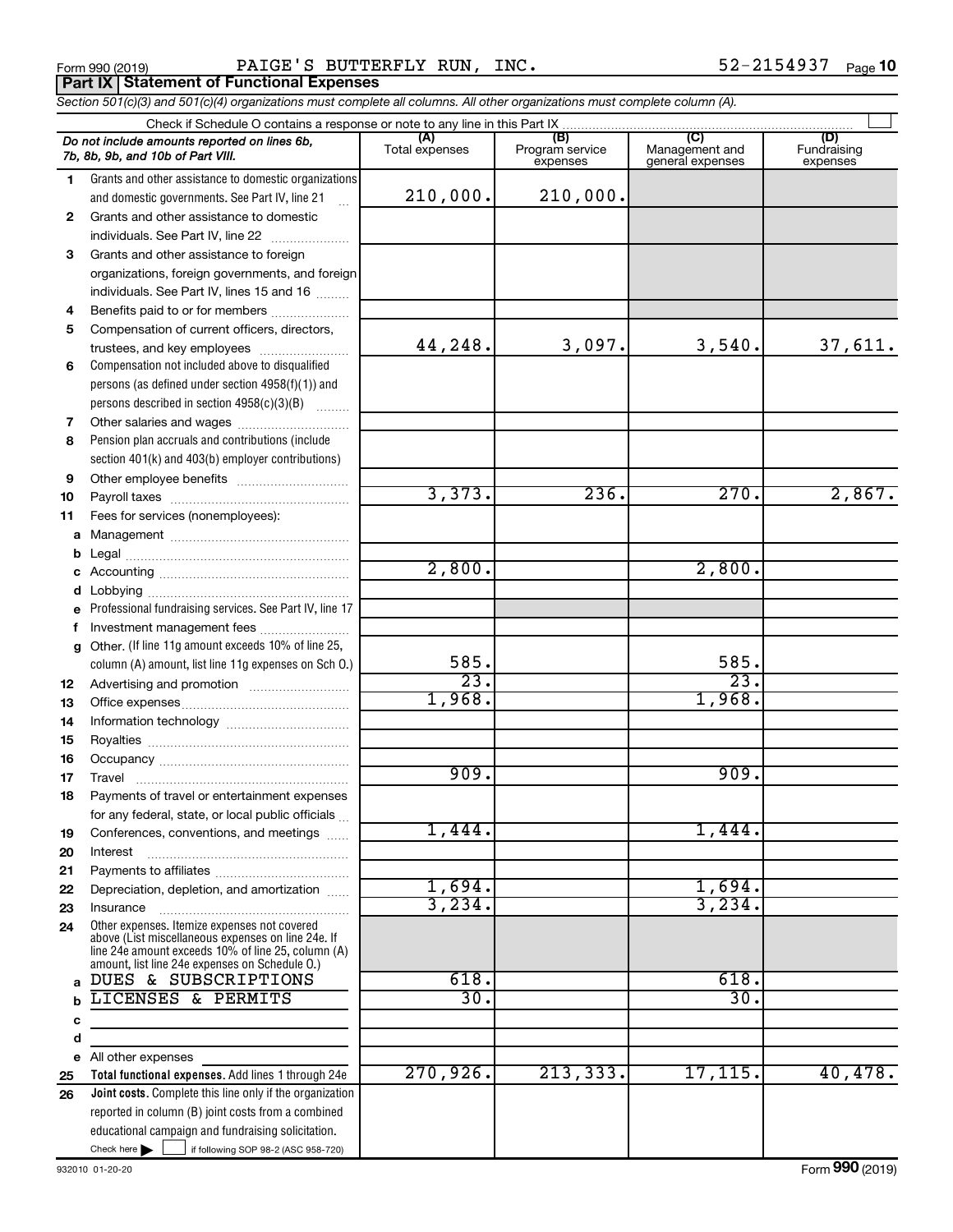**33**

Total liabilities and net assets/fund balances

|  | Form 990 (2019) | PAIGE<br>י י<br><b>BUTTERFLY</b> | <b>RUN</b><br>$_{\tt INC.}$ | -54937<br>n.<br>- 2 ف<br>{ } | Page |
|--|-----------------|----------------------------------|-----------------------------|------------------------------|------|
|--|-----------------|----------------------------------|-----------------------------|------------------------------|------|

|                             |             |                                                                                                                |  |                       | (A)<br>Beginning of year |                 | (B)<br>End of year |
|-----------------------------|-------------|----------------------------------------------------------------------------------------------------------------|--|-----------------------|--------------------------|-----------------|--------------------|
|                             | 1           |                                                                                                                |  |                       | 13,461.                  | $\mathbf{1}$    | 23,749.            |
|                             | $\mathbf 2$ |                                                                                                                |  |                       | 25,615.                  | $\mathbf{2}$    | 25,679.            |
|                             | 3           |                                                                                                                |  |                       |                          | 3               |                    |
|                             | 4           |                                                                                                                |  |                       |                          | 4               |                    |
|                             | 5           | Loans and other receivables from any current or former officer, director,                                      |  |                       |                          |                 |                    |
|                             |             | trustee, key employee, creator or founder, substantial contributor, or 35%                                     |  |                       |                          |                 |                    |
|                             |             | controlled entity or family member of any of these persons                                                     |  |                       |                          | 5               |                    |
|                             | 6           | Loans and other receivables from other disqualified persons (as defined                                        |  |                       |                          |                 |                    |
| Assets                      |             | under section $4958(f)(1)$ , and persons described in section $4958(c)(3)(B)$                                  |  |                       |                          | 6               |                    |
|                             | 7           |                                                                                                                |  |                       |                          | $\overline{7}$  |                    |
|                             | 8           |                                                                                                                |  |                       | 1,228.                   | 8               | 996.               |
|                             | 9           | Prepaid expenses and deferred charges [11] [11] [11] [12] [12] [12] [12] [13] [13] [13] [13] [13] [13] [13] [1 |  |                       | 500.                     | 9               | 528.               |
|                             |             | 10a Land, buildings, and equipment: cost or other                                                              |  |                       |                          |                 |                    |
|                             |             | basis. Complete Part VI of Schedule D  10a                                                                     |  | $\frac{3,816}{3,317}$ |                          |                 |                    |
|                             |             |                                                                                                                |  |                       | 1,003.                   | 10 <sub>c</sub> | 499.               |
|                             | 11          |                                                                                                                |  |                       |                          | 11              |                    |
|                             | 12          |                                                                                                                |  |                       |                          | 12              |                    |
|                             | 13          |                                                                                                                |  |                       |                          | 13              |                    |
|                             | 14          |                                                                                                                |  |                       | 1,785.                   | 14              | 595.               |
|                             | 15          |                                                                                                                |  |                       |                          | 15              |                    |
|                             | 16          |                                                                                                                |  |                       | 43,592.                  | 16              | 52,046.            |
|                             | 17          |                                                                                                                |  |                       | 667.                     | 17              | 946.               |
|                             | 18          |                                                                                                                |  |                       | 18                       |                 |                    |
|                             | 19          |                                                                                                                |  | 6,750.                | 19                       | 5,000.          |                    |
|                             | 20          |                                                                                                                |  |                       |                          | 20              |                    |
|                             | 21          | Escrow or custodial account liability. Complete Part IV of Schedule D                                          |  |                       |                          | 21              |                    |
|                             | 22          | Loans and other payables to any current or former officer, director,                                           |  |                       |                          |                 |                    |
| Liabilities                 |             | trustee, key employee, creator or founder, substantial contributor, or 35%                                     |  |                       |                          |                 |                    |
|                             |             |                                                                                                                |  |                       |                          | 22              |                    |
|                             | 23          | Secured mortgages and notes payable to unrelated third parties                                                 |  |                       |                          | 23              |                    |
|                             | 24          |                                                                                                                |  |                       |                          | 24              |                    |
|                             | 25          | Other liabilities (including federal income tax, payables to related third                                     |  |                       |                          |                 |                    |
|                             |             | parties, and other liabilities not included on lines 17-24). Complete Part X                                   |  |                       |                          |                 |                    |
|                             |             | of Schedule D                                                                                                  |  |                       | 7,417.                   | 25              |                    |
|                             | 26          |                                                                                                                |  |                       |                          | 26              | 5,946.             |
|                             |             | Organizations that follow FASB ASC 958, check here $\blacktriangleright \lfloor X \rfloor$                     |  |                       |                          |                 |                    |
|                             |             | and complete lines 27, 28, 32, and 33.                                                                         |  |                       |                          |                 | 46,100.            |
|                             | 27          |                                                                                                                |  |                       | 36,175.                  | 27              |                    |
|                             | 28          |                                                                                                                |  |                       |                          | 28              |                    |
|                             |             | Organizations that do not follow FASB ASC 958, check here $\blacktriangleright$                                |  |                       |                          |                 |                    |
| Net Assets or Fund Balances |             | and complete lines 29 through 33.                                                                              |  |                       |                          |                 |                    |
|                             | 29          |                                                                                                                |  |                       |                          | 29              |                    |
|                             | 30          | Paid-in or capital surplus, or land, building, or equipment fund                                               |  |                       |                          | 30              |                    |
|                             | 31          | Retained earnings, endowment, accumulated income, or other funds                                               |  |                       | 36, 175.                 | 31              | 46,100.            |
|                             | 32          |                                                                                                                |  |                       |                          | 32              |                    |

Form (2019) **990**

**33** 43,592. 52,046.

# **Part X Balance Sheet**

| Form 990 (2019 |  |
|----------------|--|
|                |  |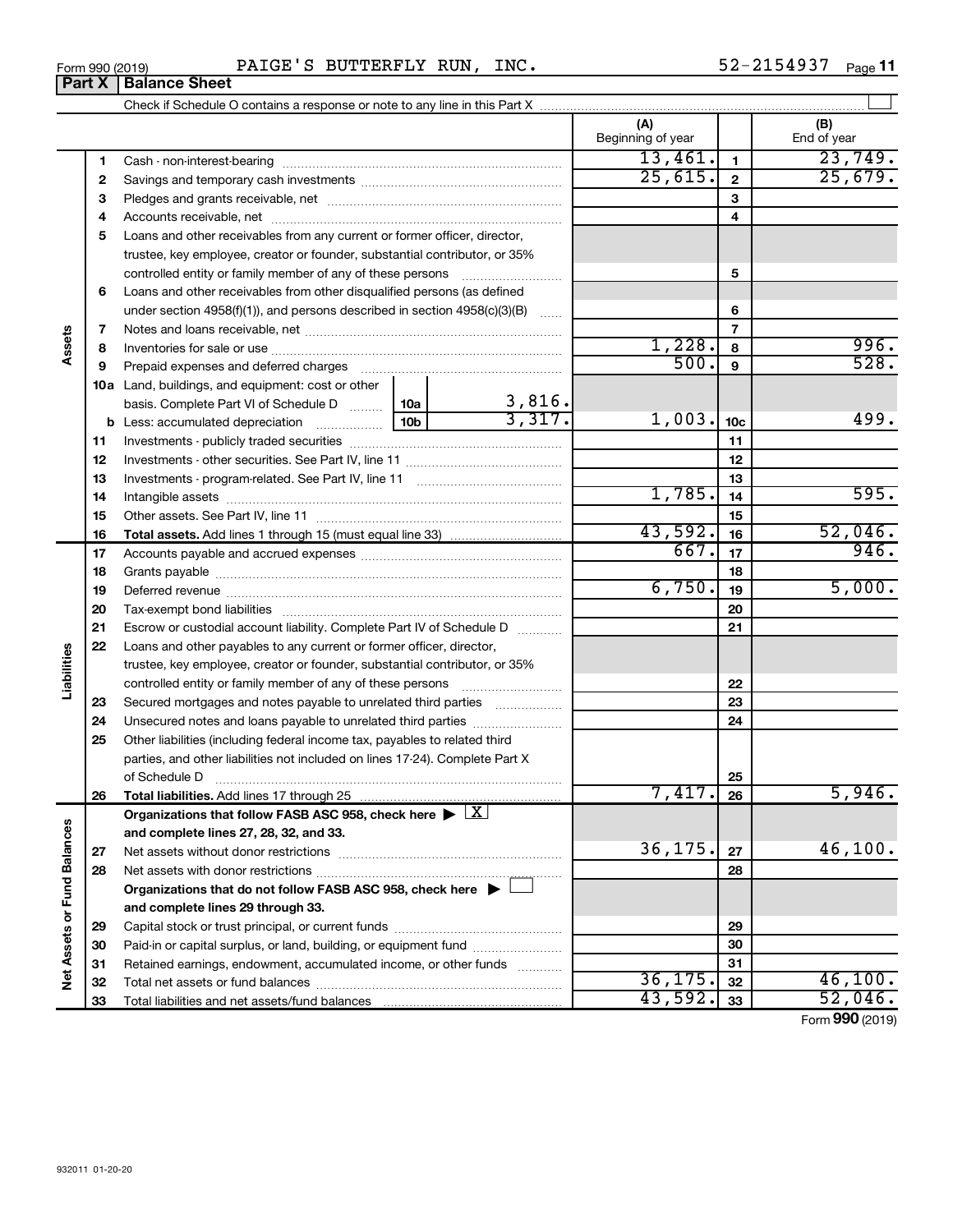|    | PAIGE'S BUTTERFLY RUN, INC.<br>Form 990 (2019)                                                                                  | 52-2154937     |                 |     | Page 12          |  |  |  |
|----|---------------------------------------------------------------------------------------------------------------------------------|----------------|-----------------|-----|------------------|--|--|--|
|    | Part XI   Reconciliation of Net Assets                                                                                          |                |                 |     |                  |  |  |  |
|    |                                                                                                                                 |                |                 |     |                  |  |  |  |
|    |                                                                                                                                 |                |                 |     |                  |  |  |  |
| 1  |                                                                                                                                 | $\mathbf{1}$   | 280,851.        |     |                  |  |  |  |
| 2  |                                                                                                                                 | $\overline{2}$ | 270,926.        |     | 9,925.           |  |  |  |
| 3  | 3                                                                                                                               |                |                 |     |                  |  |  |  |
| 4  | $\overline{\mathbf{4}}$                                                                                                         |                |                 |     |                  |  |  |  |
| 5  | Net unrealized gains (losses) on investments [11] matter continuum matter is a set of the set of the set of the                 | 5              |                 |     |                  |  |  |  |
| 6  |                                                                                                                                 | 6              |                 |     |                  |  |  |  |
| 7  | Investment expenses www.communication.com/www.communication.com/www.communication.com/www.com                                   | $\overline{7}$ |                 |     |                  |  |  |  |
| 8  |                                                                                                                                 | 8              |                 |     |                  |  |  |  |
| 9  | Other changes in net assets or fund balances (explain on Schedule O)                                                            | $\mathbf{Q}$   |                 |     | $\overline{0}$ . |  |  |  |
| 10 | Net assets or fund balances at end of year. Combine lines 3 through 9 (must equal Part X, line 32,                              |                |                 |     |                  |  |  |  |
|    |                                                                                                                                 | 10             |                 |     | 46,100.          |  |  |  |
|    | Part XII Financial Statements and Reporting                                                                                     |                |                 |     |                  |  |  |  |
|    |                                                                                                                                 |                |                 |     |                  |  |  |  |
|    |                                                                                                                                 |                |                 | Yes | No               |  |  |  |
| 1  | $\boxed{\textbf{X}}$ Accrual<br>Accounting method used to prepare the Form 990: [130] Cash<br>Other                             |                |                 |     |                  |  |  |  |
|    | If the organization changed its method of accounting from a prior year or checked "Other," explain in Schedule O.               |                |                 | х   |                  |  |  |  |
|    |                                                                                                                                 |                |                 |     |                  |  |  |  |
|    | If "Yes," check a box below to indicate whether the financial statements for the year were compiled or reviewed on a            |                |                 |     |                  |  |  |  |
|    | separate basis, consolidated basis, or both:                                                                                    |                |                 |     |                  |  |  |  |
|    | $ \mathbf{X} $ Separate basis<br><b>Consolidated basis</b><br>Both consolidated and separate basis                              |                |                 |     |                  |  |  |  |
|    |                                                                                                                                 |                | 2 <sub>b</sub>  |     | X                |  |  |  |
|    | If "Yes," check a box below to indicate whether the financial statements for the year were audited on a separate basis,         |                |                 |     |                  |  |  |  |
|    | consolidated basis, or both:                                                                                                    |                |                 |     |                  |  |  |  |
|    | Separate basis<br>Consolidated basis<br>Both consolidated and separate basis                                                    |                |                 |     |                  |  |  |  |
|    | c If "Yes" to line 2a or 2b, does the organization have a committee that assumes responsibility for oversight of the audit,     |                |                 |     |                  |  |  |  |
|    | review, or compilation of its financial statements and selection of an independent accountant?                                  |                | 2c              |     | x                |  |  |  |
|    | If the organization changed either its oversight process or selection process during the tax year, explain on Schedule O.       |                |                 |     |                  |  |  |  |
|    | 3a As a result of a federal award, was the organization required to undergo an audit or audits as set forth in the Single Audit |                |                 |     |                  |  |  |  |
|    |                                                                                                                                 |                | За              |     | х                |  |  |  |
|    | b If "Yes," did the organization undergo the required audit or audits? If the organization did not undergo the required audit   |                |                 |     |                  |  |  |  |
|    |                                                                                                                                 |                | 3 <sub>b</sub>  |     |                  |  |  |  |
|    |                                                                                                                                 |                | Form 990 (2019) |     |                  |  |  |  |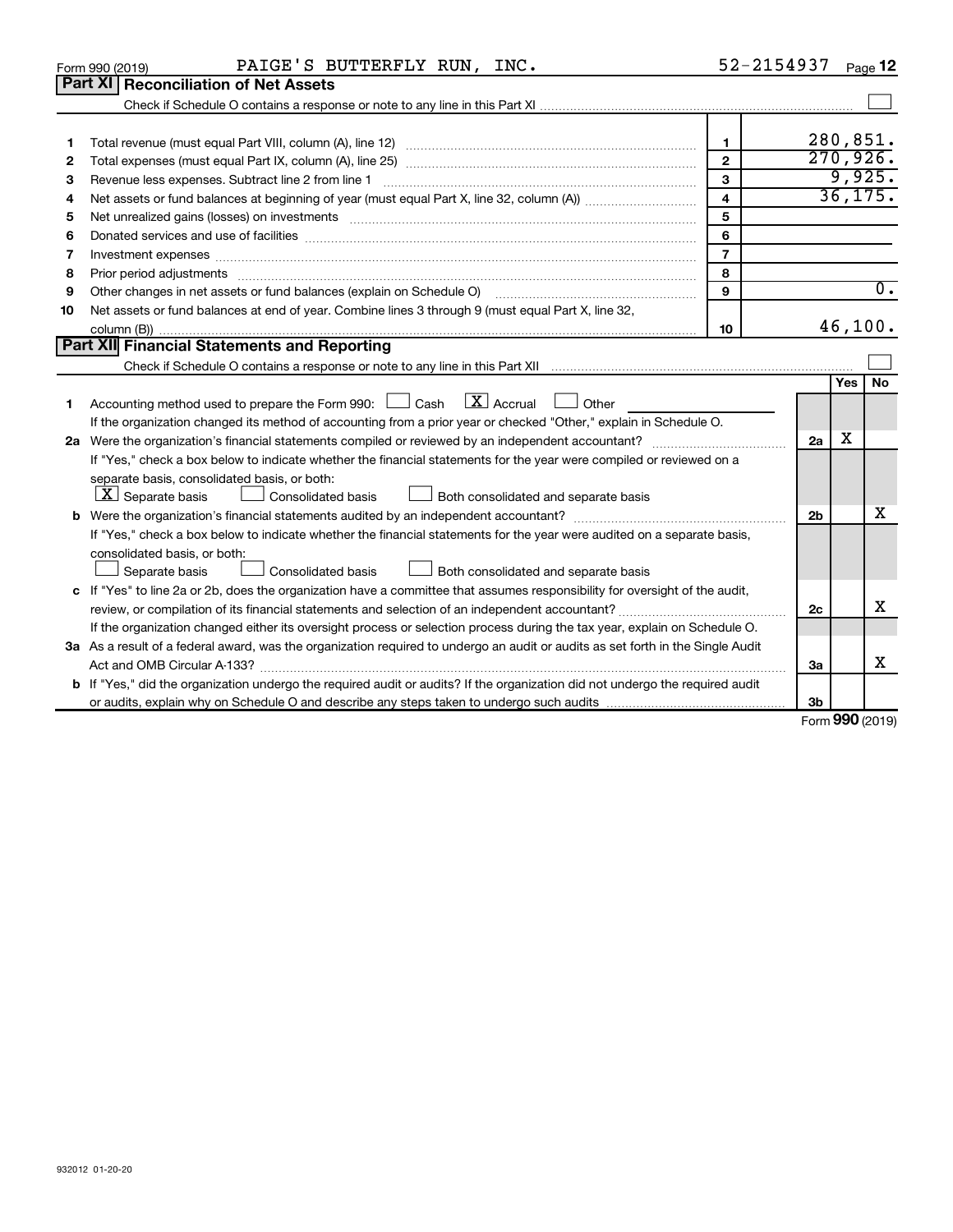**SCHEDULE A**

Department of the Treasury Internal Revenue Service

# Form 990 or 990-EZ) **Public Charity Status and Public Support**<br>
Complete if the organization is a section 501(c)(3) organization or a section<br> **2019**

**4947(a)(1) nonexempt charitable trust. | Attach to Form 990 or Form 990-EZ.** 

**| Go to www.irs.gov/Form990 for instructions and the latest information.**

| OMB No. 1545-0047                   |
|-------------------------------------|
|                                     |
| <b>Open to Public</b><br>Inspection |

**Name of the organization** 

|                |                     |                                                                                                                                                                                                                      |          | PAIGE'S BUTTERFLY RUN, INC.                            |                                                                |    |                            |  | 52-2154937                 |  |  |  |
|----------------|---------------------|----------------------------------------------------------------------------------------------------------------------------------------------------------------------------------------------------------------------|----------|--------------------------------------------------------|----------------------------------------------------------------|----|----------------------------|--|----------------------------|--|--|--|
|                | Part I              | Reason for Public Charity Status (All organizations must complete this part.) See instructions.                                                                                                                      |          |                                                        |                                                                |    |                            |  |                            |  |  |  |
|                |                     | The organization is not a private foundation because it is: (For lines 1 through 12, check only one box.)                                                                                                            |          |                                                        |                                                                |    |                            |  |                            |  |  |  |
| 1              |                     | A church, convention of churches, or association of churches described in section 170(b)(1)(A)(i).                                                                                                                   |          |                                                        |                                                                |    |                            |  |                            |  |  |  |
| 2              |                     | A school described in section 170(b)(1)(A)(ii). (Attach Schedule E (Form 990 or 990-EZ).)                                                                                                                            |          |                                                        |                                                                |    |                            |  |                            |  |  |  |
| 3              |                     | A hospital or a cooperative hospital service organization described in section 170(b)(1)(A)(iii).                                                                                                                    |          |                                                        |                                                                |    |                            |  |                            |  |  |  |
| 4              |                     | A medical research organization operated in conjunction with a hospital described in section 170(b)(1)(A)(iii). Enter the hospital's name,                                                                           |          |                                                        |                                                                |    |                            |  |                            |  |  |  |
|                |                     | city, and state:                                                                                                                                                                                                     |          |                                                        |                                                                |    |                            |  |                            |  |  |  |
| 5              |                     | An organization operated for the benefit of a college or university owned or operated by a governmental unit described in                                                                                            |          |                                                        |                                                                |    |                            |  |                            |  |  |  |
|                |                     | section 170(b)(1)(A)(iv). (Complete Part II.)                                                                                                                                                                        |          |                                                        |                                                                |    |                            |  |                            |  |  |  |
| 6              |                     | A federal, state, or local government or governmental unit described in section $170(b)(1)(A)(v)$ .                                                                                                                  |          |                                                        |                                                                |    |                            |  |                            |  |  |  |
| $\overline{7}$ | $\lfloor x \rfloor$ | An organization that normally receives a substantial part of its support from a governmental unit or from the general public described in                                                                            |          |                                                        |                                                                |    |                            |  |                            |  |  |  |
|                |                     | section 170(b)(1)(A)(vi). (Complete Part II.)                                                                                                                                                                        |          |                                                        |                                                                |    |                            |  |                            |  |  |  |
| 8              |                     | A community trust described in section 170(b)(1)(A)(vi). (Complete Part II.)                                                                                                                                         |          |                                                        |                                                                |    |                            |  |                            |  |  |  |
| 9              |                     | An agricultural research organization described in section 170(b)(1)(A)(ix) operated in conjunction with a land-grant college                                                                                        |          |                                                        |                                                                |    |                            |  |                            |  |  |  |
|                |                     | or university or a non-land-grant college of agriculture (see instructions). Enter the name, city, and state of the college or                                                                                       |          |                                                        |                                                                |    |                            |  |                            |  |  |  |
|                |                     | university:                                                                                                                                                                                                          |          |                                                        |                                                                |    |                            |  |                            |  |  |  |
| 10             |                     | An organization that normally receives: (1) more than 33 1/3% of its support from contributions, membership fees, and gross receipts from                                                                            |          |                                                        |                                                                |    |                            |  |                            |  |  |  |
|                |                     | activities related to its exempt functions - subject to certain exceptions, and (2) no more than 33 1/3% of its support from gross investment                                                                        |          |                                                        |                                                                |    |                            |  |                            |  |  |  |
|                |                     | income and unrelated business taxable income (less section 511 tax) from businesses acquired by the organization after June 30, 1975.                                                                                |          |                                                        |                                                                |    |                            |  |                            |  |  |  |
|                |                     | See section 509(a)(2). (Complete Part III.)                                                                                                                                                                          |          |                                                        |                                                                |    |                            |  |                            |  |  |  |
| 11             |                     | An organization organized and operated exclusively to test for public safety. See section 509(a)(4).                                                                                                                 |          |                                                        |                                                                |    |                            |  |                            |  |  |  |
| 12             |                     | An organization organized and operated exclusively for the benefit of, to perform the functions of, or to carry out the purposes of one or                                                                           |          |                                                        |                                                                |    |                            |  |                            |  |  |  |
|                |                     | more publicly supported organizations described in section 509(a)(1) or section 509(a)(2). See section 509(a)(3). Check the box in                                                                                   |          |                                                        |                                                                |    |                            |  |                            |  |  |  |
|                |                     | lines 12a through 12d that describes the type of supporting organization and complete lines 12e, 12f, and 12g.                                                                                                       |          |                                                        |                                                                |    |                            |  |                            |  |  |  |
| а              |                     | Type I. A supporting organization operated, supervised, or controlled by its supported organization(s), typically by giving                                                                                          |          |                                                        |                                                                |    |                            |  |                            |  |  |  |
|                |                     | the supported organization(s) the power to regularly appoint or elect a majority of the directors or trustees of the supporting                                                                                      |          |                                                        |                                                                |    |                            |  |                            |  |  |  |
|                |                     | organization. You must complete Part IV, Sections A and B.                                                                                                                                                           |          |                                                        |                                                                |    |                            |  |                            |  |  |  |
| b              |                     | Type II. A supporting organization supervised or controlled in connection with its supported organization(s), by having                                                                                              |          |                                                        |                                                                |    |                            |  |                            |  |  |  |
|                |                     | control or management of the supporting organization vested in the same persons that control or manage the supported                                                                                                 |          |                                                        |                                                                |    |                            |  |                            |  |  |  |
|                |                     | organization(s). You must complete Part IV, Sections A and C.                                                                                                                                                        |          |                                                        |                                                                |    |                            |  |                            |  |  |  |
| с              |                     | Type III functionally integrated. A supporting organization operated in connection with, and functionally integrated with,                                                                                           |          |                                                        |                                                                |    |                            |  |                            |  |  |  |
|                |                     | its supported organization(s) (see instructions). You must complete Part IV, Sections A, D, and E.                                                                                                                   |          |                                                        |                                                                |    |                            |  |                            |  |  |  |
| d              |                     | Type III non-functionally integrated. A supporting organization operated in connection with its supported organization(s)                                                                                            |          |                                                        |                                                                |    |                            |  |                            |  |  |  |
|                |                     | that is not functionally integrated. The organization generally must satisfy a distribution requirement and an attentiveness                                                                                         |          |                                                        |                                                                |    |                            |  |                            |  |  |  |
|                |                     | requirement (see instructions). You must complete Part IV, Sections A and D, and Part V.                                                                                                                             |          |                                                        |                                                                |    |                            |  |                            |  |  |  |
| е              |                     | Check this box if the organization received a written determination from the IRS that it is a Type I, Type II, Type III<br>functionally integrated, or Type III non-functionally integrated supporting organization. |          |                                                        |                                                                |    |                            |  |                            |  |  |  |
| f              |                     | Enter the number of supported organizations                                                                                                                                                                          |          |                                                        |                                                                |    |                            |  |                            |  |  |  |
| a              |                     | Provide the following information about the supported organization(s).                                                                                                                                               |          |                                                        |                                                                |    |                            |  |                            |  |  |  |
|                |                     | (i) Name of supported                                                                                                                                                                                                | (ii) EIN | (iii) Type of organization                             | (iv) Is the organization listed<br>in your governing document? |    | (v) Amount of monetary     |  | (vi) Amount of other       |  |  |  |
|                |                     | organization                                                                                                                                                                                                         |          | (described on lines 1-10)<br>above (see instructions)) | Yes                                                            | No | support (see instructions) |  | support (see instructions) |  |  |  |
|                |                     |                                                                                                                                                                                                                      |          |                                                        |                                                                |    |                            |  |                            |  |  |  |
|                |                     |                                                                                                                                                                                                                      |          |                                                        |                                                                |    |                            |  |                            |  |  |  |
|                |                     |                                                                                                                                                                                                                      |          |                                                        |                                                                |    |                            |  |                            |  |  |  |
|                |                     |                                                                                                                                                                                                                      |          |                                                        |                                                                |    |                            |  |                            |  |  |  |
|                |                     |                                                                                                                                                                                                                      |          |                                                        |                                                                |    |                            |  |                            |  |  |  |
|                |                     |                                                                                                                                                                                                                      |          |                                                        |                                                                |    |                            |  |                            |  |  |  |
|                |                     |                                                                                                                                                                                                                      |          |                                                        |                                                                |    |                            |  |                            |  |  |  |
|                |                     |                                                                                                                                                                                                                      |          |                                                        |                                                                |    |                            |  |                            |  |  |  |
|                |                     |                                                                                                                                                                                                                      |          |                                                        |                                                                |    |                            |  |                            |  |  |  |
|                |                     |                                                                                                                                                                                                                      |          |                                                        |                                                                |    |                            |  |                            |  |  |  |
| Total          |                     |                                                                                                                                                                                                                      |          |                                                        |                                                                |    |                            |  |                            |  |  |  |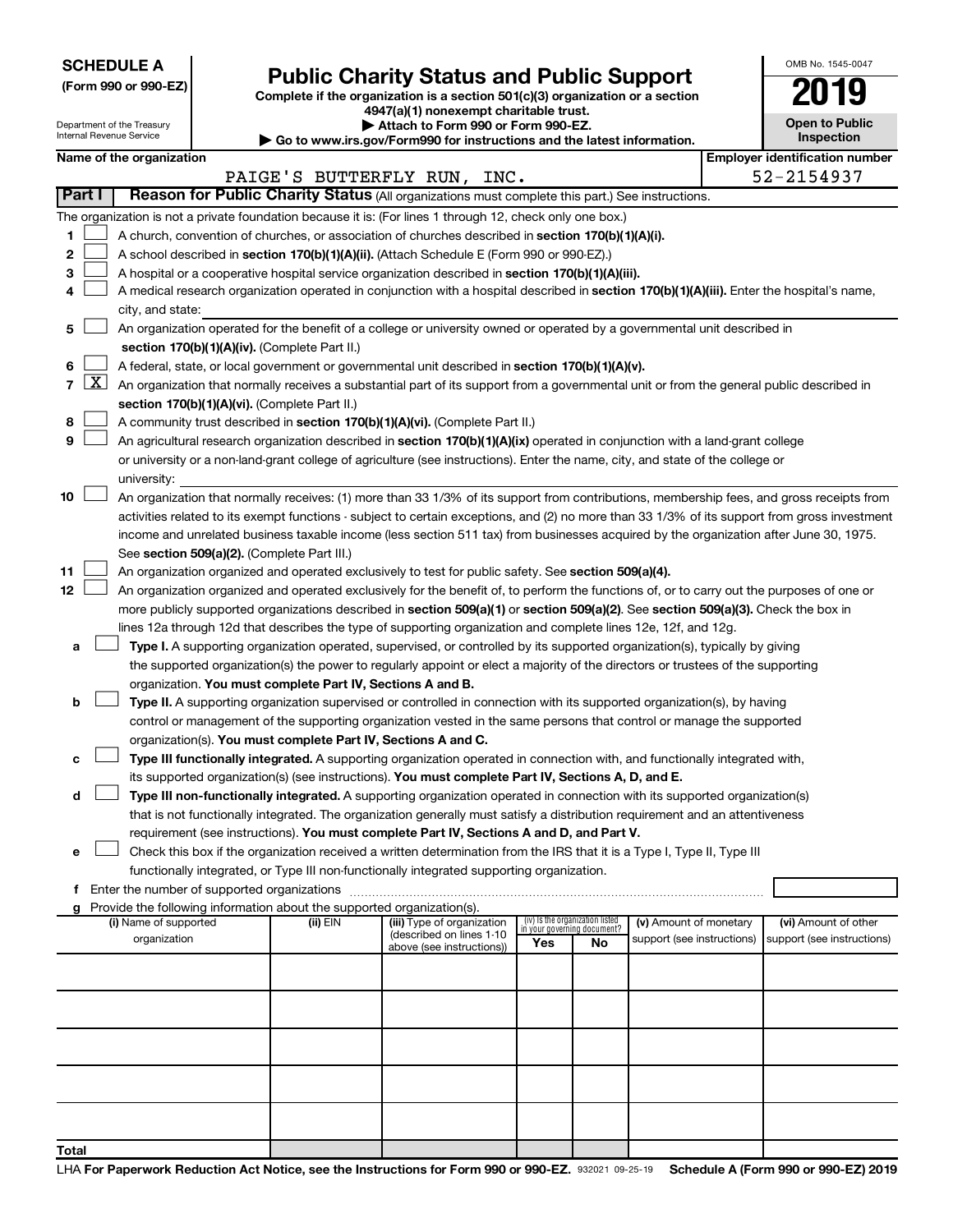# Schedule A (Form 990 or 990-EZ) 2019  $\rm PAIGE$  'S BUTTERFLY RUN, INC.  $\rm 52\text{--}2154937$   $\rm Page$

(Complete only if you checked the box on line 5, 7, or 8 of Part I or if the organization failed to qualify under Part III. If the organization fails to qualify under the tests listed below, please complete Part III.) **Part II Support Schedule for Organizations Described in Sections 170(b)(1)(A)(iv) and 170(b)(1)(A)(vi)**

| <b>Section A. Public Support</b>                                                                                                                                                                                              |           |           |                      |                 |          |                                          |
|-------------------------------------------------------------------------------------------------------------------------------------------------------------------------------------------------------------------------------|-----------|-----------|----------------------|-----------------|----------|------------------------------------------|
| Calendar year (or fiscal year beginning in)                                                                                                                                                                                   | (a) 2015  | (b) 2016  | $(c)$ 2017           | $(d)$ 2018      | (e) 2019 | (f) Total                                |
| 1 Gifts, grants, contributions, and                                                                                                                                                                                           |           |           |                      |                 |          |                                          |
| membership fees received. (Do not                                                                                                                                                                                             |           |           |                      |                 |          |                                          |
| include any "unusual grants.")                                                                                                                                                                                                | 145,162.  | 164, 145. | 205,648.             | 191, 163.       | 195,934. | 902,052.                                 |
| 2 Tax revenues levied for the organ-                                                                                                                                                                                          |           |           |                      |                 |          |                                          |
| ization's benefit and either paid to                                                                                                                                                                                          |           |           |                      |                 |          |                                          |
| or expended on its behalf                                                                                                                                                                                                     |           |           |                      |                 |          |                                          |
| 3 The value of services or facilities                                                                                                                                                                                         |           |           |                      |                 |          |                                          |
| furnished by a governmental unit to                                                                                                                                                                                           |           |           |                      |                 |          |                                          |
| the organization without charge                                                                                                                                                                                               |           |           |                      |                 |          |                                          |
| 4 Total. Add lines 1 through 3                                                                                                                                                                                                | 145, 162. | 164, 145. | 205,648.             | 191, 163.       | 195,934. | 902,052.                                 |
| 5 The portion of total contributions                                                                                                                                                                                          |           |           |                      |                 |          |                                          |
| by each person (other than a                                                                                                                                                                                                  |           |           |                      |                 |          |                                          |
| governmental unit or publicly                                                                                                                                                                                                 |           |           |                      |                 |          |                                          |
| supported organization) included                                                                                                                                                                                              |           |           |                      |                 |          |                                          |
| on line 1 that exceeds 2% of the                                                                                                                                                                                              |           |           |                      |                 |          |                                          |
| amount shown on line 11,                                                                                                                                                                                                      |           |           |                      |                 |          |                                          |
| column (f)                                                                                                                                                                                                                    |           |           |                      |                 |          |                                          |
| 6 Public support. Subtract line 5 from line 4.                                                                                                                                                                                |           |           |                      |                 |          | 902,052.                                 |
| <b>Section B. Total Support</b>                                                                                                                                                                                               |           |           |                      |                 |          |                                          |
| Calendar year (or fiscal year beginning in)                                                                                                                                                                                   | (a) 2015  | (b) 2016  | $(c)$ 2017           | $(d)$ 2018      | (e) 2019 |                                          |
| <b>7</b> Amounts from line 4                                                                                                                                                                                                  | 145, 162. | 164,145.  | $\overline{205,648}$ | <u>191,163.</u> | 195,934. | $(f)$ Total<br>902, 052.                 |
| 8 Gross income from interest,                                                                                                                                                                                                 |           |           |                      |                 |          |                                          |
| dividends, payments received on                                                                                                                                                                                               |           |           |                      |                 |          |                                          |
| securities loans, rents, royalties,                                                                                                                                                                                           |           |           |                      |                 |          |                                          |
| and income from similar sources                                                                                                                                                                                               | 297.      | 16.       | 1.                   | 63.             | 64.      | 441.                                     |
| <b>9</b> Net income from unrelated business                                                                                                                                                                                   |           |           |                      |                 |          |                                          |
| activities, whether or not the                                                                                                                                                                                                |           |           |                      |                 |          |                                          |
| business is regularly carried on                                                                                                                                                                                              |           |           |                      |                 |          |                                          |
| 10 Other income. Do not include gain                                                                                                                                                                                          |           |           |                      |                 |          |                                          |
| or loss from the sale of capital                                                                                                                                                                                              |           |           |                      |                 |          |                                          |
| assets (Explain in Part VI.)                                                                                                                                                                                                  |           |           |                      |                 |          |                                          |
| 11 Total support. Add lines 7 through 10                                                                                                                                                                                      |           |           |                      |                 |          | 902, 493.                                |
| <b>12</b> Gross receipts from related activities, etc. (see instructions)                                                                                                                                                     |           |           |                      |                 | 12       |                                          |
| 13 First five years. If the Form 990 is for the organization's first, second, third, fourth, or fifth tax year as a section 501(c)(3)                                                                                         |           |           |                      |                 |          |                                          |
| organization, check this box and stop here                                                                                                                                                                                    |           |           |                      |                 |          |                                          |
| <b>Section C. Computation of Public Support Percentage</b>                                                                                                                                                                    |           |           |                      |                 |          |                                          |
|                                                                                                                                                                                                                               |           |           |                      |                 | 14       | 99.95<br>%                               |
|                                                                                                                                                                                                                               |           |           |                      |                 | 15       | 99.93<br>$\%$                            |
| 16a 33 1/3% support test - 2019. If the organization did not check the box on line 13, and line 14 is 33 1/3% or more, check this box and                                                                                     |           |           |                      |                 |          |                                          |
| stop here. The organization qualifies as a publicly supported organization manufaction manufacture or manufacture manufacture manufacture manufacture manufacture manufacture manufacture manufacture manufacture manufacture |           |           |                      |                 |          | $\blacktriangleright$ $\boxed{\text{X}}$ |
| b 33 1/3% support test - 2018. If the organization did not check a box on line 13 or 16a, and line 15 is 33 1/3% or more, check this box                                                                                      |           |           |                      |                 |          |                                          |
|                                                                                                                                                                                                                               |           |           |                      |                 |          |                                          |
| 17a 10% -facts-and-circumstances test - 2019. If the organization did not check a box on line 13, 16a, or 16b, and line 14 is 10% or more,                                                                                    |           |           |                      |                 |          |                                          |
| and if the organization meets the "facts-and-circumstances" test, check this box and stop here. Explain in Part VI how the organization                                                                                       |           |           |                      |                 |          |                                          |
|                                                                                                                                                                                                                               |           |           |                      |                 |          |                                          |
| <b>b 10%</b> -facts-and-circumstances test - 2018. If the organization did not check a box on line 13, 16a, 16b, or 17a, and line 15 is 10% or                                                                                |           |           |                      |                 |          |                                          |
| more, and if the organization meets the "facts-and-circumstances" test, check this box and stop here. Explain in Part VI how the                                                                                              |           |           |                      |                 |          |                                          |
| organization meets the "facts-and-circumstances" test. The organization qualifies as a publicly supported organization                                                                                                        |           |           |                      |                 |          |                                          |
| 18 Private foundation. If the organization did not check a box on line 13, 16a, 16b, 17a, or 17b, check this box and see instructions                                                                                         |           |           |                      |                 |          |                                          |
|                                                                                                                                                                                                                               |           |           |                      |                 |          |                                          |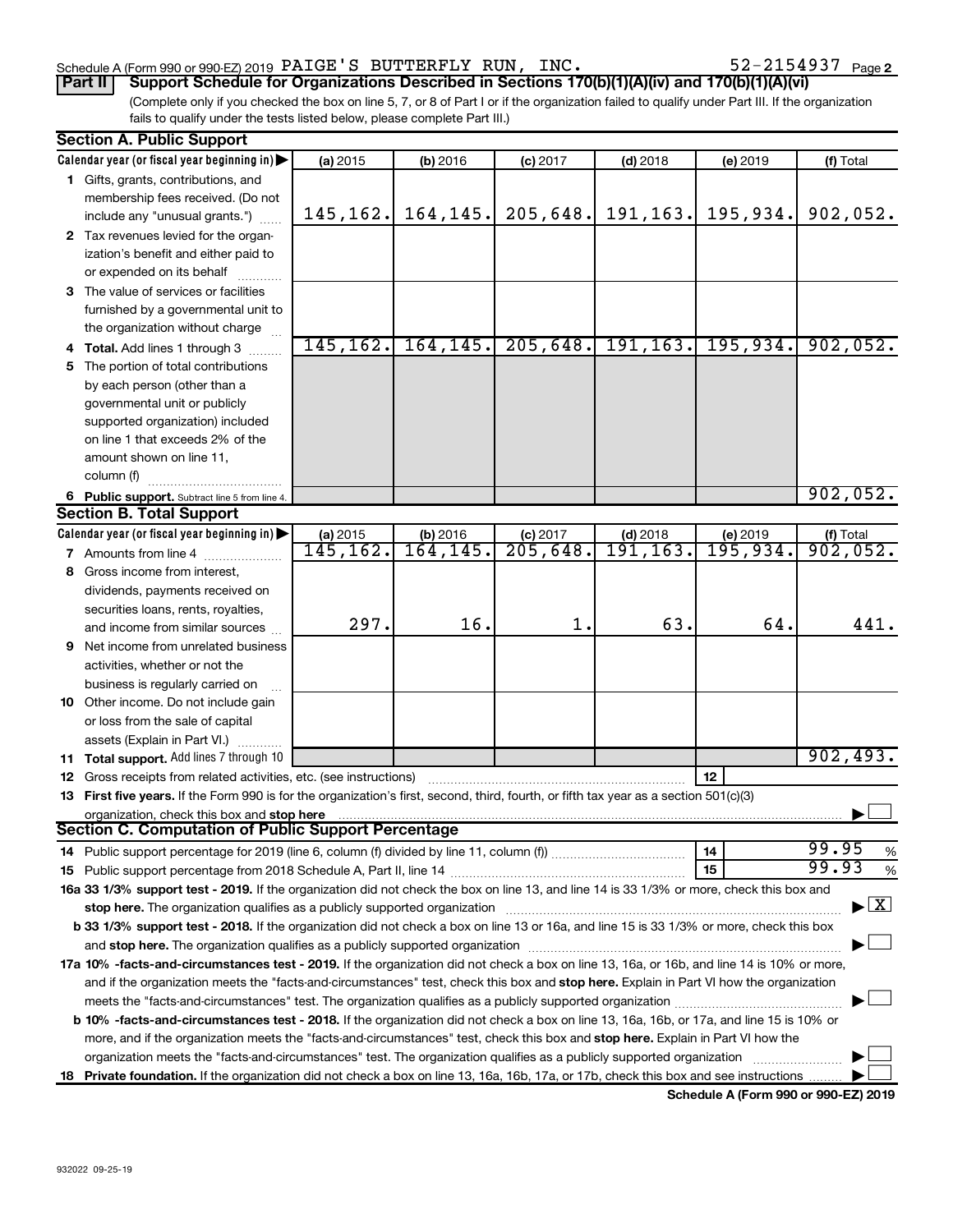# Schedule A (Form 990 or 990-EZ) 2019  $\rm PAIGE$  'S BUTTERFLY RUN, INC.  $\rm 52\text{--}2154937$   $\rm Page$ **Part III Support Schedule for Organizations Described in Section 509(a)(2)**

(Complete only if you checked the box on line 10 of Part I or if the organization failed to qualify under Part II. If the organization fails to qualify under the tests listed below, please complete Part II.)

|    | <b>Section A. Public Support</b>                                                                                                                                                                                               |          |          |            |            |          |                                      |
|----|--------------------------------------------------------------------------------------------------------------------------------------------------------------------------------------------------------------------------------|----------|----------|------------|------------|----------|--------------------------------------|
|    | Calendar year (or fiscal year beginning in)                                                                                                                                                                                    | (a) 2015 | (b) 2016 | $(c)$ 2017 | $(d)$ 2018 | (e) 2019 | (f) Total                            |
|    | 1 Gifts, grants, contributions, and                                                                                                                                                                                            |          |          |            |            |          |                                      |
|    | membership fees received. (Do not                                                                                                                                                                                              |          |          |            |            |          |                                      |
|    | include any "unusual grants.")                                                                                                                                                                                                 |          |          |            |            |          |                                      |
|    | 2 Gross receipts from admissions,<br>merchandise sold or services per-<br>formed, or facilities furnished in<br>any activity that is related to the<br>organization's tax-exempt purpose                                       |          |          |            |            |          |                                      |
|    | 3 Gross receipts from activities that                                                                                                                                                                                          |          |          |            |            |          |                                      |
|    | are not an unrelated trade or bus-<br>iness under section 513                                                                                                                                                                  |          |          |            |            |          |                                      |
|    | 4 Tax revenues levied for the organ-                                                                                                                                                                                           |          |          |            |            |          |                                      |
|    | ization's benefit and either paid to                                                                                                                                                                                           |          |          |            |            |          |                                      |
|    | or expended on its behalf                                                                                                                                                                                                      |          |          |            |            |          |                                      |
|    | 5 The value of services or facilities<br>furnished by a governmental unit to<br>the organization without charge                                                                                                                |          |          |            |            |          |                                      |
|    | <b>6 Total.</b> Add lines 1 through 5                                                                                                                                                                                          |          |          |            |            |          |                                      |
|    | 7a Amounts included on lines 1, 2, and                                                                                                                                                                                         |          |          |            |            |          |                                      |
|    | 3 received from disqualified persons                                                                                                                                                                                           |          |          |            |            |          |                                      |
|    | <b>b</b> Amounts included on lines 2 and 3 received<br>from other than disqualified persons that<br>exceed the greater of \$5,000 or 1% of the<br>amount on line 13 for the year                                               |          |          |            |            |          |                                      |
|    | c Add lines 7a and 7b                                                                                                                                                                                                          |          |          |            |            |          |                                      |
|    | 8 Public support. (Subtract line 7c from line 6.)                                                                                                                                                                              |          |          |            |            |          |                                      |
|    | <b>Section B. Total Support</b>                                                                                                                                                                                                |          |          |            |            |          |                                      |
|    | Calendar year (or fiscal year beginning in) $\blacktriangleright$                                                                                                                                                              | (a) 2015 | (b) 2016 | $(c)$ 2017 | $(d)$ 2018 | (e) 2019 | (f) Total                            |
|    | <b>9</b> Amounts from line 6                                                                                                                                                                                                   |          |          |            |            |          |                                      |
|    | <b>10a</b> Gross income from interest,<br>dividends, payments received on<br>securities loans, rents, royalties,<br>and income from similar sources                                                                            |          |          |            |            |          |                                      |
|    | <b>b</b> Unrelated business taxable income                                                                                                                                                                                     |          |          |            |            |          |                                      |
|    | (less section 511 taxes) from businesses<br>acquired after June 30, 1975<br>$\mathcal{L}$ . The contract of $\mathcal{L}$                                                                                                      |          |          |            |            |          |                                      |
|    | c Add lines 10a and 10b                                                                                                                                                                                                        |          |          |            |            |          |                                      |
|    | <b>11</b> Net income from unrelated business<br>activities not included in line 10b.<br>whether or not the business is<br>regularly carried on                                                                                 |          |          |            |            |          |                                      |
|    | <b>12</b> Other income. Do not include gain<br>or loss from the sale of capital<br>assets (Explain in Part VI.)                                                                                                                |          |          |            |            |          |                                      |
|    | <b>13</b> Total support. (Add lines 9, 10c, 11, and 12.)                                                                                                                                                                       |          |          |            |            |          |                                      |
|    | 14 First five years. If the Form 990 is for the organization's first, second, third, fourth, or fifth tax year as a section 501(c)(3) organization,                                                                            |          |          |            |            |          |                                      |
|    | check this box and stop here Mathematical Communication and stop here Mathematical Communication and stop here Mathematical Communication and Stop here Mathematical Communication and Stop here Mathematical Communication an |          |          |            |            |          |                                      |
|    | <b>Section C. Computation of Public Support Percentage</b>                                                                                                                                                                     |          |          |            |            |          |                                      |
|    |                                                                                                                                                                                                                                |          |          |            |            | 15       | %                                    |
|    | 16 Public support percentage from 2018 Schedule A, Part III, line 15                                                                                                                                                           |          |          |            |            | 16       | %                                    |
|    | Section D. Computation of Investment Income Percentage                                                                                                                                                                         |          |          |            |            |          |                                      |
|    |                                                                                                                                                                                                                                |          |          |            |            | 17       | %                                    |
|    | 18 Investment income percentage from 2018 Schedule A, Part III, line 17                                                                                                                                                        |          |          |            |            | 18       | %                                    |
|    | 19a 33 1/3% support tests - 2019. If the organization did not check the box on line 14, and line 15 is more than 33 1/3%, and line 17 is not                                                                                   |          |          |            |            |          |                                      |
|    | more than 33 1/3%, check this box and stop here. The organization qualifies as a publicly supported organization                                                                                                               |          |          |            |            |          |                                      |
|    | <b>b 33 1/3% support tests - 2018.</b> If the organization did not check a box on line 14 or line 19a, and line 16 is more than 33 1/3%, and                                                                                   |          |          |            |            |          |                                      |
|    | line 18 is not more than 33 1/3%, check this box and stop here. The organization qualifies as a publicly supported organization <i>manner</i>                                                                                  |          |          |            |            |          |                                      |
| 20 |                                                                                                                                                                                                                                |          |          |            |            |          |                                      |
|    | 932023 09-25-19                                                                                                                                                                                                                |          |          |            |            |          | Schedule A (Form 990 or 990-EZ) 2019 |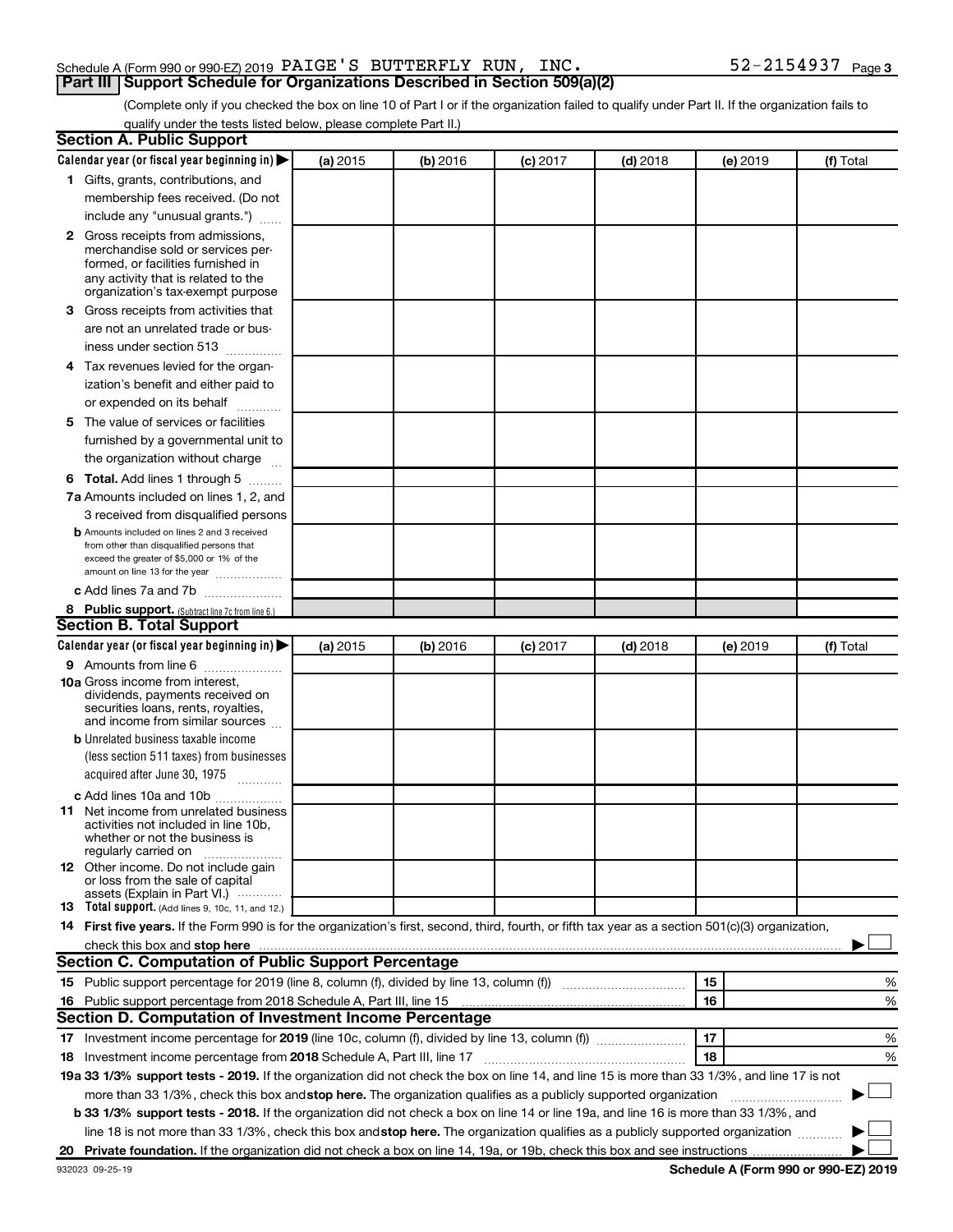# **Part IV Supporting Organizations**

(Complete only if you checked a box in line 12 on Part I. If you checked 12a of Part I, complete Sections A and B. If you checked 12b of Part I, complete Sections A and C. If you checked 12c of Part I, complete Sections A, D, and E. If you checked 12d of Part I, complete Sections A and D, and complete Part V.)

# **Section A. All Supporting Organizations**

- **1** Are all of the organization's supported organizations listed by name in the organization's governing documents? If "No," describe in Part VI how the supported organizations are designated. If designated by *class or purpose, describe the designation. If historic and continuing relationship, explain.*
- **2** Did the organization have any supported organization that does not have an IRS determination of status under section 509(a)(1) or (2)? If "Yes," explain in Part **VI** how the organization determined that the supported *organization was described in section 509(a)(1) or (2).*
- **3a** Did the organization have a supported organization described in section 501(c)(4), (5), or (6)? If "Yes," answer *(b) and (c) below.*
- **b** Did the organization confirm that each supported organization qualified under section 501(c)(4), (5), or (6) and satisfied the public support tests under section 509(a)(2)? If "Yes," describe in Part VI when and how the *organization made the determination.*
- **c** Did the organization ensure that all support to such organizations was used exclusively for section 170(c)(2)(B) purposes? If "Yes," explain in Part VI what controls the organization put in place to ensure such use.
- **4 a** *If* Was any supported organization not organized in the United States ("foreign supported organization")? *"Yes," and if you checked 12a or 12b in Part I, answer (b) and (c) below.*
- **b** Did the organization have ultimate control and discretion in deciding whether to make grants to the foreign supported organization? If "Yes," describe in Part VI how the organization had such control and discretion *despite being controlled or supervised by or in connection with its supported organizations.*
- **c** Did the organization support any foreign supported organization that does not have an IRS determination under sections 501(c)(3) and 509(a)(1) or (2)? If "Yes," explain in Part VI what controls the organization used *to ensure that all support to the foreign supported organization was used exclusively for section 170(c)(2)(B) purposes.*
- **5a** Did the organization add, substitute, or remove any supported organizations during the tax year? If "Yes," answer (b) and (c) below (if applicable). Also, provide detail in **Part VI,** including (i) the names and EIN *numbers of the supported organizations added, substituted, or removed; (ii) the reasons for each such action; (iii) the authority under the organization's organizing document authorizing such action; and (iv) how the action was accomplished (such as by amendment to the organizing document).*
- **b** Type I or Type II only. Was any added or substituted supported organization part of a class already designated in the organization's organizing document?
- **c Substitutions only.**  Was the substitution the result of an event beyond the organization's control?
- **6** Did the organization provide support (whether in the form of grants or the provision of services or facilities) to **Part VI.** support or benefit one or more of the filing organization's supported organizations? If "Yes," provide detail in anyone other than (i) its supported organizations, (ii) individuals that are part of the charitable class benefited by one or more of its supported organizations, or (iii) other supporting organizations that also
- **7** Did the organization provide a grant, loan, compensation, or other similar payment to a substantial contributor regard to a substantial contributor? If "Yes," complete Part I of Schedule L (Form 990 or 990-EZ). (as defined in section 4958(c)(3)(C)), a family member of a substantial contributor, or a 35% controlled entity with
- **8** Did the organization make a loan to a disqualified person (as defined in section 4958) not described in line 7? *If "Yes," complete Part I of Schedule L (Form 990 or 990-EZ).*
- **9 a** Was the organization controlled directly or indirectly at any time during the tax year by one or more in section 509(a)(1) or (2))? If "Yes," provide detail in **Part VI.** disqualified persons as defined in section 4946 (other than foundation managers and organizations described
- **b** Did one or more disqualified persons (as defined in line 9a) hold a controlling interest in any entity in which the supporting organization had an interest? If "Yes," provide detail in Part VI.
- **c** Did a disqualified person (as defined in line 9a) have an ownership interest in, or derive any personal benefit from, assets in which the supporting organization also had an interest? If "Yes," provide detail in Part VI.
- **10 a** Was the organization subject to the excess business holdings rules of section 4943 because of section supporting organizations)? If "Yes," answer 10b below. 4943(f) (regarding certain Type II supporting organizations, and all Type III non-functionally integrated
- **b** Did the organization have any excess business holdings in the tax year? (Use Schedule C, Form 4720, to *determine whether the organization had excess business holdings.)*

**Yes No 1 2 3a 3b 3c 4a 4b 4c 5a 5b 5c 6 7 8 9a 9b 9c 10a 10b**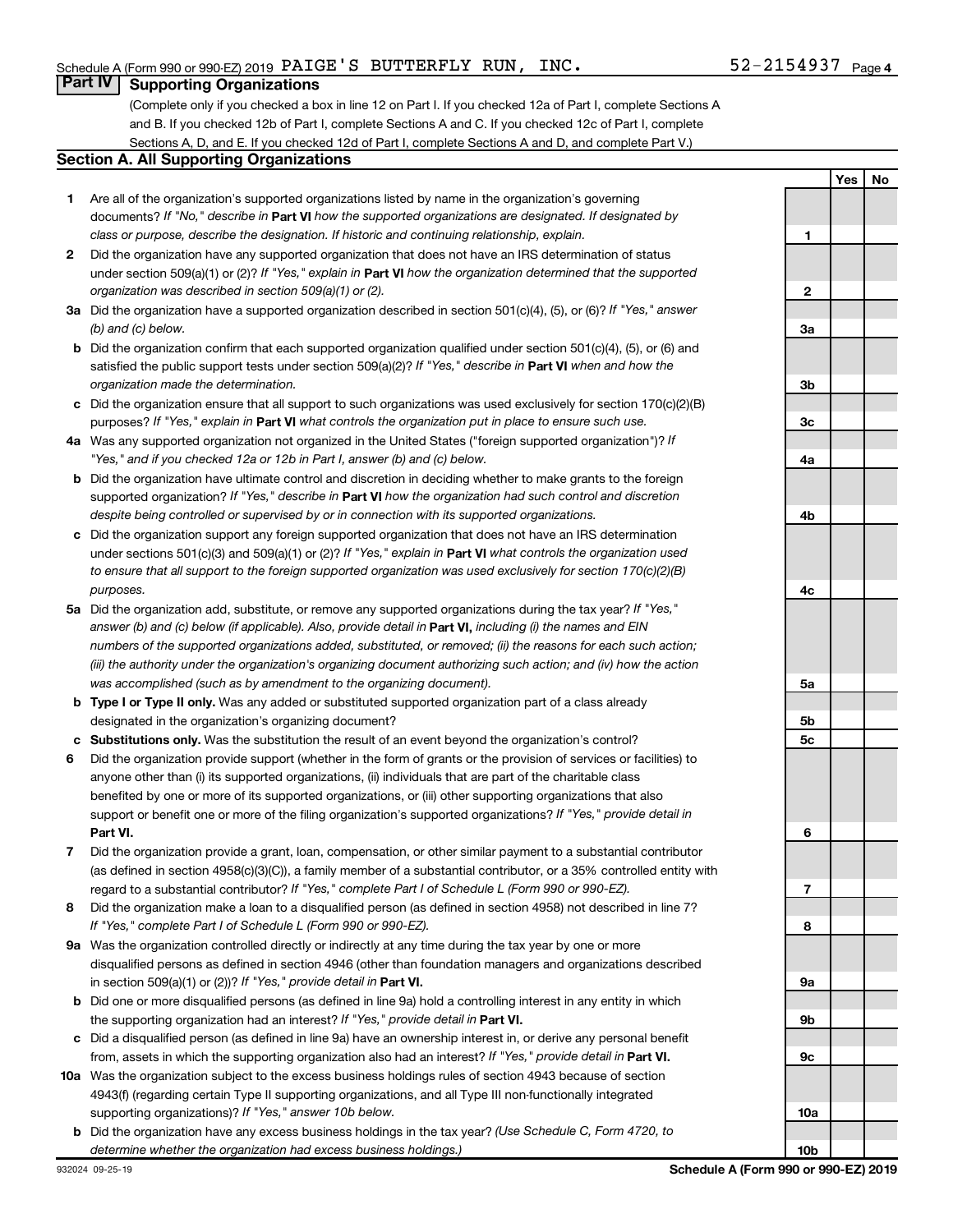#### Schedule A (Form 990 or 990-EZ) 2019 PAIGE S BUTTERFLY RUN, INC .  $52 - 2154937$  Page PAIGE'S BUTTERFLY RUN, INC. 52-2154937

|              | Part IV<br><b>Supporting Organizations (continued)</b>                                                                                                                                                                            |                 |     |    |
|--------------|-----------------------------------------------------------------------------------------------------------------------------------------------------------------------------------------------------------------------------------|-----------------|-----|----|
|              |                                                                                                                                                                                                                                   |                 | Yes | No |
| 11           | Has the organization accepted a gift or contribution from any of the following persons?                                                                                                                                           |                 |     |    |
|              | a A person who directly or indirectly controls, either alone or together with persons described in (b) and (c)                                                                                                                    |                 |     |    |
|              | below, the governing body of a supported organization?                                                                                                                                                                            | 11a             |     |    |
|              | <b>b</b> A family member of a person described in (a) above?                                                                                                                                                                      | 11 <sub>b</sub> |     |    |
|              | c A 35% controlled entity of a person described in (a) or (b) above? If "Yes" to a, b, or c, provide detail in Part VI.                                                                                                           | 11c             |     |    |
|              | <b>Section B. Type I Supporting Organizations</b>                                                                                                                                                                                 |                 |     |    |
|              |                                                                                                                                                                                                                                   |                 | Yes | No |
| 1            | Did the directors, trustees, or membership of one or more supported organizations have the power to                                                                                                                               |                 |     |    |
|              | regularly appoint or elect at least a majority of the organization's directors or trustees at all times during the                                                                                                                |                 |     |    |
|              | tax year? If "No," describe in Part VI how the supported organization(s) effectively operated, supervised, or                                                                                                                     |                 |     |    |
|              | controlled the organization's activities. If the organization had more than one supported organization,                                                                                                                           |                 |     |    |
|              | describe how the powers to appoint and/or remove directors or trustees were allocated among the supported                                                                                                                         |                 |     |    |
|              | organizations and what conditions or restrictions, if any, applied to such powers during the tax year.                                                                                                                            | 1               |     |    |
| 2            | Did the organization operate for the benefit of any supported organization other than the supported                                                                                                                               |                 |     |    |
|              | organization(s) that operated, supervised, or controlled the supporting organization? If "Yes," explain in                                                                                                                        |                 |     |    |
|              | Part VI how providing such benefit carried out the purposes of the supported organization(s) that operated,                                                                                                                       |                 |     |    |
|              | supervised, or controlled the supporting organization.                                                                                                                                                                            | $\mathbf{2}$    |     |    |
|              | <b>Section C. Type II Supporting Organizations</b>                                                                                                                                                                                |                 |     |    |
|              |                                                                                                                                                                                                                                   |                 | Yes | No |
|              |                                                                                                                                                                                                                                   |                 |     |    |
| 1.           | Were a majority of the organization's directors or trustees during the tax year also a majority of the directors<br>or trustees of each of the organization's supported organization(s)? If "No," describe in Part VI how control |                 |     |    |
|              |                                                                                                                                                                                                                                   |                 |     |    |
|              | or management of the supporting organization was vested in the same persons that controlled or managed                                                                                                                            |                 |     |    |
|              | the supported organization(s).<br><b>Section D. All Type III Supporting Organizations</b>                                                                                                                                         | 1               |     |    |
|              |                                                                                                                                                                                                                                   |                 |     |    |
|              |                                                                                                                                                                                                                                   |                 | Yes | No |
| 1            | Did the organization provide to each of its supported organizations, by the last day of the fifth month of the                                                                                                                    |                 |     |    |
|              | organization's tax year, (i) a written notice describing the type and amount of support provided during the prior tax                                                                                                             |                 |     |    |
|              | year, (ii) a copy of the Form 990 that was most recently filed as of the date of notification, and (iii) copies of the                                                                                                            |                 |     |    |
|              | organization's governing documents in effect on the date of notification, to the extent not previously provided?                                                                                                                  | 1               |     |    |
| $\mathbf{2}$ | Were any of the organization's officers, directors, or trustees either (i) appointed or elected by the supported                                                                                                                  |                 |     |    |
|              | organization(s) or (ii) serving on the governing body of a supported organization? If "No," explain in Part VI how                                                                                                                |                 |     |    |
|              | the organization maintained a close and continuous working relationship with the supported organization(s).                                                                                                                       | 2               |     |    |
| 3            | By reason of the relationship described in (2), did the organization's supported organizations have a                                                                                                                             |                 |     |    |
|              | significant voice in the organization's investment policies and in directing the use of the organization's                                                                                                                        |                 |     |    |
|              | income or assets at all times during the tax year? If "Yes," describe in Part VI the role the organization's                                                                                                                      |                 |     |    |
|              | supported organizations played in this regard.                                                                                                                                                                                    | З               |     |    |
|              | Section E. Type III Functionally Integrated Supporting Organizations                                                                                                                                                              |                 |     |    |
| 1            | Check the box next to the method that the organization used to satisfy the Integral Part Test during the yealsee instructions).                                                                                                   |                 |     |    |
| а            | The organization satisfied the Activities Test. Complete line 2 below.                                                                                                                                                            |                 |     |    |
| b            | The organization is the parent of each of its supported organizations. Complete line 3 below.                                                                                                                                     |                 |     |    |
| с            | The organization supported a governmental entity. Describe in Part VI how you supported a government entity (see instructions).                                                                                                   |                 |     |    |
| 2            | Activities Test. Answer (a) and (b) below.                                                                                                                                                                                        |                 | Yes | No |
| а            | Did substantially all of the organization's activities during the tax year directly further the exempt purposes of                                                                                                                |                 |     |    |
|              | the supported organization(s) to which the organization was responsive? If "Yes," then in Part VI identify                                                                                                                        |                 |     |    |
|              | those supported organizations and explain how these activities directly furthered their exempt purposes,                                                                                                                          |                 |     |    |
|              | how the organization was responsive to those supported organizations, and how the organization determined                                                                                                                         |                 |     |    |
|              | that these activities constituted substantially all of its activities.                                                                                                                                                            | 2a              |     |    |
| b            | Did the activities described in (a) constitute activities that, but for the organization's involvement, one or more                                                                                                               |                 |     |    |
|              | of the organization's supported organization(s) would have been engaged in? If "Yes," explain in Part VI the                                                                                                                      |                 |     |    |
|              | reasons for the organization's position that its supported organization(s) would have engaged in these                                                                                                                            |                 |     |    |
|              | activities but for the organization's involvement.                                                                                                                                                                                | 2b              |     |    |
| 3            | Parent of Supported Organizations. Answer (a) and (b) below.                                                                                                                                                                      |                 |     |    |
| а            | Did the organization have the power to regularly appoint or elect a majority of the officers, directors, or                                                                                                                       |                 |     |    |
|              | trustees of each of the supported organizations? Provide details in Part VI.                                                                                                                                                      | За              |     |    |
| b            | Did the organization exercise a substantial degree of direction over the policies, programs, and activities of each                                                                                                               |                 |     |    |
|              | of its supported organizations? If "Yes," describe in Part VI the role played by the organization in this regard.                                                                                                                 | 3b              |     |    |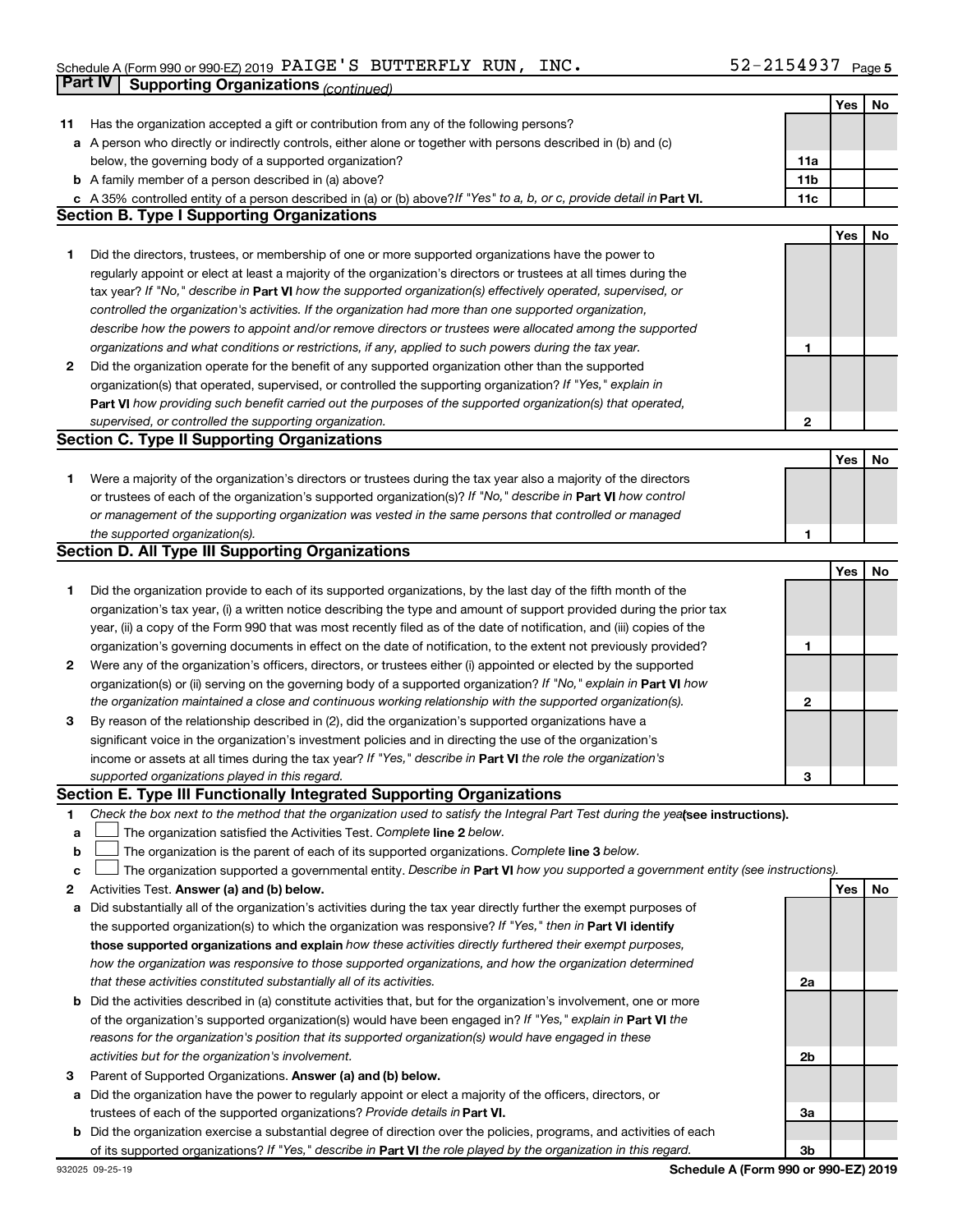| Schedule A (Form 990 or 990-EZ) 2019 $\verb PAIGE'S $ $\verb BUTTERFLY $ $\verb RUN $ , $\verb INC .$ |  |  | $52 - 2154937$ Page 6 |  |
|-------------------------------------------------------------------------------------------------------|--|--|-----------------------|--|
| <b>Part V</b> Type III Non-Functionally Integrated 509(a)(3) Supporting Organizations                 |  |  |                       |  |

1 **Letter See instructions.** All Check here if the organization satisfied the Integral Part Test as a qualifying trust on Nov. 20, 1970 (explain in Part VI). See instructions. All other Type III non-functionally integrated supporting organizations must complete Sections A through E.

|   | Section A - Adjusted Net Income                                              |                | (A) Prior Year | (B) Current Year<br>(optional) |
|---|------------------------------------------------------------------------------|----------------|----------------|--------------------------------|
| 1 | Net short-term capital gain                                                  | 1              |                |                                |
| 2 | Recoveries of prior-year distributions                                       | $\mathbf{2}$   |                |                                |
| 3 | Other gross income (see instructions)                                        | 3              |                |                                |
| 4 | Add lines 1 through 3.                                                       | 4              |                |                                |
| 5 | Depreciation and depletion                                                   | 5              |                |                                |
| 6 | Portion of operating expenses paid or incurred for production or             |                |                |                                |
|   | collection of gross income or for management, conservation, or               |                |                |                                |
|   | maintenance of property held for production of income (see instructions)     | 6              |                |                                |
| 7 | Other expenses (see instructions)                                            | $\overline{7}$ |                |                                |
| 8 | Adjusted Net Income (subtract lines 5, 6, and 7 from line 4)                 | 8              |                |                                |
|   | <b>Section B - Minimum Asset Amount</b>                                      |                | (A) Prior Year | (B) Current Year<br>(optional) |
| 1 | Aggregate fair market value of all non-exempt-use assets (see                |                |                |                                |
|   | instructions for short tax year or assets held for part of year):            |                |                |                                |
|   | a Average monthly value of securities                                        | 1a             |                |                                |
|   | <b>b</b> Average monthly cash balances                                       | 1b             |                |                                |
|   | c Fair market value of other non-exempt-use assets                           | 1c             |                |                                |
|   | <b>d</b> Total (add lines 1a, 1b, and 1c)                                    | 1 <sub>d</sub> |                |                                |
|   | e Discount claimed for blockage or other                                     |                |                |                                |
|   | factors (explain in detail in Part VI):                                      |                |                |                                |
| 2 | Acquisition indebtedness applicable to non-exempt-use assets                 | $\mathbf{2}$   |                |                                |
| 3 | Subtract line 2 from line 1d.                                                | 3              |                |                                |
| 4 | Cash deemed held for exempt use. Enter 1-1/2% of line 3 (for greater amount, |                |                |                                |
|   | see instructions).                                                           | 4              |                |                                |
| 5 | Net value of non-exempt-use assets (subtract line 4 from line 3)             | 5              |                |                                |
| 6 | Multiply line 5 by .035.                                                     | 6              |                |                                |
| 7 | Recoveries of prior-year distributions                                       | $\overline{7}$ |                |                                |
| 8 | <b>Minimum Asset Amount (add line 7 to line 6)</b>                           | 8              |                |                                |
|   | <b>Section C - Distributable Amount</b>                                      |                |                | <b>Current Year</b>            |
| 1 | Adjusted net income for prior year (from Section A, line 8, Column A)        | 1              |                |                                |
| 2 | Enter 85% of line 1.                                                         | $\mathbf{2}$   |                |                                |
| 3 | Minimum asset amount for prior year (from Section B, line 8, Column A)       | 3              |                |                                |
| 4 | Enter greater of line 2 or line 3.                                           | 4              |                |                                |
| 5 | Income tax imposed in prior year                                             | 5              |                |                                |
| 6 | <b>Distributable Amount.</b> Subtract line 5 from line 4, unless subject to  |                |                |                                |
|   | emergency temporary reduction (see instructions).                            | 6              |                |                                |

**7** Check here if the current year is the organization's first as a non-functionally integrated Type III supporting organization (see † instructions).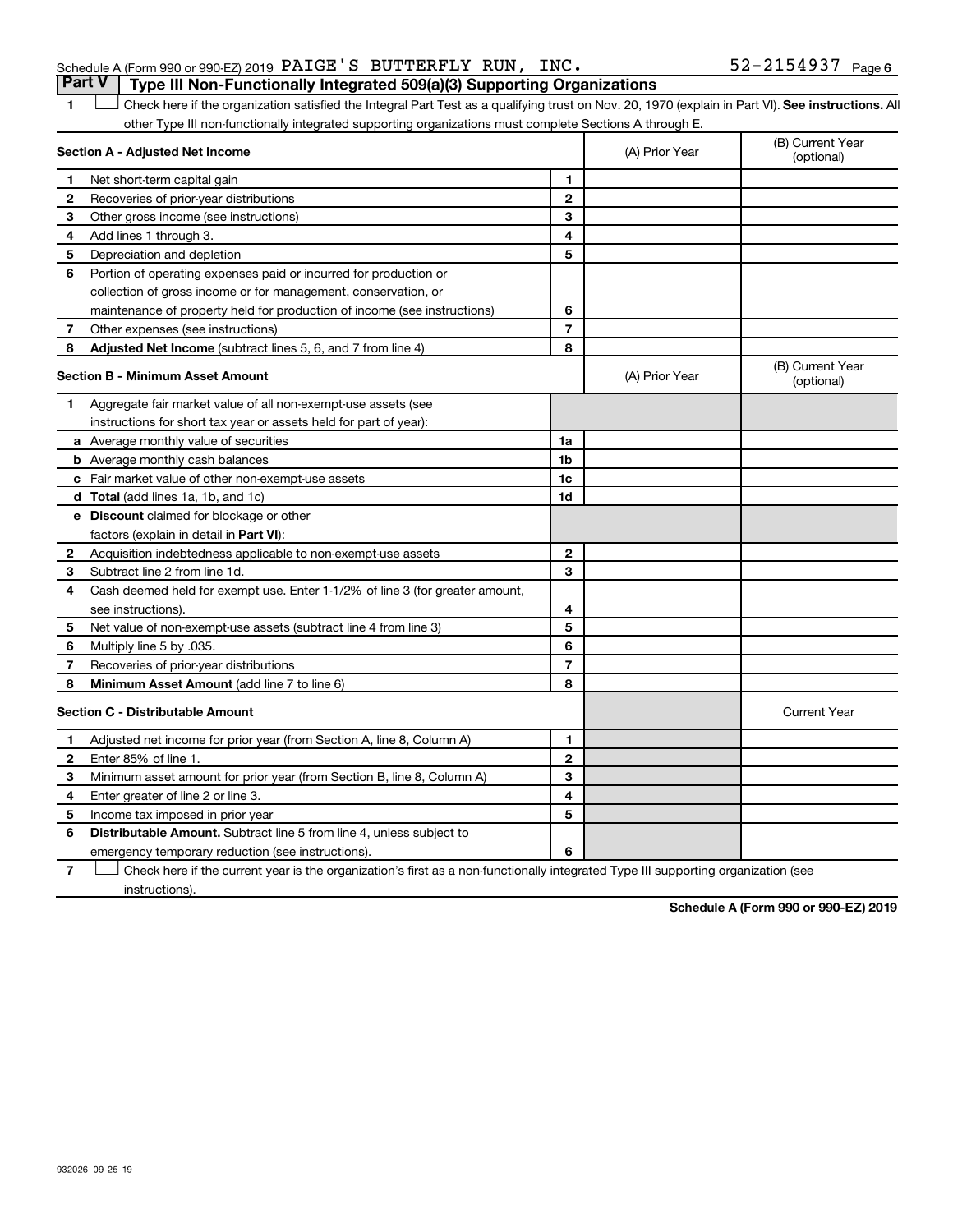| <b>Part V</b> | Type III Non-Functionally Integrated 509(a)(3) Supporting Organizations (continued)        |                                    |                                               |                                                         |  |  |  |  |
|---------------|--------------------------------------------------------------------------------------------|------------------------------------|-----------------------------------------------|---------------------------------------------------------|--|--|--|--|
|               | <b>Current Year</b><br><b>Section D - Distributions</b>                                    |                                    |                                               |                                                         |  |  |  |  |
| 1             | Amounts paid to supported organizations to accomplish exempt purposes                      |                                    |                                               |                                                         |  |  |  |  |
| 2             | Amounts paid to perform activity that directly furthers exempt purposes of supported       |                                    |                                               |                                                         |  |  |  |  |
|               | organizations, in excess of income from activity                                           |                                    |                                               |                                                         |  |  |  |  |
| 3             | Administrative expenses paid to accomplish exempt purposes of supported organizations      |                                    |                                               |                                                         |  |  |  |  |
| 4             | Amounts paid to acquire exempt-use assets                                                  |                                    |                                               |                                                         |  |  |  |  |
| 5             | Qualified set-aside amounts (prior IRS approval required)                                  |                                    |                                               |                                                         |  |  |  |  |
| 6             | Other distributions (describe in Part VI). See instructions.                               |                                    |                                               |                                                         |  |  |  |  |
| 7             | Total annual distributions. Add lines 1 through 6.                                         |                                    |                                               |                                                         |  |  |  |  |
| 8             | Distributions to attentive supported organizations to which the organization is responsive |                                    |                                               |                                                         |  |  |  |  |
|               | (provide details in Part VI). See instructions.                                            |                                    |                                               |                                                         |  |  |  |  |
| 9             | Distributable amount for 2019 from Section C, line 6                                       |                                    |                                               |                                                         |  |  |  |  |
| 10            | Line 8 amount divided by line 9 amount                                                     |                                    |                                               |                                                         |  |  |  |  |
|               | <b>Section E - Distribution Allocations (see instructions)</b>                             | (i)<br><b>Excess Distributions</b> | (ii)<br><b>Underdistributions</b><br>Pre-2019 | (iii)<br><b>Distributable</b><br><b>Amount for 2019</b> |  |  |  |  |
| 1.            | Distributable amount for 2019 from Section C, line 6                                       |                                    |                                               |                                                         |  |  |  |  |
| $\mathbf{2}$  | Underdistributions, if any, for years prior to 2019 (reason-                               |                                    |                                               |                                                         |  |  |  |  |
|               | able cause required- explain in Part VI). See instructions.                                |                                    |                                               |                                                         |  |  |  |  |
| 3             | Excess distributions carryover, if any, to 2019                                            |                                    |                                               |                                                         |  |  |  |  |
|               | a From 2014                                                                                |                                    |                                               |                                                         |  |  |  |  |
|               | <b>b</b> From 2015                                                                         |                                    |                                               |                                                         |  |  |  |  |
|               | c From 2016                                                                                |                                    |                                               |                                                         |  |  |  |  |
|               | d From 2017                                                                                |                                    |                                               |                                                         |  |  |  |  |
|               | e From 2018                                                                                |                                    |                                               |                                                         |  |  |  |  |
|               | f Total of lines 3a through e                                                              |                                    |                                               |                                                         |  |  |  |  |
|               | <b>g</b> Applied to underdistributions of prior years                                      |                                    |                                               |                                                         |  |  |  |  |
|               | <b>h</b> Applied to 2019 distributable amount                                              |                                    |                                               |                                                         |  |  |  |  |
|               | Carryover from 2014 not applied (see instructions)                                         |                                    |                                               |                                                         |  |  |  |  |
|               | Remainder. Subtract lines 3g, 3h, and 3i from 3f.                                          |                                    |                                               |                                                         |  |  |  |  |
| 4             | Distributions for 2019 from Section D,                                                     |                                    |                                               |                                                         |  |  |  |  |
|               | $line 7$ :                                                                                 |                                    |                                               |                                                         |  |  |  |  |
|               | a Applied to underdistributions of prior years                                             |                                    |                                               |                                                         |  |  |  |  |
|               | <b>b</b> Applied to 2019 distributable amount                                              |                                    |                                               |                                                         |  |  |  |  |
| с             | Remainder. Subtract lines 4a and 4b from 4.                                                |                                    |                                               |                                                         |  |  |  |  |
| 5             | Remaining underdistributions for years prior to 2019, if                                   |                                    |                                               |                                                         |  |  |  |  |
|               | any. Subtract lines 3g and 4a from line 2. For result greater                              |                                    |                                               |                                                         |  |  |  |  |
|               | than zero, explain in Part VI. See instructions.                                           |                                    |                                               |                                                         |  |  |  |  |
| 6             | Remaining underdistributions for 2019. Subtract lines 3h                                   |                                    |                                               |                                                         |  |  |  |  |
|               | and 4b from line 1. For result greater than zero, explain in                               |                                    |                                               |                                                         |  |  |  |  |
|               | <b>Part VI.</b> See instructions.                                                          |                                    |                                               |                                                         |  |  |  |  |
| $\mathbf{7}$  | Excess distributions carryover to 2020. Add lines 3j                                       |                                    |                                               |                                                         |  |  |  |  |
|               | and 4c.                                                                                    |                                    |                                               |                                                         |  |  |  |  |
| 8             | Breakdown of line 7:                                                                       |                                    |                                               |                                                         |  |  |  |  |
|               | a Excess from 2015                                                                         |                                    |                                               |                                                         |  |  |  |  |
|               | <b>b</b> Excess from 2016                                                                  |                                    |                                               |                                                         |  |  |  |  |
|               | c Excess from 2017                                                                         |                                    |                                               |                                                         |  |  |  |  |
|               | d Excess from 2018                                                                         |                                    |                                               |                                                         |  |  |  |  |
|               | e Excess from 2019                                                                         |                                    |                                               |                                                         |  |  |  |  |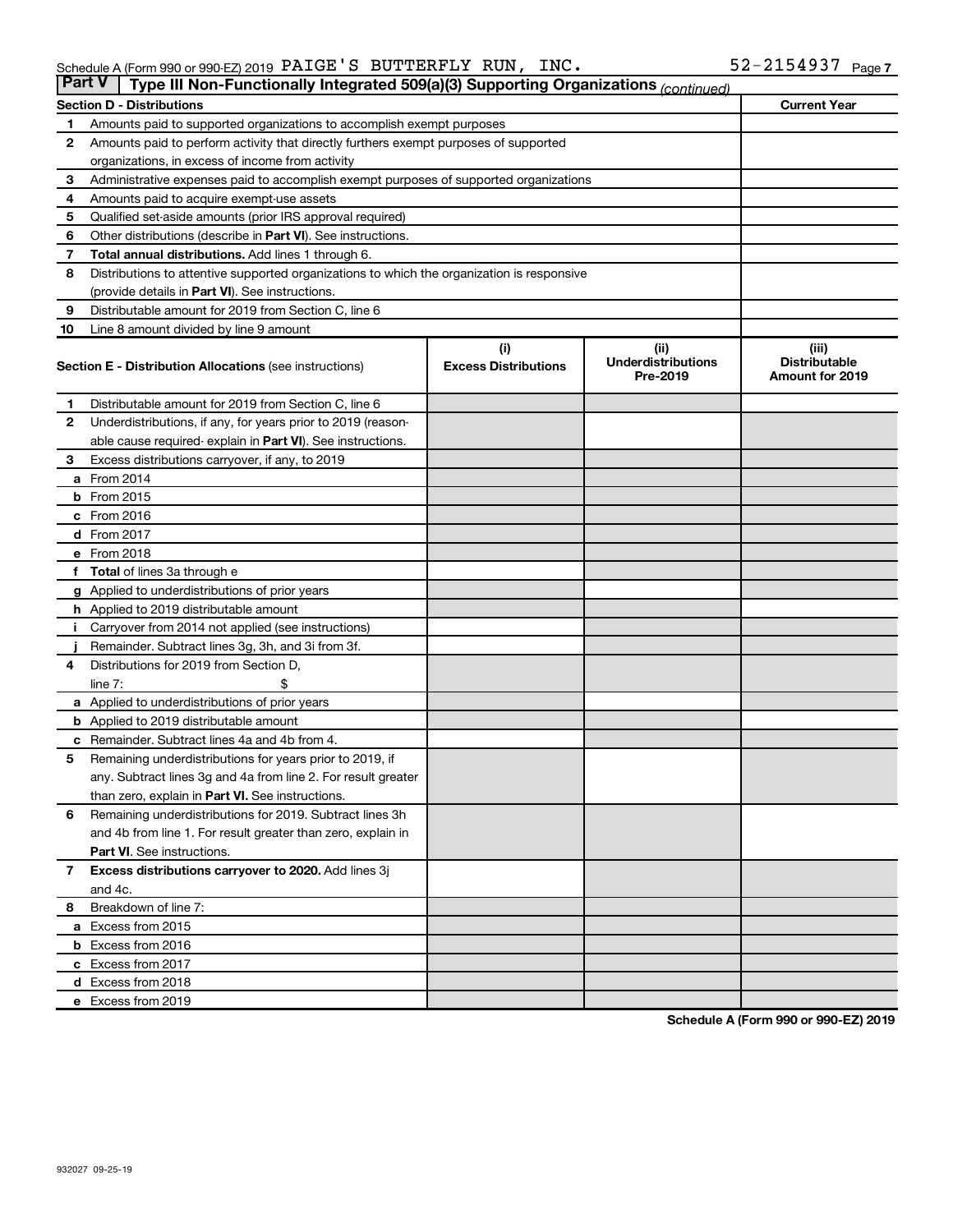|                | Schedule A (Form 990 or 990-EZ) 2019 PAIGE'S BUTTERFLY RUN, INC.                                                                                                                                                                                                                                                                                                                                                                                                                                                            | 52-2154937 Page 8 |
|----------------|-----------------------------------------------------------------------------------------------------------------------------------------------------------------------------------------------------------------------------------------------------------------------------------------------------------------------------------------------------------------------------------------------------------------------------------------------------------------------------------------------------------------------------|-------------------|
| <b>Part VI</b> | Supplemental Information. Provide the explanations required by Part II, line 10; Part II, line 17a or 17b; Part III, line 12;<br>Part IV, Section A, lines 1, 2, 3b, 3c, 4b, 4c, 5a, 6, 9a, 9b, 9c, 11a, 11b, and 11c; Part IV, Section B, lines 1 and 2; Part IV, Section C,<br>line 1; Part IV, Section D, lines 2 and 3; Part IV, Section E, lines 1c, 2a, 2b,<br>Section D, lines 5, 6, and 8; and Part V, Section E, lines 2, 5, and 6. Also complete this part for any additional information.<br>(See instructions.) |                   |
|                |                                                                                                                                                                                                                                                                                                                                                                                                                                                                                                                             |                   |
|                |                                                                                                                                                                                                                                                                                                                                                                                                                                                                                                                             |                   |
|                |                                                                                                                                                                                                                                                                                                                                                                                                                                                                                                                             |                   |
|                |                                                                                                                                                                                                                                                                                                                                                                                                                                                                                                                             |                   |
|                |                                                                                                                                                                                                                                                                                                                                                                                                                                                                                                                             |                   |
|                |                                                                                                                                                                                                                                                                                                                                                                                                                                                                                                                             |                   |
|                |                                                                                                                                                                                                                                                                                                                                                                                                                                                                                                                             |                   |
|                |                                                                                                                                                                                                                                                                                                                                                                                                                                                                                                                             |                   |
|                |                                                                                                                                                                                                                                                                                                                                                                                                                                                                                                                             |                   |
|                |                                                                                                                                                                                                                                                                                                                                                                                                                                                                                                                             |                   |
|                |                                                                                                                                                                                                                                                                                                                                                                                                                                                                                                                             |                   |
|                |                                                                                                                                                                                                                                                                                                                                                                                                                                                                                                                             |                   |
|                |                                                                                                                                                                                                                                                                                                                                                                                                                                                                                                                             |                   |
|                |                                                                                                                                                                                                                                                                                                                                                                                                                                                                                                                             |                   |
|                |                                                                                                                                                                                                                                                                                                                                                                                                                                                                                                                             |                   |
|                |                                                                                                                                                                                                                                                                                                                                                                                                                                                                                                                             |                   |
|                |                                                                                                                                                                                                                                                                                                                                                                                                                                                                                                                             |                   |
|                |                                                                                                                                                                                                                                                                                                                                                                                                                                                                                                                             |                   |
|                |                                                                                                                                                                                                                                                                                                                                                                                                                                                                                                                             |                   |
|                |                                                                                                                                                                                                                                                                                                                                                                                                                                                                                                                             |                   |
|                |                                                                                                                                                                                                                                                                                                                                                                                                                                                                                                                             |                   |
|                |                                                                                                                                                                                                                                                                                                                                                                                                                                                                                                                             |                   |
|                |                                                                                                                                                                                                                                                                                                                                                                                                                                                                                                                             |                   |
|                |                                                                                                                                                                                                                                                                                                                                                                                                                                                                                                                             |                   |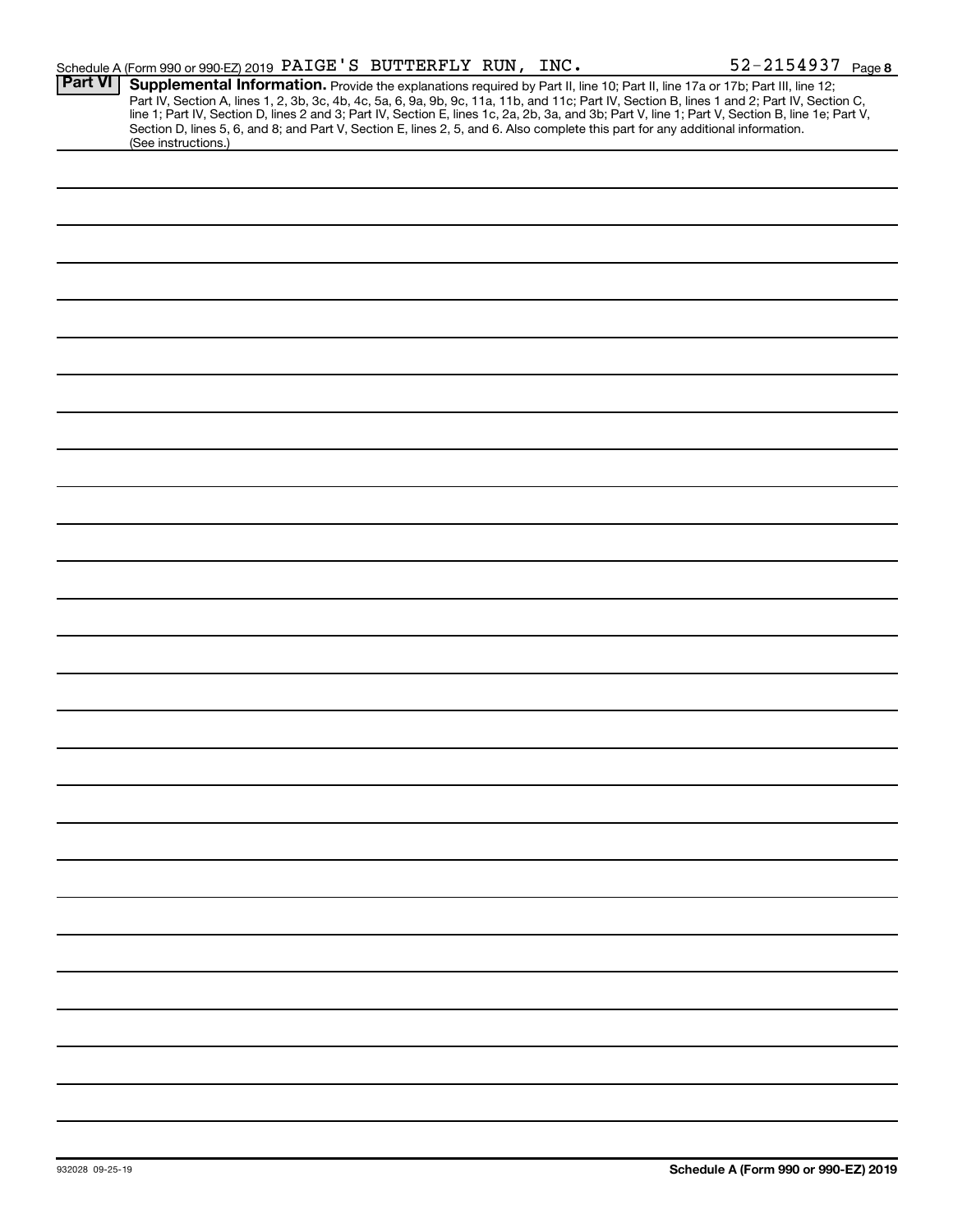# **Schedule B Schedule of Contributors**

**or 990-PF) | Attach to Form 990, Form 990-EZ, or Form 990-PF. | Go to www.irs.gov/Form990 for the latest information.** OMB No. 1545-0047

**2019**

**Employer identification number**

| Name of the organization       | <b>Employer identification number</b>                                                                                                                                                                                                                                                                                                                                                                                                            |            |
|--------------------------------|--------------------------------------------------------------------------------------------------------------------------------------------------------------------------------------------------------------------------------------------------------------------------------------------------------------------------------------------------------------------------------------------------------------------------------------------------|------------|
|                                | PAIGE'S BUTTERFLY RUN, INC.                                                                                                                                                                                                                                                                                                                                                                                                                      | 52-2154937 |
| Organization type (check one): |                                                                                                                                                                                                                                                                                                                                                                                                                                                  |            |
| Filers of:                     | Section:                                                                                                                                                                                                                                                                                                                                                                                                                                         |            |
| Form 990 or 990-EZ             | $\underline{\mathbf{X}}$ 501(c)( $3$ ) (enter number) organization                                                                                                                                                                                                                                                                                                                                                                               |            |
|                                | 4947(a)(1) nonexempt charitable trust not treated as a private foundation                                                                                                                                                                                                                                                                                                                                                                        |            |
|                                | 527 political organization                                                                                                                                                                                                                                                                                                                                                                                                                       |            |
| Form 990-PF                    | 501(c)(3) exempt private foundation                                                                                                                                                                                                                                                                                                                                                                                                              |            |
|                                | 4947(a)(1) nonexempt charitable trust treated as a private foundation                                                                                                                                                                                                                                                                                                                                                                            |            |
|                                | 501(c)(3) taxable private foundation                                                                                                                                                                                                                                                                                                                                                                                                             |            |
|                                | Check if your organization is covered by the General Rule or a Special Rule.<br>Note: Only a section 501(c)(7), (8), or (10) organization can check boxes for both the General Rule and a Special Rule. See instructions.                                                                                                                                                                                                                        |            |
| <b>General Rule</b>            |                                                                                                                                                                                                                                                                                                                                                                                                                                                  |            |
|                                | For an organization filing Form 990, 990-EZ, or 990-PF that received, during the year, contributions totaling \$5,000 or more (in money or<br>property) from any one contributor. Complete Parts I and II. See instructions for determining a contributor's total contributions.                                                                                                                                                                 |            |
| <b>Special Rules</b>           |                                                                                                                                                                                                                                                                                                                                                                                                                                                  |            |
| $\lfloor x \rfloor$            | For an organization described in section 501(c)(3) filing Form 990 or 990-EZ that met the 33 1/3% support test of the regulations under<br>sections 509(a)(1) and 170(b)(1)(A)(vi), that checked Schedule A (Form 990 or 990-EZ), Part II, line 13, 16a, or 16b, and that received from<br>any one contributor, during the year, total contributions of the greater of (1) \$5,000; or (2) 2% of the amount on (i) Form 990, Part VIII, line 1h; |            |

year, total contributions of more than \$1,000 *exclusively* for religious, charitable, scientific, literary, or educational purposes, or for the For an organization described in section 501(c)(7), (8), or (10) filing Form 990 or 990-EZ that received from any one contributor, during the prevention of cruelty to children or animals. Complete Parts I, II, and III.  $\Box$ 

purpose. Don't complete any of the parts unless the General Rule applies to this organization because it received nonexclusively year, contributions exclusively for religious, charitable, etc., purposes, but no such contributions totaled more than \$1,000. If this box is checked, enter here the total contributions that were received during the year for an exclusively religious, charitable, etc., For an organization described in section 501(c)(7), (8), or (10) filing Form 990 or 990-EZ that received from any one contributor, during the religious, charitable, etc., contributions totaling \$5,000 or more during the year  $\ldots$  $\ldots$  $\ldots$  $\ldots$  $\ldots$  $\ldots$  $\Box$ 

**Caution:**  An organization that isn't covered by the General Rule and/or the Special Rules doesn't file Schedule B (Form 990, 990-EZ, or 990-PF),  **must** but it answer "No" on Part IV, line 2, of its Form 990; or check the box on line H of its Form 990-EZ or on its Form 990-PF, Part I, line 2, to certify that it doesn't meet the filing requirements of Schedule B (Form 990, 990-EZ, or 990-PF).

**For Paperwork Reduction Act Notice, see the instructions for Form 990, 990-EZ, or 990-PF. Schedule B (Form 990, 990-EZ, or 990-PF) (2019)** LHA

or (ii) Form 990-EZ, line 1. Complete Parts I and II.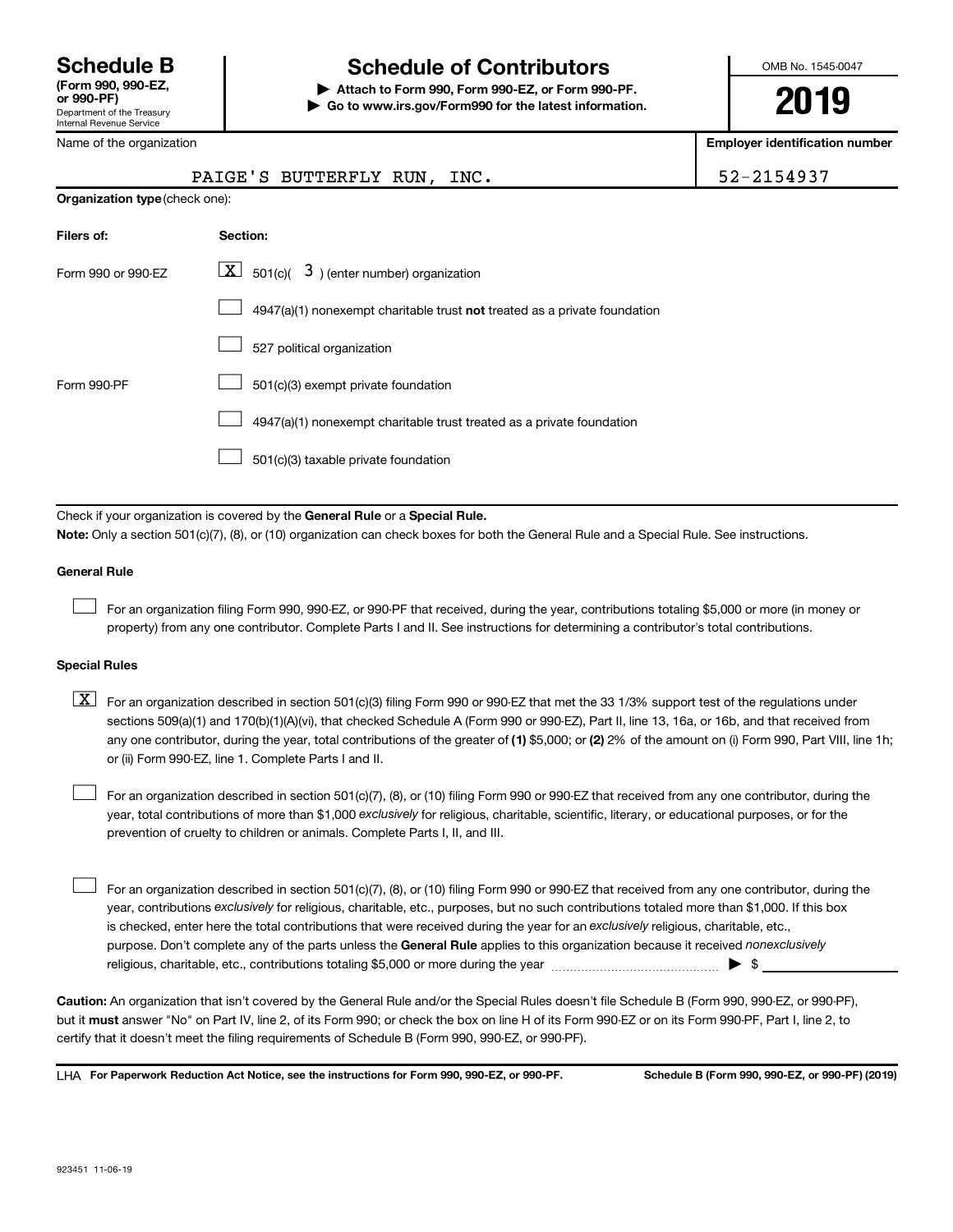### Schedule B (Form 990, 990-EZ, or 990-PF) (2019)

Name of organization

# PAIGE'S BUTTERFLY RUN, INC. The set of the set of the set of the set of the set of the set of the set of the set of the set of the set of the set of the set of the set of the set of the set of the set of the set of the set

**(a) No. (b) Name, address, and ZIP + 4 (c) Total contributions (d) Type of contribution Person Payroll Noncash (a) No. (b) Name, address, and ZIP + 4 (c) Total contributions (d) Type of contribution Person Payroll Noncash (a) No. (b) Name, address, and ZIP + 4 (c) Total contributions (d) Type of contribution Person Payroll Noncash (a) No. (b) Name, address, and ZIP + 4 (c) Total contributions (d) Type of contribution Person Payroll Noncash (a) No. (b) Name, address, and ZIP + 4 (c) Total contributions (d) Type of contribution Person Payroll Noncash (a) No. (b) Name, address, and ZIP + 4 (c) Total contributions (d) Type of contribution Person Payroll Noncash Part I** Contributors (see instructions). Use duplicate copies of Part I if additional space is needed. \$ (Complete Part II for noncash contributions.) \$ (Complete Part II for noncash contributions.) \$ (Complete Part II for noncash contributions.) \$ (Complete Part II for noncash contributions.) \$ (Complete Part II for noncash contributions.) \$ (Complete Part II for noncash contributions.)  $\Box$  $\Box$  $\lceil \texttt{X} \rceil$  $\overline{\mathbf{X}}$  $\Box$  $\Box$  $\lceil \text{X} \rceil$  $\Box$  $\Box$  $\boxed{\textbf{X}}$  $\Box$  $\Box$  $\boxed{\textbf{X}}$  $\Box$  $\Box$  $\boxed{\textbf{X}}$  $\Box$  $\Box$ 1 BARNES & NOBLE BOOKSELLERS 3956 NY-31  $\vert \text{s} \vert$  26,139. LIVERPOOL, NY 13090 2 | BANK OF AMERICA 1 CLINTON SQUARE  $\vert \text{ }_{\text{\$ }}$  5,000. SYRACUSE, NY 13202 3 MCCLANE NORTHEAST X 2828 MCLANES RD  $\frac{1}{3}$  5,000. BALDWINSVILLE, NY 13027 4 UPSTATE CORD BLOOD BANK X 4910 BOARD RD 5,000. SYRACUSE, NY 13215  $5$  | WAL-MART, INC. 702 SW 8TH STRET 8,250. BENTONVLLE, AR 72716 6 ALLSTATE FOUNDATION X 2775 SANDERS ROAD SUITE F4  $\vert \text{\$}$  5,000. NORTHBROOK, IL 60062

923452 11-06-19 **Schedule B (Form 990, 990-EZ, or 990-PF) (2019)**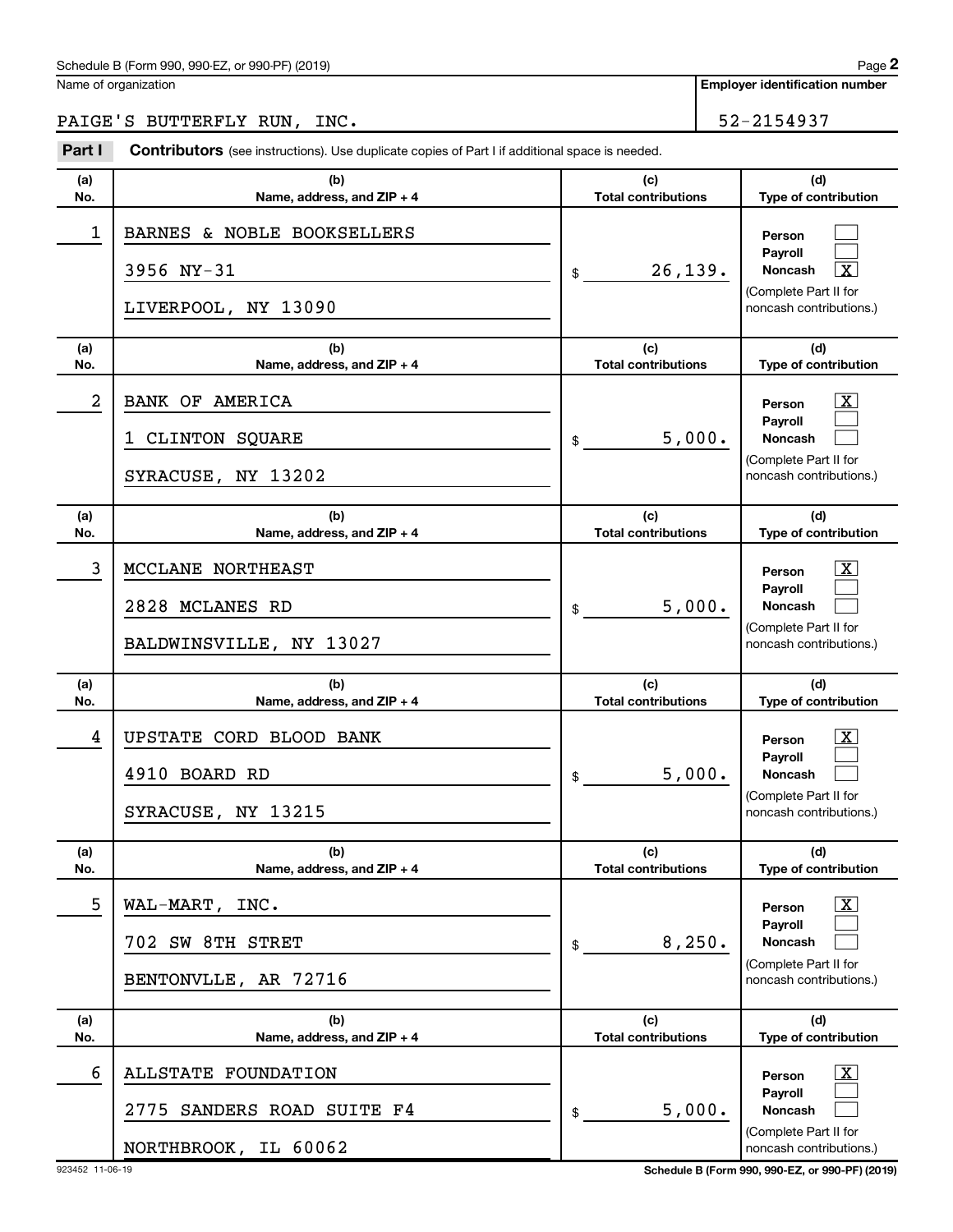Name of organization

**Employer identification number**

# PAIGE'S BUTTERFLY RUN, INC. 52-2154937

| Part I     | Contributors (see instructions). Use duplicate copies of Part I if additional space is needed.      |                                   |                                                                                                                  |  |  |
|------------|-----------------------------------------------------------------------------------------------------|-----------------------------------|------------------------------------------------------------------------------------------------------------------|--|--|
| (a)<br>No. | (b)<br>Name, address, and ZIP + 4                                                                   | (c)<br><b>Total contributions</b> | (d)<br>Type of contribution                                                                                      |  |  |
| 7          | LOCKHEED-MARTIN FEDERATED EMPLOYEE<br><b>FUND</b><br>497 ELECTRONICS PARKWAY<br>LIVERPOOL, NY 13088 | 5,000.<br>\$                      | $\overline{\text{X}}$<br>Person<br>Payroll<br><b>Noncash</b><br>(Complete Part II for<br>noncash contributions.) |  |  |
| (a)<br>No. | (b)<br>Name, address, and ZIP + 4                                                                   | (c)<br><b>Total contributions</b> | (d)<br>Type of contribution                                                                                      |  |  |
|            |                                                                                                     | \$                                | Person<br>Payroll<br><b>Noncash</b><br>(Complete Part II for<br>noncash contributions.)                          |  |  |
| (a)<br>No. | (b)<br>Name, address, and ZIP + 4                                                                   | (c)<br><b>Total contributions</b> | (d)<br>Type of contribution                                                                                      |  |  |
|            |                                                                                                     | \$                                | Person<br>Payroll<br><b>Noncash</b><br>(Complete Part II for<br>noncash contributions.)                          |  |  |
| (a)<br>No. | (b)<br>Name, address, and ZIP + 4                                                                   | (c)<br><b>Total contributions</b> | (d)<br>Type of contribution                                                                                      |  |  |
|            |                                                                                                     | \$                                | Person<br>Payroll<br>Noncash<br>(Complete Part II for<br>noncash contributions.)                                 |  |  |
| (a)<br>No. | (b)<br>Name, address, and ZIP + 4                                                                   | (c)<br><b>Total contributions</b> | (d)<br>Type of contribution                                                                                      |  |  |
|            |                                                                                                     | \$                                | Person<br>Payroll<br><b>Noncash</b><br>(Complete Part II for<br>noncash contributions.)                          |  |  |
| (a)<br>No. | (b)<br>Name, address, and ZIP + 4                                                                   | (c)<br><b>Total contributions</b> | (d)<br>Type of contribution                                                                                      |  |  |
|            |                                                                                                     | \$                                | Person<br>Payroll<br><b>Noncash</b><br>(Complete Part II for<br>noncash contributions.)                          |  |  |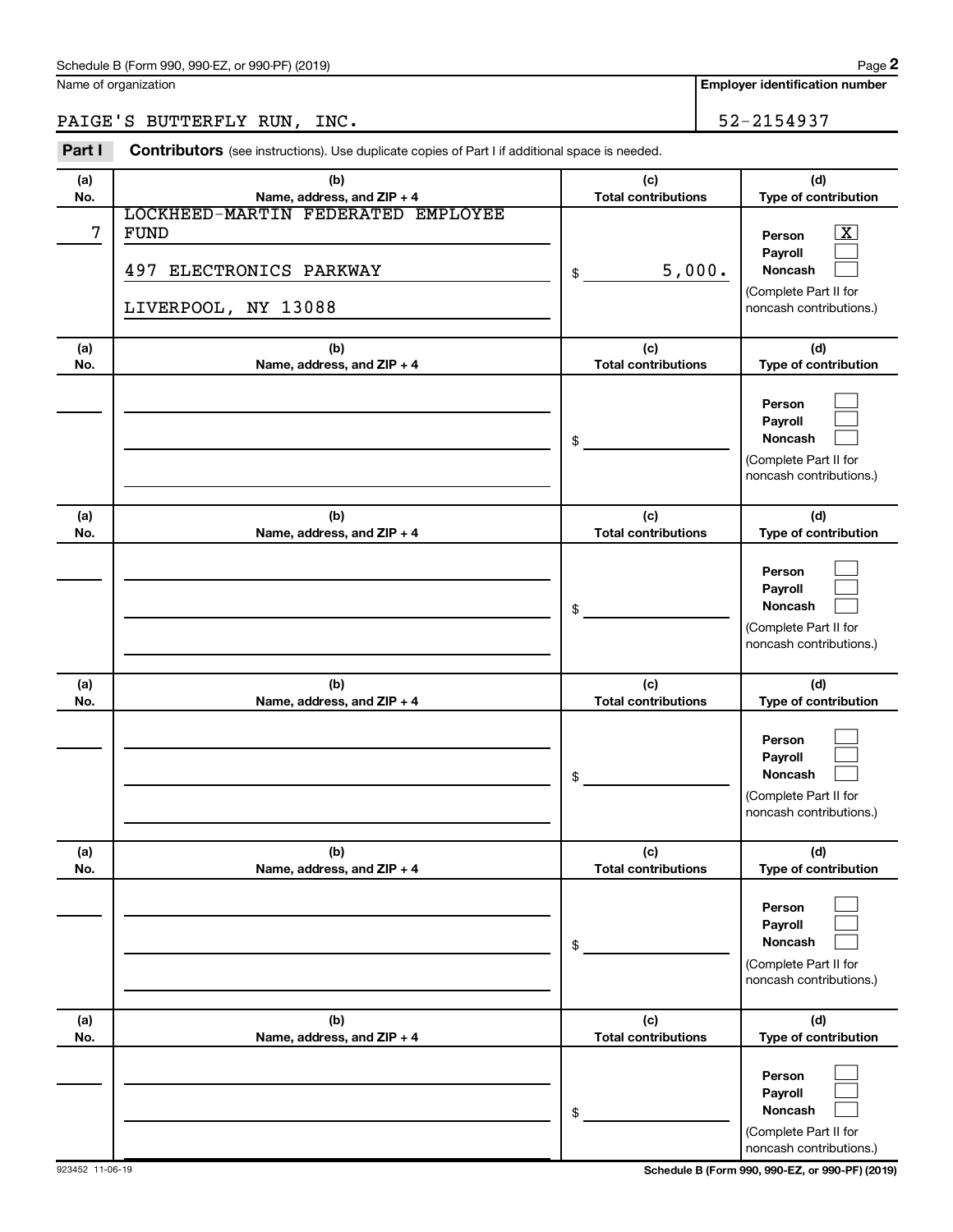PAIGE'S BUTTERFLY RUN, INC. 52-2154937

Part II Noncash Property (see instructions). Use duplicate copies of Part II if additional space is needed.

| (a)<br>No.<br>from           | (b)<br>Description of noncash property given | (c)<br>FMV (or estimate)<br>(See instructions.) | (d)<br>Date received |
|------------------------------|----------------------------------------------|-------------------------------------------------|----------------------|
| Part I                       |                                              |                                                 |                      |
| 1                            | <b>BOOKS</b>                                 |                                                 |                      |
|                              |                                              | 26, 139.<br>$\$\$                               |                      |
| (a)<br>No.<br>from<br>Part I | (b)<br>Description of noncash property given | (c)<br>FMV (or estimate)<br>(See instructions.) | (d)<br>Date received |
|                              |                                              | $$\circ$$                                       |                      |
| (a)<br>No.<br>from<br>Part I | (b)<br>Description of noncash property given | (c)<br>FMV (or estimate)<br>(See instructions.) | (d)<br>Date received |
|                              |                                              | \$                                              |                      |
| (a)<br>No.<br>from<br>Part I | (b)<br>Description of noncash property given | (c)<br>FMV (or estimate)<br>(See instructions.) | (d)<br>Date received |
|                              |                                              | \$                                              |                      |
| (a)<br>No.<br>from<br>Part I | (b)<br>Description of noncash property given | (c)<br>FMV (or estimate)<br>(See instructions.) | (d)<br>Date received |
|                              |                                              | \$                                              |                      |
| (a)<br>No.<br>from<br>Part I | (b)<br>Description of noncash property given | (c)<br>FMV (or estimate)<br>(See instructions.) | (d)<br>Date received |
|                              |                                              | \$                                              |                      |

923453 11-06-19 **Schedule B (Form 990, 990-EZ, or 990-PF) (2019)**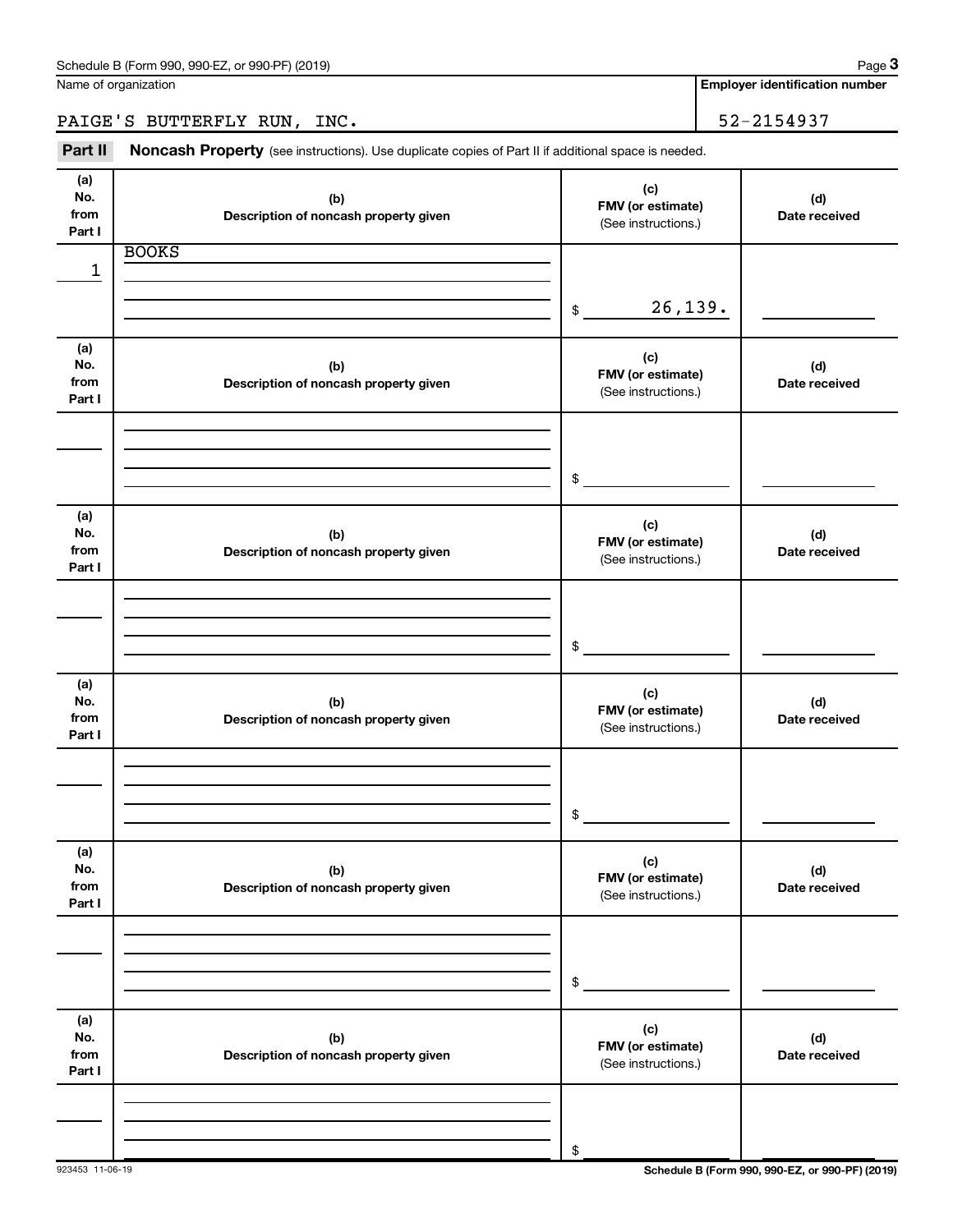| Name of organization      |                                                                                                                                                                                                                                                                                                                                           | <b>Employer identification number</b> |                                                                                                                                                                |  |  |  |
|---------------------------|-------------------------------------------------------------------------------------------------------------------------------------------------------------------------------------------------------------------------------------------------------------------------------------------------------------------------------------------|---------------------------------------|----------------------------------------------------------------------------------------------------------------------------------------------------------------|--|--|--|
|                           | PAIGE'S BUTTERFLY RUN, INC.                                                                                                                                                                                                                                                                                                               |                                       | 52-2154937                                                                                                                                                     |  |  |  |
| Part III                  | from any one contributor. Complete columns (a) through (e) and the following line entry. For organizations<br>completing Part III, enter the total of exclusively religious, charitable, etc., contributions of \$1,000 or less for the year. (Enter this info. once.)<br>Use duplicate copies of Part III if additional space is needed. |                                       | Exclusively religious, charitable, etc., contributions to organizations described in section 501(c)(7), (8), or (10) that total more than \$1,000 for the year |  |  |  |
| (a) No.<br>from<br>Part I | (b) Purpose of gift                                                                                                                                                                                                                                                                                                                       | (c) Use of gift                       | (d) Description of how gift is held                                                                                                                            |  |  |  |
|                           |                                                                                                                                                                                                                                                                                                                                           |                                       |                                                                                                                                                                |  |  |  |
|                           |                                                                                                                                                                                                                                                                                                                                           | (e) Transfer of gift                  |                                                                                                                                                                |  |  |  |
|                           | Transferee's name, address, and ZIP + 4                                                                                                                                                                                                                                                                                                   |                                       | Relationship of transferor to transferee                                                                                                                       |  |  |  |
| (a) No.<br>`from          | (b) Purpose of gift                                                                                                                                                                                                                                                                                                                       | (c) Use of gift                       | (d) Description of how gift is held                                                                                                                            |  |  |  |
| Part I                    |                                                                                                                                                                                                                                                                                                                                           |                                       |                                                                                                                                                                |  |  |  |
|                           |                                                                                                                                                                                                                                                                                                                                           | (e) Transfer of gift                  |                                                                                                                                                                |  |  |  |
|                           | Transferee's name, address, and ZIP + 4                                                                                                                                                                                                                                                                                                   |                                       | Relationship of transferor to transferee                                                                                                                       |  |  |  |
| (a) No.                   |                                                                                                                                                                                                                                                                                                                                           |                                       |                                                                                                                                                                |  |  |  |
| `from<br>Part I           | (b) Purpose of gift                                                                                                                                                                                                                                                                                                                       | (c) Use of gift                       | (d) Description of how gift is held                                                                                                                            |  |  |  |
|                           |                                                                                                                                                                                                                                                                                                                                           |                                       |                                                                                                                                                                |  |  |  |
|                           | Transferee's name, address, and ZIP + 4                                                                                                                                                                                                                                                                                                   | (e) Transfer of gift                  | Relationship of transferor to transferee                                                                                                                       |  |  |  |
|                           |                                                                                                                                                                                                                                                                                                                                           |                                       |                                                                                                                                                                |  |  |  |
| (a) No.<br>from<br>Part I | (b) Purpose of gift                                                                                                                                                                                                                                                                                                                       | (c) Use of gift                       | (d) Description of how gift is held                                                                                                                            |  |  |  |
|                           |                                                                                                                                                                                                                                                                                                                                           |                                       |                                                                                                                                                                |  |  |  |
|                           | (e) Transfer of gift                                                                                                                                                                                                                                                                                                                      |                                       |                                                                                                                                                                |  |  |  |
|                           | Transferee's name, address, and ZIP + 4                                                                                                                                                                                                                                                                                                   |                                       | Relationship of transferor to transferee                                                                                                                       |  |  |  |
|                           |                                                                                                                                                                                                                                                                                                                                           |                                       |                                                                                                                                                                |  |  |  |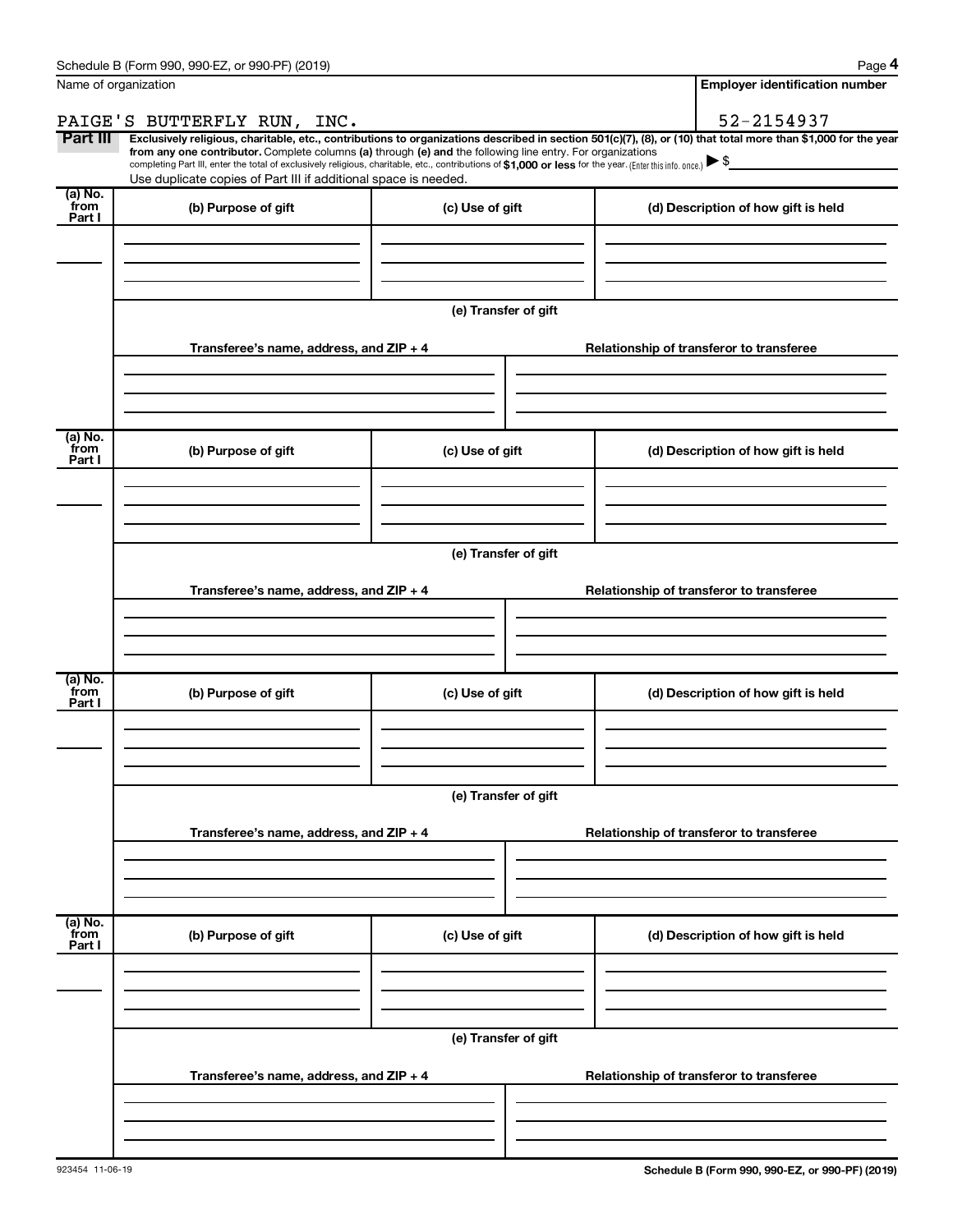|              | <b>SCHEDULE D</b><br>(Form 990)<br>Department of the Treasury<br>Internal Revenue Service |                                                                                                                                                | <b>Supplemental Financial Statements</b><br>Complete if the organization answered "Yes" on Form 990,<br>Part IV, line 6, 7, 8, 9, 10, 11a, 11b, 11c, 11d, 11e, 11f, 12a, or 12b.<br>Attach to Form 990.<br>Go to www.irs.gov/Form990 for instructions and the latest information. | OMB No. 1545-0047<br><b>Open to Public</b><br>Inspection |
|--------------|-------------------------------------------------------------------------------------------|------------------------------------------------------------------------------------------------------------------------------------------------|-----------------------------------------------------------------------------------------------------------------------------------------------------------------------------------------------------------------------------------------------------------------------------------|----------------------------------------------------------|
|              | Name of the organization                                                                  | PAIGE'S BUTTERFLY RUN, INC.                                                                                                                    |                                                                                                                                                                                                                                                                                   | <b>Employer identification number</b><br>52-2154937      |
|              | Part I                                                                                    | Organizations Maintaining Donor Advised Funds or Other Similar Funds or Accounts. Complete if the                                              |                                                                                                                                                                                                                                                                                   |                                                          |
|              |                                                                                           | organization answered "Yes" on Form 990, Part IV, line 6.                                                                                      | (a) Donor advised funds                                                                                                                                                                                                                                                           | (b) Funds and other accounts                             |
|              |                                                                                           |                                                                                                                                                |                                                                                                                                                                                                                                                                                   |                                                          |
|              |                                                                                           |                                                                                                                                                |                                                                                                                                                                                                                                                                                   |                                                          |
| 2            |                                                                                           | Aggregate value of contributions to (during year)                                                                                              |                                                                                                                                                                                                                                                                                   |                                                          |
| 3            |                                                                                           |                                                                                                                                                |                                                                                                                                                                                                                                                                                   |                                                          |
| 4            |                                                                                           |                                                                                                                                                |                                                                                                                                                                                                                                                                                   |                                                          |
| 5            |                                                                                           | Did the organization inform all donors and donor advisors in writing that the assets held in donor advised funds                               |                                                                                                                                                                                                                                                                                   |                                                          |
|              |                                                                                           |                                                                                                                                                |                                                                                                                                                                                                                                                                                   | Yes<br><b>No</b>                                         |
| 6            |                                                                                           | Did the organization inform all grantees, donors, and donor advisors in writing that grant funds can be used only                              |                                                                                                                                                                                                                                                                                   |                                                          |
|              |                                                                                           | for charitable purposes and not for the benefit of the donor or donor advisor, or for any other purpose conferring                             |                                                                                                                                                                                                                                                                                   |                                                          |
|              | impermissible private benefit?                                                            |                                                                                                                                                |                                                                                                                                                                                                                                                                                   | Yes<br><b>No</b>                                         |
|              | Part II                                                                                   | Conservation Easements. Complete if the organization answered "Yes" on Form 990, Part IV, line 7.                                              |                                                                                                                                                                                                                                                                                   |                                                          |
| 1.           |                                                                                           | Purpose(s) of conservation easements held by the organization (check all that apply).                                                          |                                                                                                                                                                                                                                                                                   |                                                          |
|              |                                                                                           | Preservation of land for public use (for example, recreation or education)                                                                     |                                                                                                                                                                                                                                                                                   | Preservation of a historically important land area       |
|              |                                                                                           | Protection of natural habitat                                                                                                                  |                                                                                                                                                                                                                                                                                   | Preservation of a certified historic structure           |
|              |                                                                                           | Preservation of open space                                                                                                                     |                                                                                                                                                                                                                                                                                   |                                                          |
| $\mathbf{2}$ |                                                                                           | Complete lines 2a through 2d if the organization held a qualified conservation contribution in the form of a conservation easement on the last |                                                                                                                                                                                                                                                                                   |                                                          |
|              | day of the tax year.                                                                      |                                                                                                                                                |                                                                                                                                                                                                                                                                                   | Held at the End of the Tax Year                          |

|   | uay vi tiiv tan yvai.                                                                                                                                                                                                         |                         |  |  |  |  |
|---|-------------------------------------------------------------------------------------------------------------------------------------------------------------------------------------------------------------------------------|-------------------------|--|--|--|--|
| a |                                                                                                                                                                                                                               | 2a                      |  |  |  |  |
| b | Total acreage restricted by conservation easements                                                                                                                                                                            | 2 <sub>b</sub>          |  |  |  |  |
|   | c Number of conservation easements on a certified historic structure included in (a) manufacture included in (a)                                                                                                              | 2c                      |  |  |  |  |
|   | d Number of conservation easements included in (c) acquired after 7/25/06, and not on a historic structure                                                                                                                    |                         |  |  |  |  |
|   | listed in the National Register [111] Marshall Register [11] Marshall Register [11] Marshall Register [11] Marshall Register [11] Marshall Register [11] Marshall Register [11] Marshall Register [11] Marshall Register [11] | 2d                      |  |  |  |  |
| З | Number of conservation easements modified, transferred, released, extinguished, or terminated by the organization during the tax                                                                                              |                         |  |  |  |  |
|   | $\vee$ ear $\blacktriangleright$                                                                                                                                                                                              |                         |  |  |  |  |
| 4 | Number of states where property subject to conservation easement is located >                                                                                                                                                 |                         |  |  |  |  |
| 5 | Does the organization have a written policy regarding the periodic monitoring, inspection, handling of                                                                                                                        |                         |  |  |  |  |
|   | violations, and enforcement of the conservation easements it holds?                                                                                                                                                           | Yes<br><b>No</b>        |  |  |  |  |
| 6 | Staff and volunteer hours devoted to monitoring, inspecting, handling of violations, and enforcing conservation easements during the year                                                                                     |                         |  |  |  |  |
|   |                                                                                                                                                                                                                               |                         |  |  |  |  |
| 7 | Amount of expenses incurred in monitoring, inspecting, handling of violations, and enforcing conservation easements during the year                                                                                           |                         |  |  |  |  |
|   | $\blacktriangleright$ \$                                                                                                                                                                                                      |                         |  |  |  |  |
| 8 | Does each conservation easement reported on line 2(d) above satisfy the requirements of section 170(h)(4)(B)(i)                                                                                                               |                         |  |  |  |  |
|   |                                                                                                                                                                                                                               | Yes<br><b>No</b>        |  |  |  |  |
| 9 | In Part XIII, describe how the organization reports conservation easements in its revenue and expense statement and                                                                                                           |                         |  |  |  |  |
|   | balance sheet, and include, if applicable, the text of the footnote to the organization's financial statements that describes the                                                                                             |                         |  |  |  |  |
|   | organization's accounting for conservation easements.                                                                                                                                                                         |                         |  |  |  |  |
|   | Organizations Maintaining Collections of Art, Historical Treasures, or Other Similar Assets.<br>Part III                                                                                                                      |                         |  |  |  |  |
|   | Complete if the organization answered "Yes" on Form 990, Part IV, line 8.                                                                                                                                                     |                         |  |  |  |  |
|   | 1a If the organization elected, as permitted under FASB ASC 958, not to report in its revenue statement and balance sheet works                                                                                               |                         |  |  |  |  |
|   | of art, historical treasures, or other similar assets held for public exhibition, education, or research in furtherance of public                                                                                             |                         |  |  |  |  |
|   | service, provide in Part XIII the text of the footnote to its financial statements that describes these items.                                                                                                                |                         |  |  |  |  |
|   | <b>b</b> If the organization elected, as permitted under FASB ASC 958, to report in its revenue statement and balance sheet works of                                                                                          |                         |  |  |  |  |
|   | art, historical treasures, or other similar assets held for public exhibition, education, or research in furtherance of public service,                                                                                       |                         |  |  |  |  |
|   | provide the following amounts relating to these items:                                                                                                                                                                        |                         |  |  |  |  |
|   |                                                                                                                                                                                                                               |                         |  |  |  |  |
|   | (ii) Assets included in Form 990, Part X [11] Marson Martin Marson Marson Marson Marson Marson Marson Marson M                                                                                                                |                         |  |  |  |  |
| 2 | If the organization received or held works of art, historical treasures, or other similar assets for financial gain, provide                                                                                                  |                         |  |  |  |  |
|   | the following amounts required to be reported under FASB ASC 958 relating to these items:                                                                                                                                     |                         |  |  |  |  |
|   |                                                                                                                                                                                                                               | $\blacktriangleright$ s |  |  |  |  |
|   |                                                                                                                                                                                                                               | $\blacktriangleright$ s |  |  |  |  |

932051 10-02-19 **For Paperwork Reduction Act Notice, see the Instructions for Form 990. Schedule D (Form 990) 2019** LHA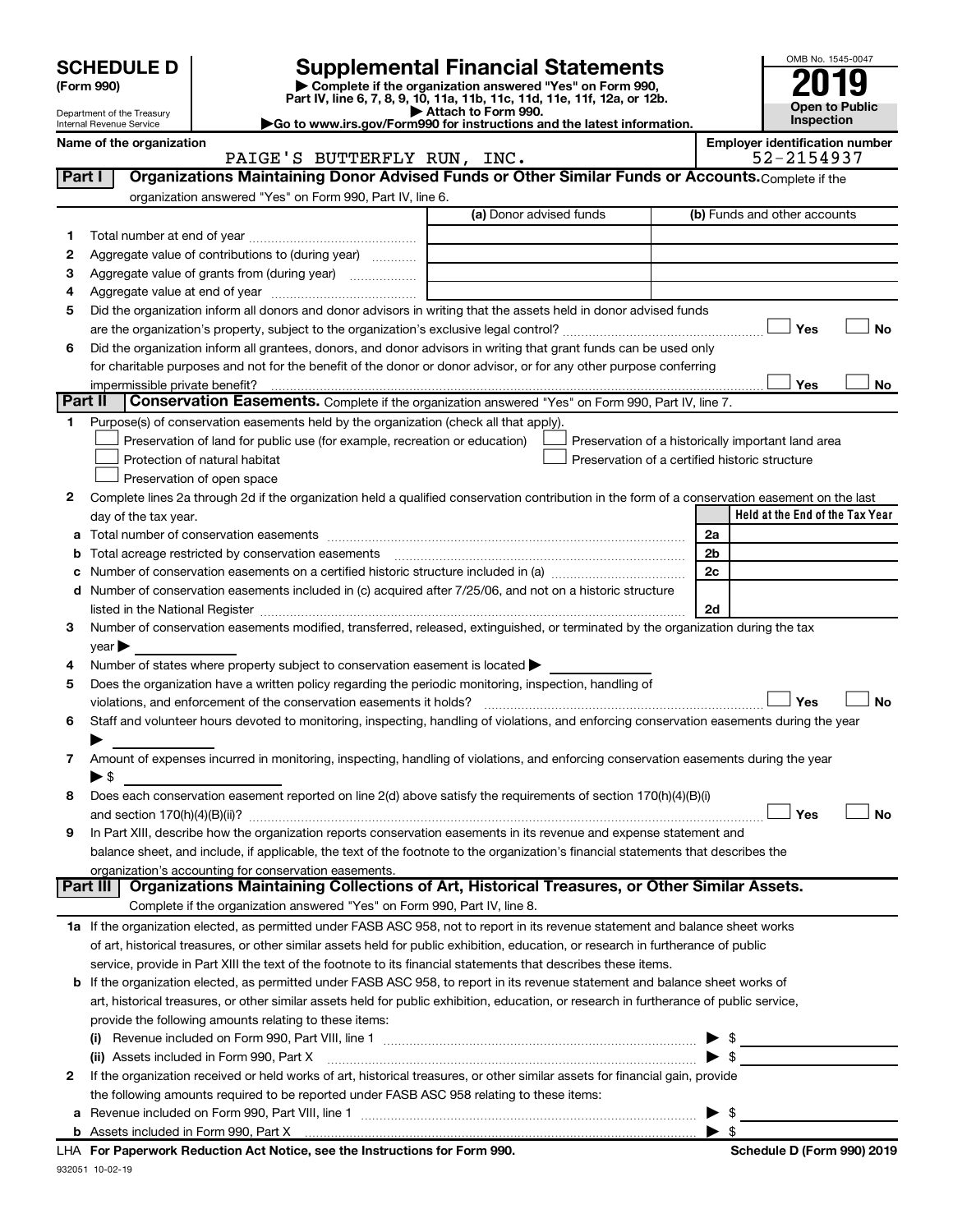|        | Schedule D (Form 990) 2019                                                                                                                                                                                                     | PAIGE'S BUTTERFLY RUN, INC.             |                |                                                                                                                                                                                                                               |                                                                             |                                 |  |                | 52-2154937 Page 2 |  |
|--------|--------------------------------------------------------------------------------------------------------------------------------------------------------------------------------------------------------------------------------|-----------------------------------------|----------------|-------------------------------------------------------------------------------------------------------------------------------------------------------------------------------------------------------------------------------|-----------------------------------------------------------------------------|---------------------------------|--|----------------|-------------------|--|
|        | Part III   Organizations Maintaining Collections of Art, Historical Treasures, or Other Similar Assets (continued)                                                                                                             |                                         |                |                                                                                                                                                                                                                               |                                                                             |                                 |  |                |                   |  |
| 3      | Using the organization's acquisition, accession, and other records, check any of the following that make significant use of its                                                                                                |                                         |                |                                                                                                                                                                                                                               |                                                                             |                                 |  |                |                   |  |
|        | collection items (check all that apply):                                                                                                                                                                                       |                                         |                |                                                                                                                                                                                                                               |                                                                             |                                 |  |                |                   |  |
| a      | Public exhibition                                                                                                                                                                                                              | d                                       |                | Loan or exchange program                                                                                                                                                                                                      |                                                                             |                                 |  |                |                   |  |
| b      | Scholarly research                                                                                                                                                                                                             | e                                       |                | Other and the contract of the contract of the contract of the contract of the contract of the contract of the contract of the contract of the contract of the contract of the contract of the contract of the contract of the |                                                                             |                                 |  |                |                   |  |
| c      | Preservation for future generations                                                                                                                                                                                            |                                         |                |                                                                                                                                                                                                                               |                                                                             |                                 |  |                |                   |  |
| 4      | Provide a description of the organization's collections and explain how they further the organization's exempt purpose in Part XIII.                                                                                           |                                         |                |                                                                                                                                                                                                                               |                                                                             |                                 |  |                |                   |  |
| 5      | During the year, did the organization solicit or receive donations of art, historical treasures, or other similar assets                                                                                                       |                                         |                |                                                                                                                                                                                                                               |                                                                             |                                 |  |                |                   |  |
|        | Yes<br>No<br>Part IV<br>Escrow and Custodial Arrangements. Complete if the organization answered "Yes" on Form 990, Part IV, line 9, or                                                                                        |                                         |                |                                                                                                                                                                                                                               |                                                                             |                                 |  |                |                   |  |
|        | reported an amount on Form 990, Part X, line 21.                                                                                                                                                                               |                                         |                |                                                                                                                                                                                                                               |                                                                             |                                 |  |                |                   |  |
|        | 1a Is the organization an agent, trustee, custodian or other intermediary for contributions or other assets not included                                                                                                       |                                         |                |                                                                                                                                                                                                                               |                                                                             |                                 |  |                |                   |  |
|        |                                                                                                                                                                                                                                |                                         |                |                                                                                                                                                                                                                               |                                                                             |                                 |  | Yes            | No                |  |
|        | b If "Yes," explain the arrangement in Part XIII and complete the following table:                                                                                                                                             |                                         |                |                                                                                                                                                                                                                               |                                                                             |                                 |  |                |                   |  |
|        |                                                                                                                                                                                                                                |                                         |                |                                                                                                                                                                                                                               |                                                                             |                                 |  | Amount         |                   |  |
|        | c Beginning balance measurements and the contract of Beginning balance measurements are all the contract of the contract of the contract of the contract of the contract of the contract of the contract of the contract of th |                                         |                |                                                                                                                                                                                                                               |                                                                             | 1c                              |  |                |                   |  |
|        |                                                                                                                                                                                                                                |                                         |                |                                                                                                                                                                                                                               |                                                                             | 1d                              |  |                |                   |  |
|        | e Distributions during the year manufactured and continuum control of the control of the control of the state of the control of the control of the control of the control of the control of the control of the control of the  |                                         |                |                                                                                                                                                                                                                               |                                                                             | 1e                              |  |                |                   |  |
| f.     |                                                                                                                                                                                                                                |                                         |                |                                                                                                                                                                                                                               |                                                                             | 1f                              |  |                |                   |  |
|        | 2a Did the organization include an amount on Form 990, Part X, line 21, for escrow or custodial account liability?                                                                                                             |                                         |                |                                                                                                                                                                                                                               |                                                                             |                                 |  | <b>Yes</b>     | No                |  |
|        |                                                                                                                                                                                                                                |                                         |                |                                                                                                                                                                                                                               |                                                                             |                                 |  |                |                   |  |
| Part V | Endowment Funds. Complete if the organization answered "Yes" on Form 990, Part IV, line 10.                                                                                                                                    |                                         |                |                                                                                                                                                                                                                               |                                                                             |                                 |  |                |                   |  |
|        |                                                                                                                                                                                                                                | (a) Current year                        | (b) Prior year |                                                                                                                                                                                                                               | (c) Two years back $\vert$ (d) Three years back $\vert$ (e) Four years back |                                 |  |                |                   |  |
|        | 1a Beginning of year balance                                                                                                                                                                                                   |                                         |                |                                                                                                                                                                                                                               |                                                                             |                                 |  |                |                   |  |
|        |                                                                                                                                                                                                                                |                                         |                |                                                                                                                                                                                                                               |                                                                             |                                 |  |                |                   |  |
|        | c Net investment earnings, gains, and losses                                                                                                                                                                                   |                                         |                |                                                                                                                                                                                                                               |                                                                             |                                 |  |                |                   |  |
|        |                                                                                                                                                                                                                                |                                         |                |                                                                                                                                                                                                                               |                                                                             |                                 |  |                |                   |  |
|        | e Other expenditures for facilities                                                                                                                                                                                            |                                         |                |                                                                                                                                                                                                                               |                                                                             |                                 |  |                |                   |  |
|        | and programs                                                                                                                                                                                                                   |                                         |                |                                                                                                                                                                                                                               |                                                                             |                                 |  |                |                   |  |
|        |                                                                                                                                                                                                                                |                                         |                |                                                                                                                                                                                                                               |                                                                             |                                 |  |                |                   |  |
| g      | End of year balance <i>manually contained</i>                                                                                                                                                                                  |                                         |                |                                                                                                                                                                                                                               |                                                                             |                                 |  |                |                   |  |
| 2      | Provide the estimated percentage of the current year end balance (line 1g, column (a)) held as:                                                                                                                                |                                         |                |                                                                                                                                                                                                                               |                                                                             |                                 |  |                |                   |  |
| а      | Board designated or quasi-endowment >                                                                                                                                                                                          |                                         | %              |                                                                                                                                                                                                                               |                                                                             |                                 |  |                |                   |  |
| b      | Permanent endowment                                                                                                                                                                                                            | $\%$<br>%                               |                |                                                                                                                                                                                                                               |                                                                             |                                 |  |                |                   |  |
|        | <b>c</b> Term endowment $\blacktriangleright$                                                                                                                                                                                  |                                         |                |                                                                                                                                                                                                                               |                                                                             |                                 |  |                |                   |  |
|        | The percentages on lines 2a, 2b, and 2c should equal 100%.<br>3a Are there endowment funds not in the possession of the organization that are held and administered for the organization                                       |                                         |                |                                                                                                                                                                                                                               |                                                                             |                                 |  |                |                   |  |
|        | by:                                                                                                                                                                                                                            |                                         |                |                                                                                                                                                                                                                               |                                                                             |                                 |  |                | No<br>Yes         |  |
|        | (i)                                                                                                                                                                                                                            |                                         |                |                                                                                                                                                                                                                               |                                                                             |                                 |  | 3a(i)          |                   |  |
|        |                                                                                                                                                                                                                                |                                         |                |                                                                                                                                                                                                                               |                                                                             |                                 |  | 3a(ii)         |                   |  |
|        |                                                                                                                                                                                                                                |                                         |                |                                                                                                                                                                                                                               |                                                                             |                                 |  | 3b             |                   |  |
| 4      | Describe in Part XIII the intended uses of the organization's endowment funds.                                                                                                                                                 |                                         |                |                                                                                                                                                                                                                               |                                                                             |                                 |  |                |                   |  |
|        | Land, Buildings, and Equipment.<br><b>Part VI</b>                                                                                                                                                                              |                                         |                |                                                                                                                                                                                                                               |                                                                             |                                 |  |                |                   |  |
|        | Complete if the organization answered "Yes" on Form 990, Part IV, line 11a. See Form 990, Part X, line 10.                                                                                                                     |                                         |                |                                                                                                                                                                                                                               |                                                                             |                                 |  |                |                   |  |
|        | Description of property                                                                                                                                                                                                        | (a) Cost or other<br>basis (investment) |                | (b) Cost or other<br>basis (other)                                                                                                                                                                                            |                                                                             | (c) Accumulated<br>depreciation |  | (d) Book value |                   |  |
|        |                                                                                                                                                                                                                                |                                         |                |                                                                                                                                                                                                                               |                                                                             |                                 |  |                |                   |  |
|        |                                                                                                                                                                                                                                |                                         |                |                                                                                                                                                                                                                               |                                                                             |                                 |  |                |                   |  |
|        |                                                                                                                                                                                                                                |                                         |                |                                                                                                                                                                                                                               |                                                                             |                                 |  |                |                   |  |
|        |                                                                                                                                                                                                                                |                                         |                | 3,816.                                                                                                                                                                                                                        |                                                                             | 3,317.                          |  |                | 499.              |  |
|        |                                                                                                                                                                                                                                |                                         |                |                                                                                                                                                                                                                               |                                                                             |                                 |  |                |                   |  |
|        | Total. Add lines 1a through 1e. (Column (d) must equal Form 990, Part X, column (B), line 10c.)                                                                                                                                |                                         |                |                                                                                                                                                                                                                               |                                                                             |                                 |  |                | 499.              |  |

**Schedule D (Form 990) 2019**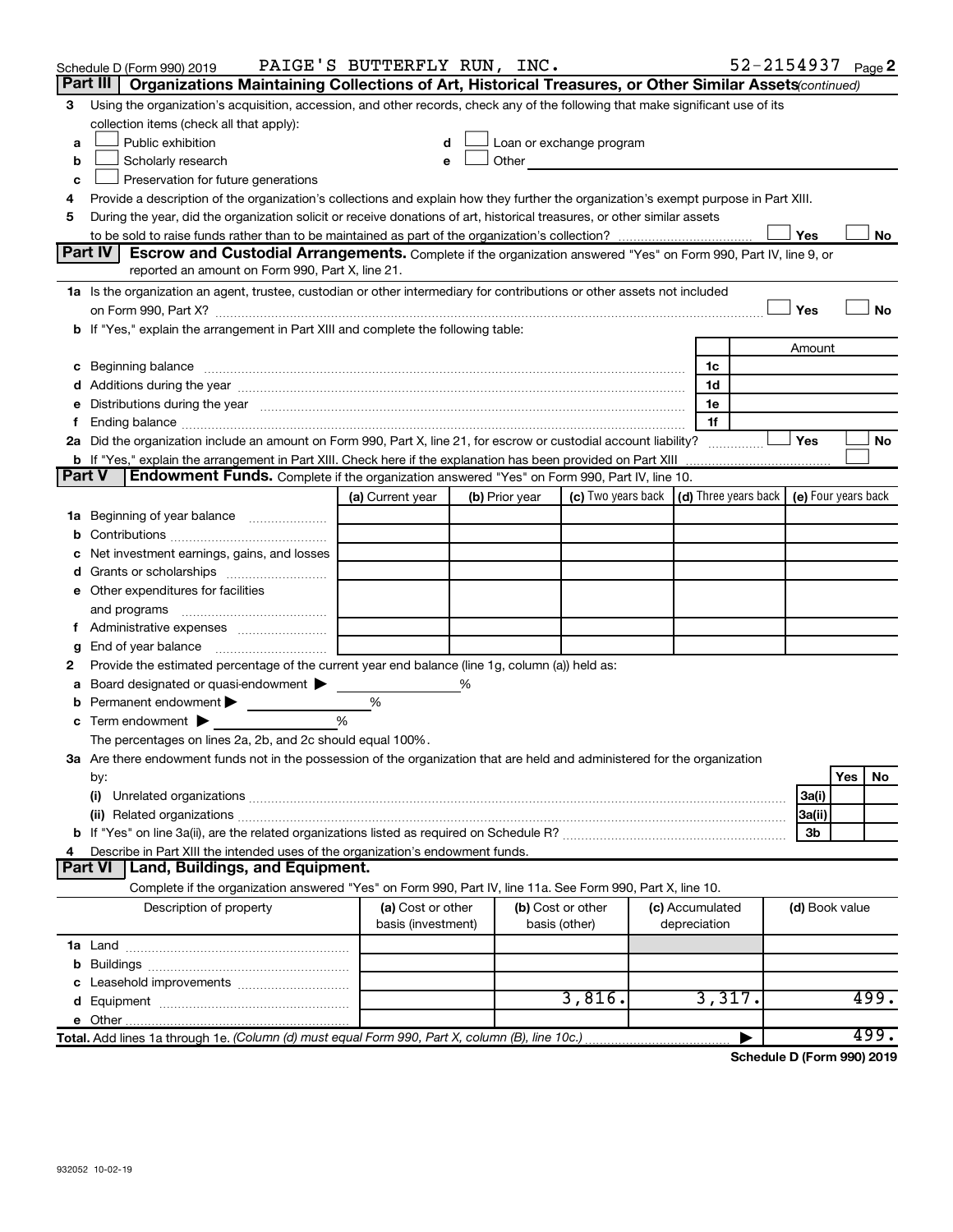| Schedule D (Form 990) 2019                      | PAIGE'S BUTTERFLY RUN, INC. |  | 52-2154937 $_{Page}$ 3 |  |
|-------------------------------------------------|-----------------------------|--|------------------------|--|
| <b>Part VII</b> Investments - Other Securities. |                             |  |                        |  |

|                                                                                                                   |                 | Complete if the organization answered "Yes" on Form 990, Part IV, line 11b. See Form 990, Part X, line 12. |                |
|-------------------------------------------------------------------------------------------------------------------|-----------------|------------------------------------------------------------------------------------------------------------|----------------|
| (a) Description of security or category (including name of security)                                              | (b) Book value  | (c) Method of valuation: Cost or end-of-year market value                                                  |                |
|                                                                                                                   |                 |                                                                                                            |                |
|                                                                                                                   |                 |                                                                                                            |                |
| (3) Other                                                                                                         |                 |                                                                                                            |                |
| (A)                                                                                                               |                 |                                                                                                            |                |
|                                                                                                                   |                 |                                                                                                            |                |
| (B)                                                                                                               |                 |                                                                                                            |                |
| (C)                                                                                                               |                 |                                                                                                            |                |
| (D)                                                                                                               |                 |                                                                                                            |                |
| (E)                                                                                                               |                 |                                                                                                            |                |
| (F)                                                                                                               |                 |                                                                                                            |                |
| (G)                                                                                                               |                 |                                                                                                            |                |
| (H)                                                                                                               |                 |                                                                                                            |                |
| Total. (Col. (b) must equal Form 990, Part X, col. (B) line 12.) $\blacktriangleright$                            |                 |                                                                                                            |                |
| Part VIII Investments - Program Related.                                                                          |                 |                                                                                                            |                |
| Complete if the organization answered "Yes" on Form 990, Part IV, line 11c. See Form 990, Part X, line 13.        |                 |                                                                                                            |                |
| (a) Description of investment                                                                                     | (b) Book value  | (c) Method of valuation: Cost or end-of-year market value                                                  |                |
| (1)                                                                                                               |                 |                                                                                                            |                |
| (2)                                                                                                               |                 |                                                                                                            |                |
| (3)                                                                                                               |                 |                                                                                                            |                |
| (4)                                                                                                               |                 |                                                                                                            |                |
| (5)                                                                                                               |                 |                                                                                                            |                |
| (6)                                                                                                               |                 |                                                                                                            |                |
| (7)                                                                                                               |                 |                                                                                                            |                |
| (8)                                                                                                               |                 |                                                                                                            |                |
| (9)                                                                                                               |                 |                                                                                                            |                |
|                                                                                                                   |                 |                                                                                                            |                |
|                                                                                                                   |                 |                                                                                                            |                |
| Total. (Col. (b) must equal Form 990, Part X, col. (B) line 13.) $\blacktriangleright$                            |                 |                                                                                                            |                |
| <b>Other Assets.</b><br>Part IX                                                                                   |                 |                                                                                                            |                |
| Complete if the organization answered "Yes" on Form 990, Part IV, line 11d. See Form 990, Part X, line 15.        |                 |                                                                                                            |                |
|                                                                                                                   | (a) Description |                                                                                                            | (b) Book value |
| (1)                                                                                                               |                 |                                                                                                            |                |
| (2)                                                                                                               |                 |                                                                                                            |                |
| (3)                                                                                                               |                 |                                                                                                            |                |
| (4)                                                                                                               |                 |                                                                                                            |                |
| (5)                                                                                                               |                 |                                                                                                            |                |
| (6)                                                                                                               |                 |                                                                                                            |                |
| (7)                                                                                                               |                 |                                                                                                            |                |
| (8)                                                                                                               |                 |                                                                                                            |                |
| (9)                                                                                                               |                 |                                                                                                            |                |
| Total. (Column (b) must equal Form 990, Part X, col. (B) line 15.)                                                |                 |                                                                                                            |                |
| <b>Other Liabilities.</b><br>Part X                                                                               |                 |                                                                                                            |                |
| Complete if the organization answered "Yes" on Form 990, Part IV, line 11e or 11f. See Form 990, Part X, line 25. |                 |                                                                                                            |                |
| (a) Description of liability<br>1.                                                                                |                 |                                                                                                            | (b) Book value |
| (1)<br>Federal income taxes                                                                                       |                 |                                                                                                            |                |
| (2)                                                                                                               |                 |                                                                                                            |                |
| (3)                                                                                                               |                 |                                                                                                            |                |
| (4)                                                                                                               |                 |                                                                                                            |                |
| (5)                                                                                                               |                 |                                                                                                            |                |
| (6)                                                                                                               |                 |                                                                                                            |                |
|                                                                                                                   |                 |                                                                                                            |                |
| (7)                                                                                                               |                 |                                                                                                            |                |
| (8)<br>(9)                                                                                                        |                 |                                                                                                            |                |

**2.** Liability for uncertain tax positions. In Part XIII, provide the text of the footnote to the organization's financial statements that reports the organization's liability for uncertain tax positions under FASB ASC 740. Check here if the text of the footnote has been provided in Part XIII ...  $\fbox{\bf X}$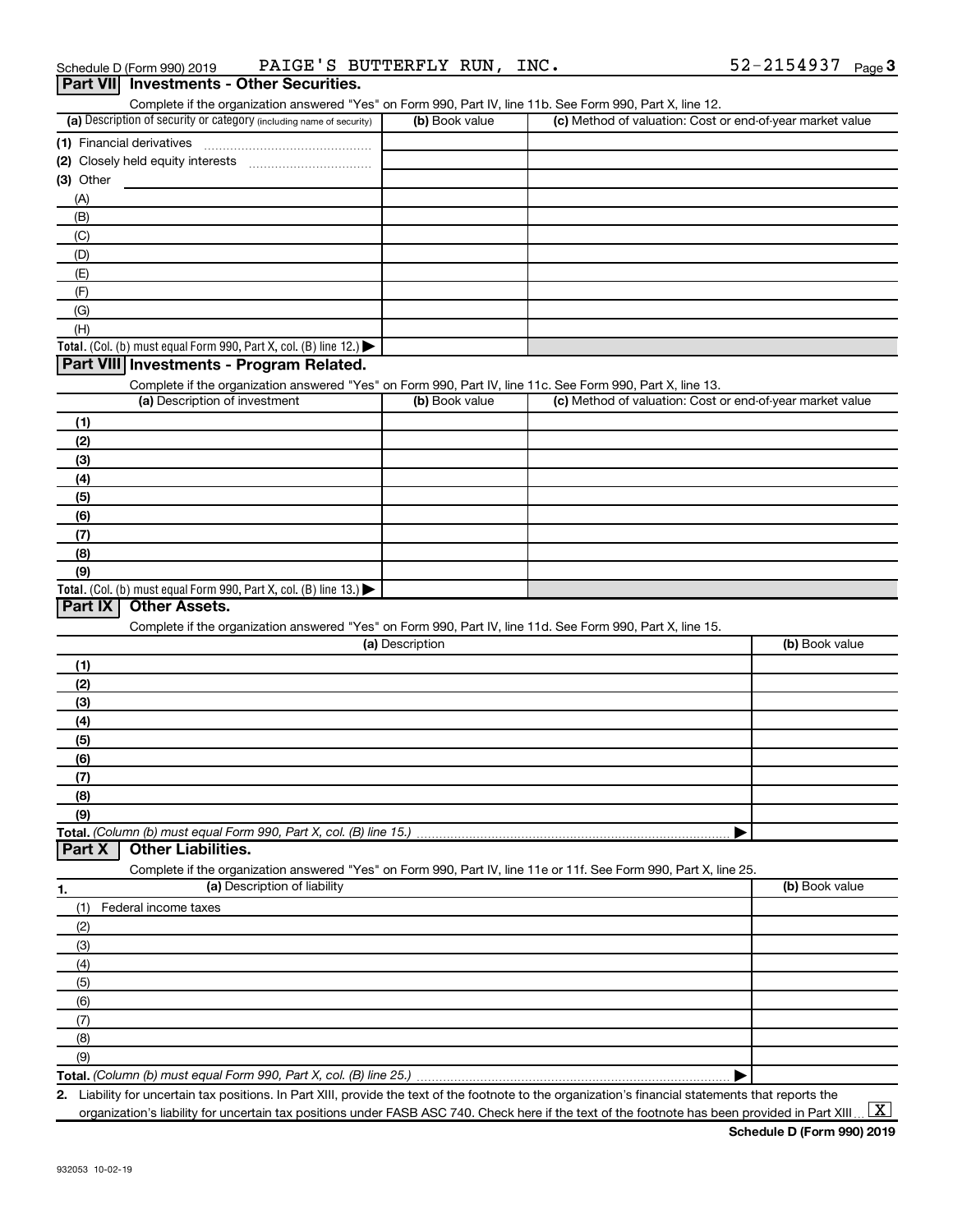|    |                                                                                                                                                                | 2a             |    |  |  |  |  |
|----|----------------------------------------------------------------------------------------------------------------------------------------------------------------|----------------|----|--|--|--|--|
|    |                                                                                                                                                                | 2 <sub>b</sub> |    |  |  |  |  |
|    |                                                                                                                                                                | 2c             |    |  |  |  |  |
|    |                                                                                                                                                                | 2d             |    |  |  |  |  |
| e  | Add lines 2a through 2d <b>contained a contained a contained a contained a</b> contained a contact the contact of the                                          |                | 2e |  |  |  |  |
| 3  |                                                                                                                                                                |                | з  |  |  |  |  |
| 4  | Amounts included on Form 990, Part IX, line 25, but not on line 1:                                                                                             |                |    |  |  |  |  |
| a  | Investment expenses not included on Form 990, Part VIII, line 7b [11, 11, 11, 11, 11]                                                                          | 4a             |    |  |  |  |  |
|    |                                                                                                                                                                | 4b             |    |  |  |  |  |
| 4c |                                                                                                                                                                |                |    |  |  |  |  |
|    |                                                                                                                                                                |                | 5  |  |  |  |  |
|    | <b>Part XIII Supplemental Information.</b>                                                                                                                     |                |    |  |  |  |  |
|    | Provide the descriptions required for Part II, lines 3, 5, and 9; Part III, lines 1a and 4; Part IV, lines 1b and 2b; Part V, line 4; Part X, line 2; Part XI, |                |    |  |  |  |  |
|    | lines 2d and 4b; and Part XII, lines 2d and 4b. Also complete this part to provide any additional information.                                                 |                |    |  |  |  |  |
|    | PART X, LINE 2:                                                                                                                                                |                |    |  |  |  |  |
|    | THE ORGANIZATION HAS REVIEWED ITS OPERATIONS FOR UNCERTAIN TAX POSITIONS                                                                                       |                |    |  |  |  |  |

# Schedule D (Form 990) 2019  $\quad$  PAIGE 'S BUTTERFLY RUN, INC .  $\quad$  52-2154937  $_{\rm Page}$

|              | Part XI   Reconciliation of Revenue per Audited Financial Statements With Revenue per Return.                       |                 |                |  |
|--------------|---------------------------------------------------------------------------------------------------------------------|-----------------|----------------|--|
|              | Complete if the organization answered "Yes" on Form 990, Part IV, line 12a.                                         |                 |                |  |
| 1.           | Total revenue, gains, and other support per audited financial statements [[[[[[[[[[[[[[[[[[[[[[[]]]]]]]]]]]]]       |                 | $\blacksquare$ |  |
| 2            | Amounts included on line 1 but not on Form 990, Part VIII, line 12:                                                 |                 |                |  |
| a            | Net unrealized gains (losses) on investments [11] matter contracts and the unrealized gains (losses) on investments | 2a              |                |  |
| b            |                                                                                                                     | 2 <sub>b</sub>  |                |  |
| c            |                                                                                                                     | 2c              |                |  |
| d            |                                                                                                                     | 2d              |                |  |
| $\mathbf{e}$ | Add lines 2a through 2d                                                                                             |                 | <b>2e</b>      |  |
| з            |                                                                                                                     |                 | 3              |  |
| 4            | Amounts included on Form 990, Part VIII, line 12, but not on line 1:                                                |                 |                |  |
| a            |                                                                                                                     | 4a l            |                |  |
| b            |                                                                                                                     |                 |                |  |
|              | c Add lines 4a and 4b                                                                                               | 4с              |                |  |
| 5            |                                                                                                                     |                 | 5              |  |
|              | Part XII   Reconciliation of Expenses per Audited Financial Statements With Expenses per Return.                    |                 |                |  |
|              | Complete if the organization answered "Yes" on Form 990, Part IV, line 12a.                                         |                 |                |  |
| 1            |                                                                                                                     |                 | $\blacksquare$ |  |
| 2            | Amounts included on line 1 but not on Form 990, Part IX, line 25:                                                   |                 |                |  |
| a            |                                                                                                                     | <b>2a</b>       |                |  |
| b            | Prior year adjustments [111] Prior year adjustments [11] Masseum Masseum Masseum Masseum Masseum Masseum Mass       | 2 <sub>b</sub>  |                |  |
| c            |                                                                                                                     | 2c              |                |  |
| d            |                                                                                                                     |                 |                |  |
| е            | Add lines 2a through 2d                                                                                             |                 | <b>2e</b>      |  |
| З            |                                                                                                                     |                 | 3              |  |
| 4            | Amounts included on Form 990, Part IX, line 25, but not on line 1:                                                  |                 |                |  |
|              |                                                                                                                     | 4a              |                |  |
|              | <b>h</b> Other (Describe in Dert VIII)                                                                              | $\overline{AB}$ |                |  |

AND BELIEVES THAT ARE NO SIGNIFICANT EXPOSURES.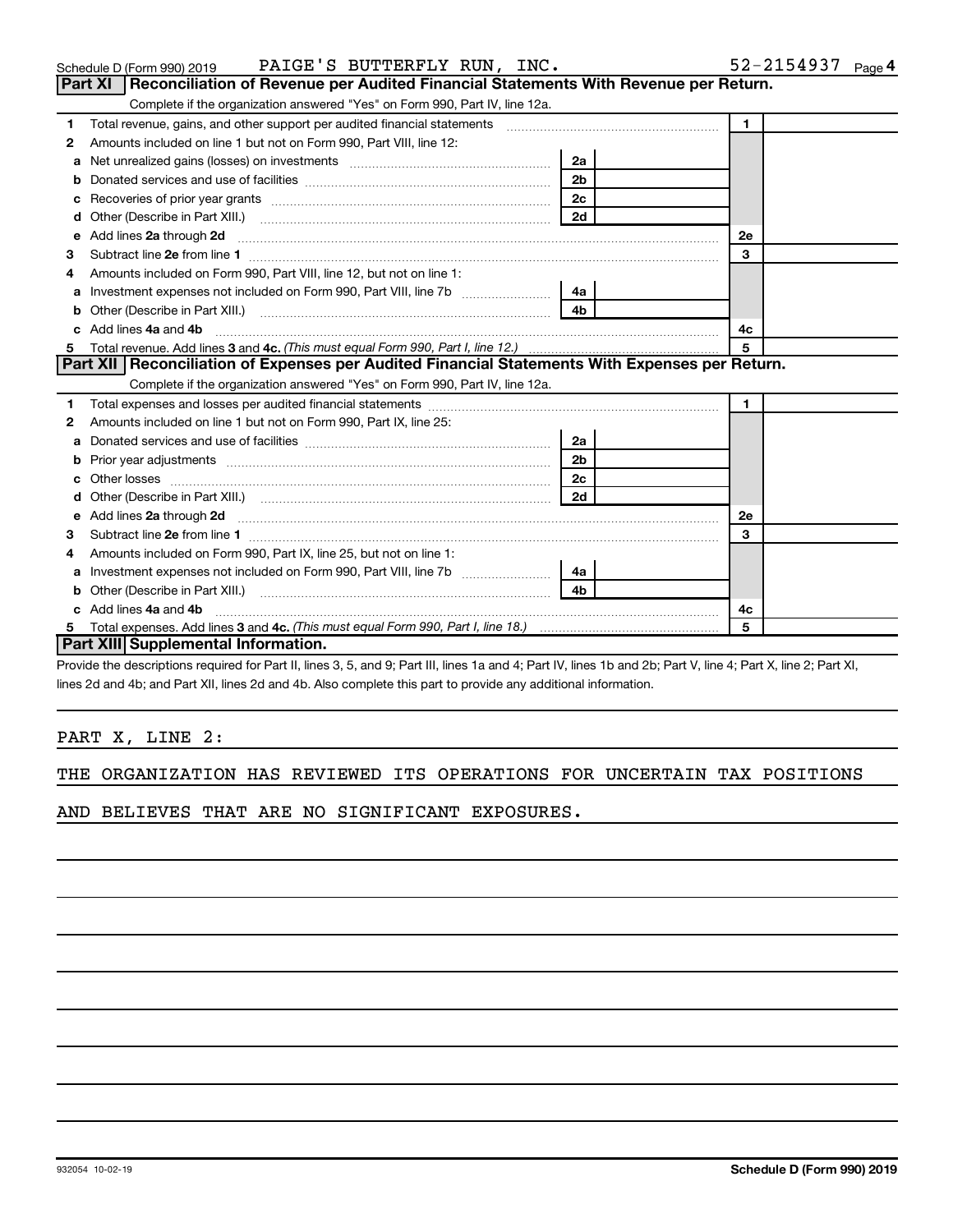| <b>SCHEDULE G</b>                                                                        |                                  | <b>Supplemental Information Regarding Fundraising or Gaming Activities</b>                                                                                                                                                                                                                 |                                                                            |     |                                                                            |                                                                                                                                       | OMB No. 1545-0047                     |
|------------------------------------------------------------------------------------------|----------------------------------|--------------------------------------------------------------------------------------------------------------------------------------------------------------------------------------------------------------------------------------------------------------------------------------------|----------------------------------------------------------------------------|-----|----------------------------------------------------------------------------|---------------------------------------------------------------------------------------------------------------------------------------|---------------------------------------|
| (Form 990 or 990-EZ)                                                                     |                                  | Complete if the organization answered "Yes" on Form 990, Part IV, line 17, 18, or 19, or if the<br>organization entered more than \$15,000 on Form 990-EZ, line 6a.                                                                                                                        |                                                                            |     |                                                                            |                                                                                                                                       | 179                                   |
| Department of the Treasury                                                               |                                  | Attach to Form 990 or Form 990-EZ.                                                                                                                                                                                                                                                         |                                                                            |     |                                                                            |                                                                                                                                       | <b>Open to Public</b>                 |
| Internal Revenue Service                                                                 |                                  | ► Go to www.irs.gov/Form990 for instructions and the latest information.                                                                                                                                                                                                                   |                                                                            |     |                                                                            |                                                                                                                                       | Inspection                            |
| Name of the organization                                                                 |                                  |                                                                                                                                                                                                                                                                                            |                                                                            |     |                                                                            |                                                                                                                                       | <b>Employer identification number</b> |
|                                                                                          |                                  | PAIGE'S BUTTERFLY RUN, INC.                                                                                                                                                                                                                                                                |                                                                            |     |                                                                            | 52-2154937                                                                                                                            |                                       |
| Part I                                                                                   | required to complete this part.  | Fundraising Activities. Complete if the organization answered "Yes" on Form 990, Part IV, line 17. Form 990-EZ filers are not                                                                                                                                                              |                                                                            |     |                                                                            |                                                                                                                                       |                                       |
| Mail solicitations<br>a<br>b<br>Phone solicitations<br>с<br>In-person solicitations<br>d | Internet and email solicitations | 1 Indicate whether the organization raised funds through any of the following activities. Check all that apply.<br>е<br>f<br>Special fundraising events<br>g<br>2 a Did the organization have a written or oral agreement with any individual (including officers, directors, trustees, or |                                                                            |     | Solicitation of non-government grants<br>Solicitation of government grants |                                                                                                                                       |                                       |
|                                                                                          |                                  | key employees listed in Form 990, Part VII) or entity in connection with professional fundraising services?                                                                                                                                                                                |                                                                            |     |                                                                            | Yes                                                                                                                                   | <b>No</b>                             |
| compensated at least \$5,000 by the organization.                                        |                                  | b If "Yes," list the 10 highest paid individuals or entities (fundraisers) pursuant to agreements under which the fundraiser is to be                                                                                                                                                      |                                                                            |     |                                                                            |                                                                                                                                       |                                       |
| (i) Name and address of individual<br>or entity (fundraiser)                             |                                  | (ii) Activity                                                                                                                                                                                                                                                                              | (iii) Did<br>fundraiser<br>have custody<br>or control of<br>contributions? |     | (iv) Gross receipts<br>from activity                                       | (v) Amount paid<br>(vi) Amount paid<br>to (or retained by)<br>to (or retained by)<br>fundraiser<br>organization<br>listed in col. (i) |                                       |
|                                                                                          |                                  |                                                                                                                                                                                                                                                                                            | Yes                                                                        | No. |                                                                            |                                                                                                                                       |                                       |
|                                                                                          |                                  |                                                                                                                                                                                                                                                                                            |                                                                            |     |                                                                            |                                                                                                                                       |                                       |
|                                                                                          |                                  |                                                                                                                                                                                                                                                                                            |                                                                            |     |                                                                            |                                                                                                                                       |                                       |
|                                                                                          |                                  |                                                                                                                                                                                                                                                                                            |                                                                            |     |                                                                            |                                                                                                                                       |                                       |
|                                                                                          |                                  |                                                                                                                                                                                                                                                                                            |                                                                            |     |                                                                            |                                                                                                                                       |                                       |
|                                                                                          |                                  |                                                                                                                                                                                                                                                                                            |                                                                            |     |                                                                            |                                                                                                                                       |                                       |
|                                                                                          |                                  |                                                                                                                                                                                                                                                                                            |                                                                            |     |                                                                            |                                                                                                                                       |                                       |
|                                                                                          |                                  |                                                                                                                                                                                                                                                                                            |                                                                            |     |                                                                            |                                                                                                                                       |                                       |
|                                                                                          |                                  |                                                                                                                                                                                                                                                                                            |                                                                            |     |                                                                            |                                                                                                                                       |                                       |
|                                                                                          |                                  |                                                                                                                                                                                                                                                                                            |                                                                            |     |                                                                            |                                                                                                                                       |                                       |
| Total                                                                                    |                                  |                                                                                                                                                                                                                                                                                            |                                                                            |     |                                                                            |                                                                                                                                       |                                       |
| or licensing.                                                                            |                                  | 3 List all states in which the organization is registered or licensed to solicit contributions or has been notified it is exempt from registration                                                                                                                                         |                                                                            |     |                                                                            |                                                                                                                                       |                                       |
|                                                                                          |                                  |                                                                                                                                                                                                                                                                                            |                                                                            |     |                                                                            |                                                                                                                                       |                                       |
|                                                                                          |                                  |                                                                                                                                                                                                                                                                                            |                                                                            |     |                                                                            |                                                                                                                                       |                                       |

**For Paperwork Reduction Act Notice, see the Instructions for Form 990 or 990-EZ. Schedule G (Form 990 or 990-EZ) 2019** LHA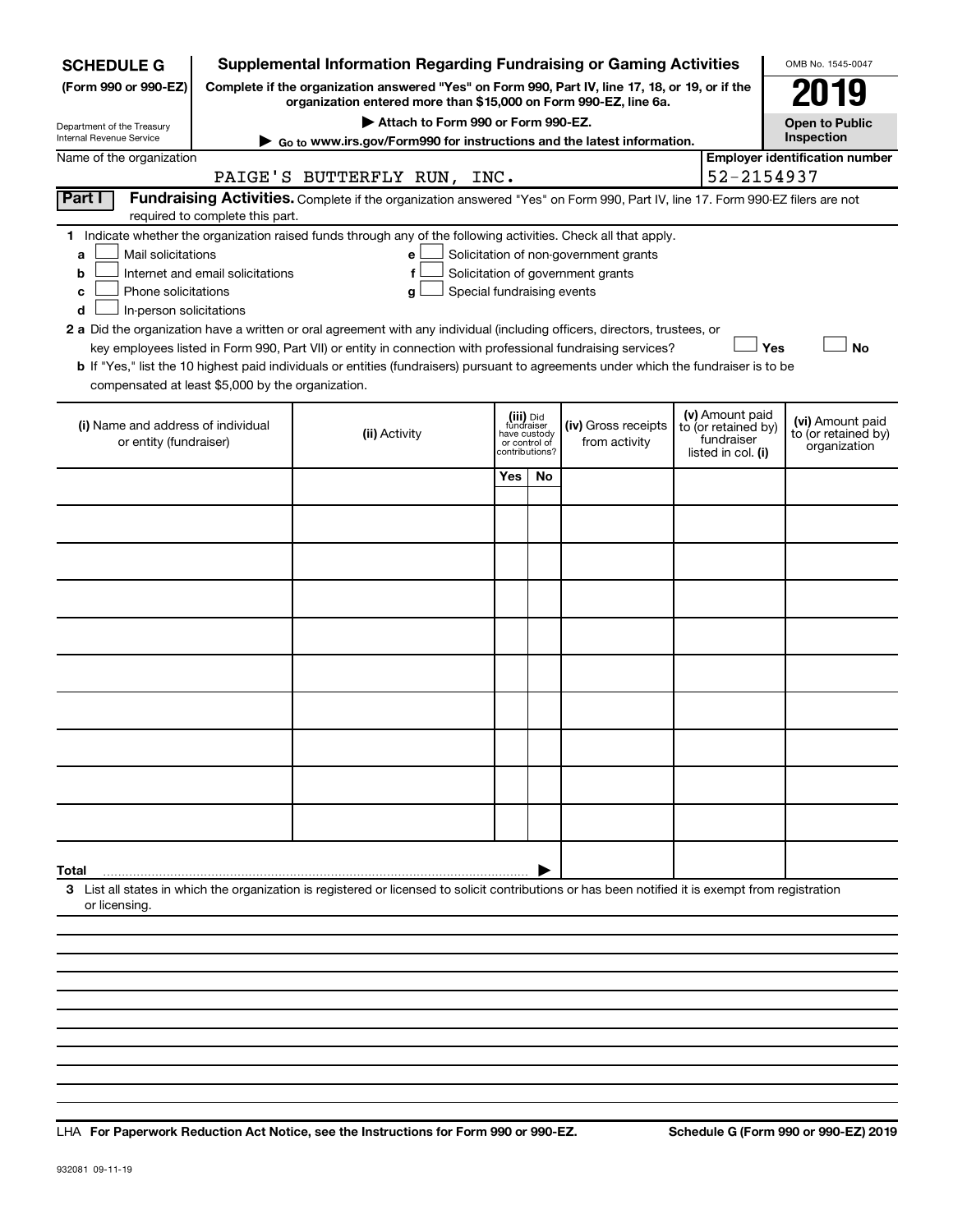Part II | Fundraising Events. Complete if the organization answered "Yes" on Form 990, Part IV, line 18, or reported more than \$15,000

|                 |              | of fundraising event contributions and gross income on Form 990-EZ, lines 1 and 6b. List events with gross receipts greater than \$5,000.     |                    |                         |                  |                            |
|-----------------|--------------|-----------------------------------------------------------------------------------------------------------------------------------------------|--------------------|-------------------------|------------------|----------------------------|
|                 |              |                                                                                                                                               | (a) Event #1       | $(b)$ Event #2          | (c) Other events | (d) Total events           |
|                 |              |                                                                                                                                               | <b>BUTTERFLY</b>   | PEDALING FOR            | <b>NONE</b>      | (add col. (a) through      |
|                 |              |                                                                                                                                               | RUN                | PAIGE                   |                  | col. (c)                   |
|                 |              |                                                                                                                                               | (event type)       | (event type)            | (total number)   |                            |
|                 |              |                                                                                                                                               |                    |                         |                  |                            |
| Revenue         | 1.           |                                                                                                                                               | 322,927.           | 18,939.                 |                  | 341,866.                   |
|                 |              |                                                                                                                                               | 176,995.           | 18,939.                 |                  | 195,934.                   |
|                 | 3            | Gross income (line 1 minus line 2)                                                                                                            | 145,932.           |                         |                  | 145,932.                   |
|                 |              |                                                                                                                                               |                    |                         |                  |                            |
|                 | 5            |                                                                                                                                               |                    | 135.                    |                  | 135.                       |
|                 | 6            |                                                                                                                                               |                    | 500.                    |                  | 500.                       |
| Direct Expenses | $\mathbf{7}$ | Food and beverages                                                                                                                            | 4,442.             | 444.                    |                  | 4,886.                     |
|                 |              |                                                                                                                                               |                    |                         |                  |                            |
|                 | 8            |                                                                                                                                               | 1,650.<br>51, 558. | 2,350.                  |                  | 1,650.<br>53,908.          |
|                 | 9            |                                                                                                                                               |                    |                         |                  | 61,079.                    |
|                 | 10           | Direct expense summary. Add lines 4 through 9 in column (d)                                                                                   |                    |                         |                  | 84,853.                    |
| <b>Part III</b> |              | 11 Net income summary. Subtract line 10 from line 3, column (d)                                                                               |                    |                         |                  |                            |
|                 |              | Gaming. Complete if the organization answered "Yes" on Form 990, Part IV, line 19, or reported more than<br>\$15,000 on Form 990-EZ, line 6a. |                    |                         |                  |                            |
|                 |              |                                                                                                                                               |                    | (b) Pull tabs/instant   |                  | (d) Total gaming (add      |
|                 |              |                                                                                                                                               | (a) Bingo          | bingo/progressive bingo | (c) Other gaming | col. (a) through col. (c)) |
| Revenue         |              |                                                                                                                                               |                    |                         |                  |                            |
|                 | 1.           |                                                                                                                                               |                    |                         |                  |                            |
|                 |              |                                                                                                                                               |                    |                         |                  |                            |
|                 |              |                                                                                                                                               |                    |                         |                  |                            |
|                 | 3            |                                                                                                                                               |                    |                         |                  |                            |
| Direct Expenses | 4            |                                                                                                                                               |                    |                         |                  |                            |
|                 |              |                                                                                                                                               |                    |                         |                  |                            |
|                 | 6.           | Volunteer labor                                                                                                                               | %<br>Yes<br>No     | %<br>Yes<br>No          | Yes<br>%<br>No   |                            |
|                 | 7            | Direct expense summary. Add lines 2 through 5 in column (d)                                                                                   |                    |                         |                  |                            |
|                 |              |                                                                                                                                               |                    |                         |                  |                            |
|                 |              |                                                                                                                                               |                    |                         |                  |                            |
| 9               |              | Enter the state(s) in which the organization conducts gaming activities:                                                                      |                    |                         |                  |                            |
|                 |              |                                                                                                                                               |                    |                         |                  | Yes<br><b>No</b>           |
|                 |              | <b>b</b> If "No," explain:                                                                                                                    |                    |                         |                  |                            |
|                 |              | <u> 1989 - Johann Stoff, deutscher Stoff, der Stoff, der Stoff, der Stoff, der Stoff, der Stoff, der Stoff, der S</u>                         |                    |                         |                  |                            |
|                 |              |                                                                                                                                               |                    |                         |                  |                            |
|                 |              |                                                                                                                                               |                    |                         |                  | Yes<br>No                  |
|                 |              | <b>b</b> If "Yes," explain: $\frac{1}{2}$                                                                                                     |                    |                         |                  |                            |
|                 |              |                                                                                                                                               |                    |                         |                  |                            |

932082 09-11-19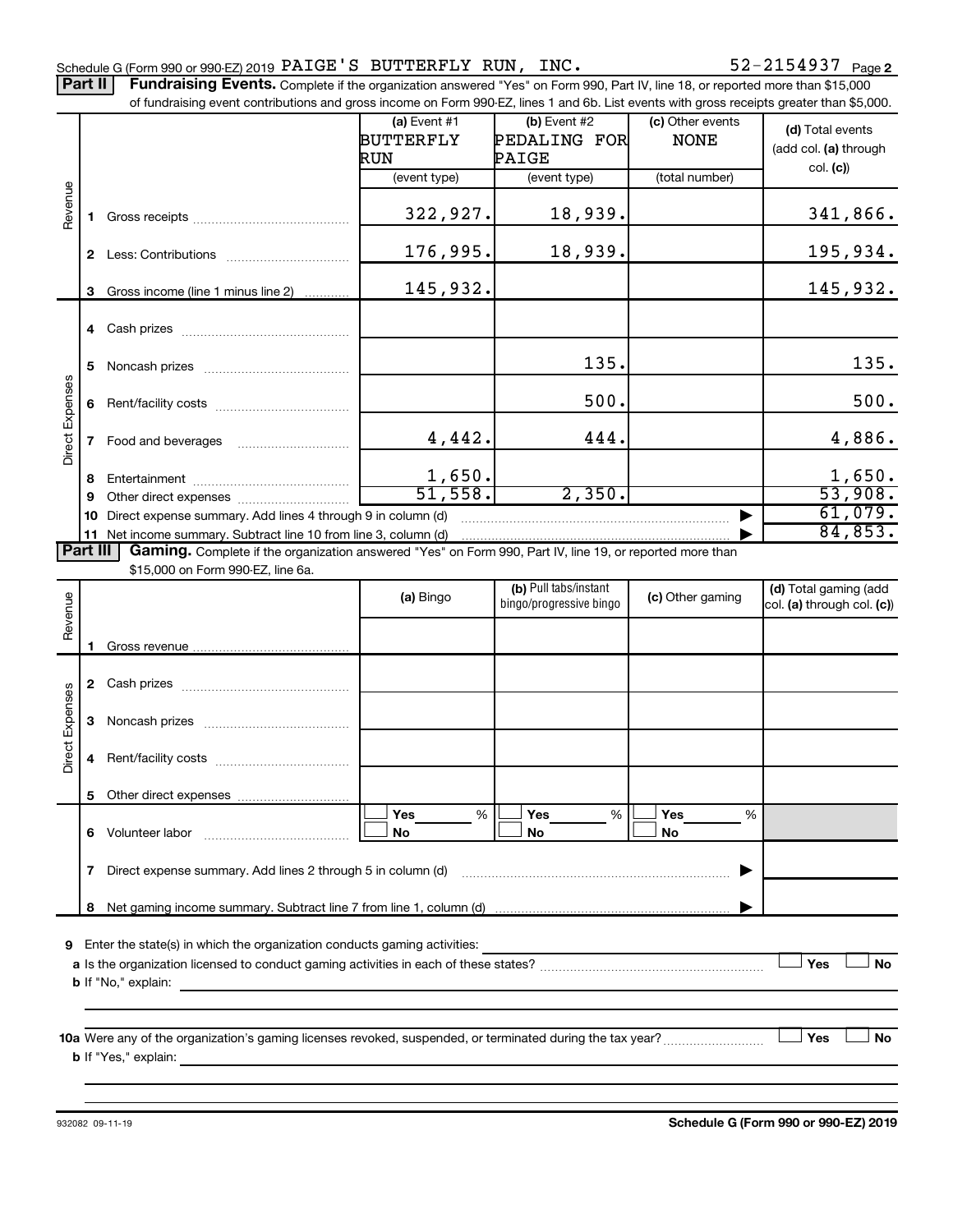|    | Schedule G (Form 990 or 990-EZ) 2019 $\mathsf{PAIGE}$ 'S BUTTERFLY RUN, INC.                                                                                                                                                                                          | 52-2154937 |     | Page 3               |
|----|-----------------------------------------------------------------------------------------------------------------------------------------------------------------------------------------------------------------------------------------------------------------------|------------|-----|----------------------|
|    |                                                                                                                                                                                                                                                                       |            | Yes | <b>No</b>            |
|    | 12 Is the organization a grantor, beneficiary or trustee of a trust, or a member of a partnership or other entity formed                                                                                                                                              |            |     |                      |
|    |                                                                                                                                                                                                                                                                       |            | Yes | <b>No</b>            |
|    | 13 Indicate the percentage of gaming activity conducted in:                                                                                                                                                                                                           |            |     |                      |
|    |                                                                                                                                                                                                                                                                       | 1За        |     | %                    |
|    | <b>b</b> An outside facility <i>www.communicality www.communicality.communicality www.communicality www.communicality.communicality www.communicality.com</i>                                                                                                         | 13b        |     | %                    |
|    | 14 Enter the name and address of the person who prepares the organization's gaming/special events books and records:                                                                                                                                                  |            |     |                      |
|    |                                                                                                                                                                                                                                                                       |            |     |                      |
|    | Name $\blacktriangleright$<br><u>and the control of the control of the control of the control of the control of the control of the control of</u>                                                                                                                     |            |     |                      |
|    | Address $\blacktriangleright$<br><u>and the state of the state of the state of the state of the state of the state of the state of the state of the state of the state of the state of the state of the state of the state of the state of the state of the state</u> |            |     |                      |
|    | <b>15a</b> Does the organization have a contract with a third party from whom the organization receives gaming revenue? $\ldots$                                                                                                                                      |            |     | <b>No</b>            |
|    |                                                                                                                                                                                                                                                                       |            |     |                      |
|    | of gaming revenue retained by the third party $\triangleright$ \$                                                                                                                                                                                                     |            |     |                      |
|    | c If "Yes," enter name and address of the third party:                                                                                                                                                                                                                |            |     |                      |
|    |                                                                                                                                                                                                                                                                       |            |     |                      |
|    | <u>and the state of the state of the state of the state of the state of the state of the state of the state of the state of the state of the state of the state of the state of the state of the state of the state of the state</u><br>Name $\blacktriangleright$    |            |     |                      |
|    | Address $\blacktriangleright$<br><u>and the control of the control of the control of the control of the control of the control of the control of</u>                                                                                                                  |            |     |                      |
| 16 | Gaming manager information:                                                                                                                                                                                                                                           |            |     |                      |
|    | <u> 1990 - Johann Barbara, martin amerikan basal dan berasal dan berasal dalam basal dalam basal dalam basal dala</u><br>Name $\blacktriangleright$                                                                                                                   |            |     |                      |
|    | Gaming manager compensation > \$                                                                                                                                                                                                                                      |            |     |                      |
|    |                                                                                                                                                                                                                                                                       |            |     |                      |
|    |                                                                                                                                                                                                                                                                       |            |     |                      |
|    |                                                                                                                                                                                                                                                                       |            |     |                      |
|    | Director/officer<br>Employee<br>Independent contractor                                                                                                                                                                                                                |            |     |                      |
| 17 | Mandatory distributions:                                                                                                                                                                                                                                              |            |     |                      |
|    | a Is the organization required under state law to make charitable distributions from the gaming proceeds to                                                                                                                                                           |            |     |                      |
|    | retain the state gaming license?                                                                                                                                                                                                                                      |            |     | $\Box$ Yes $\Box$ No |
|    | b Enter the amount of distributions required under state law to be distributed to other exempt organizations or spent in the                                                                                                                                          |            |     |                      |
|    | organization's own exempt activities during the tax year $\triangleright$ \$                                                                                                                                                                                          |            |     |                      |
|    | Part IV<br>Supplemental Information. Provide the explanations required by Part I, line 2b, columns (iii) and (v); and Part III, lines 9, 9b, 10b,                                                                                                                     |            |     |                      |
|    | 15b, 15c, 16, and 17b, as applicable. Also provide any additional information. See instructions.                                                                                                                                                                      |            |     |                      |
|    |                                                                                                                                                                                                                                                                       |            |     |                      |
|    |                                                                                                                                                                                                                                                                       |            |     |                      |
|    |                                                                                                                                                                                                                                                                       |            |     |                      |
|    |                                                                                                                                                                                                                                                                       |            |     |                      |
|    |                                                                                                                                                                                                                                                                       |            |     |                      |
|    |                                                                                                                                                                                                                                                                       |            |     |                      |
|    |                                                                                                                                                                                                                                                                       |            |     |                      |
|    |                                                                                                                                                                                                                                                                       |            |     |                      |
|    |                                                                                                                                                                                                                                                                       |            |     |                      |
|    |                                                                                                                                                                                                                                                                       |            |     |                      |
|    |                                                                                                                                                                                                                                                                       |            |     |                      |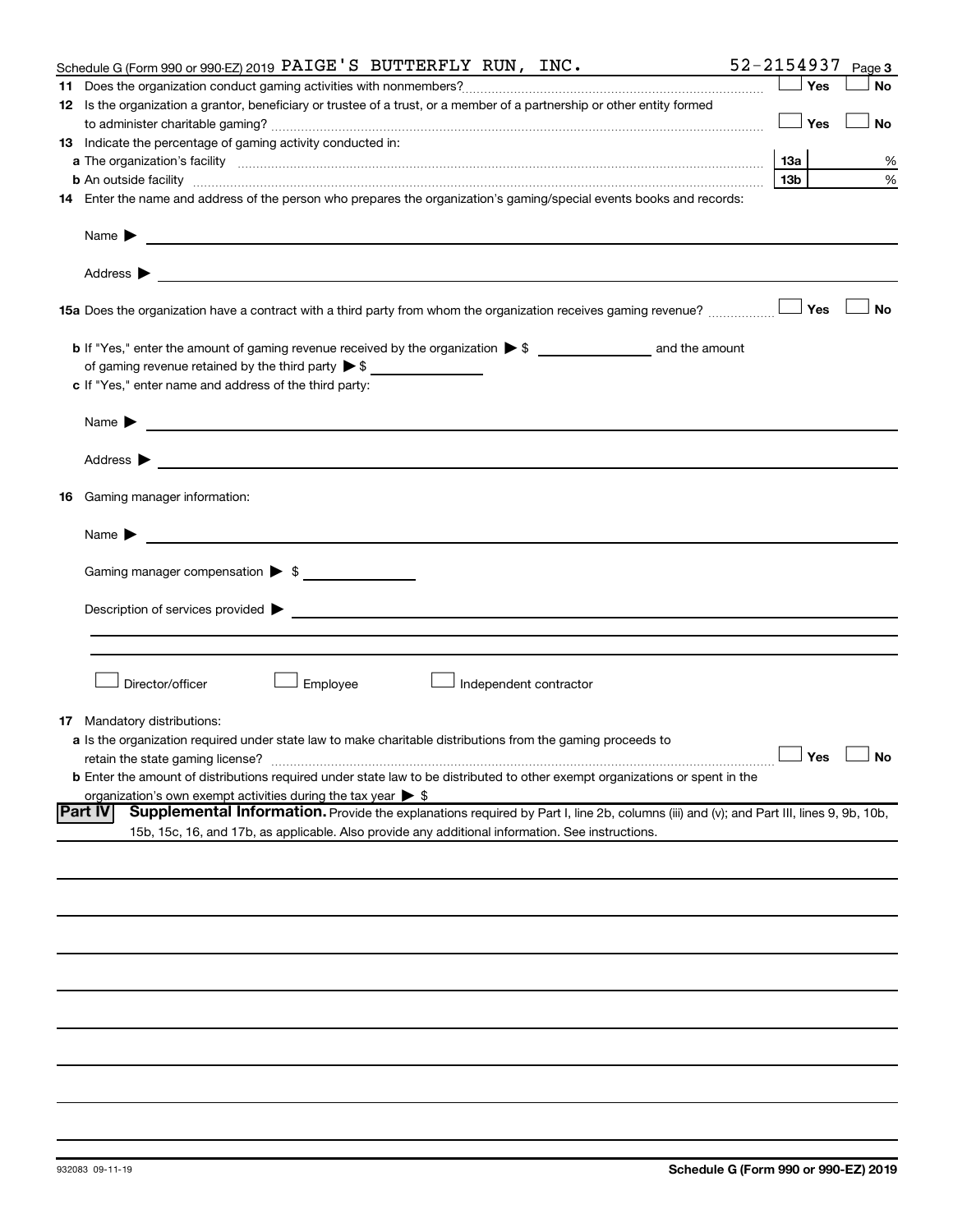| Schedule G (Form 990 or 990-EZ)                       | PAIGE'S BUTTERFLY RUN, | INC. | 52-2154937 | Page 4 |
|-------------------------------------------------------|------------------------|------|------------|--------|
| <b>Part IV   Supplemental Information (continued)</b> |                        |      |            |        |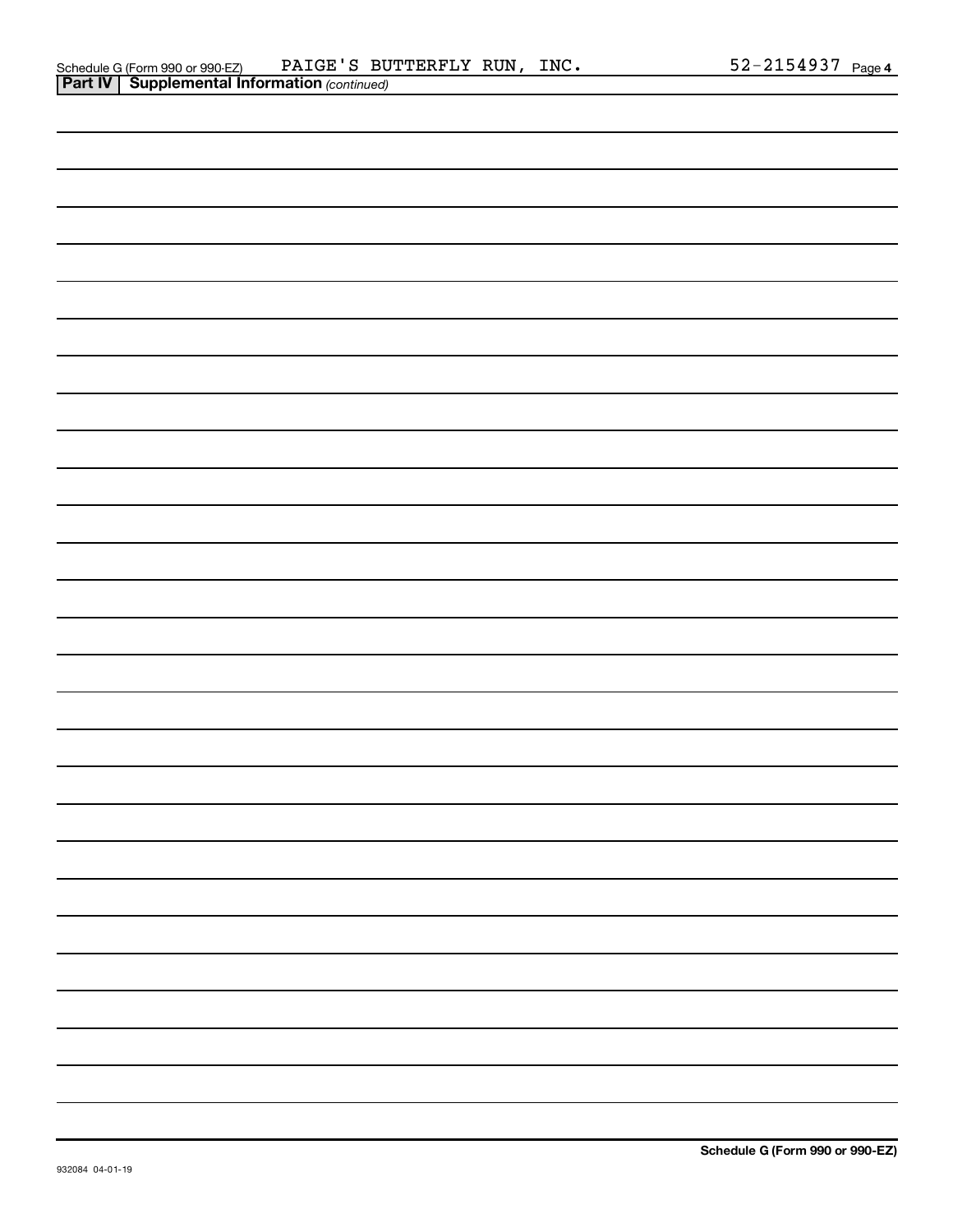| <b>SCHEDULE I</b>                                                                                                                                                                                                                                                                             | <b>Grants and Other Assistance to Organizations,</b> |                                                                                                                                       |                                                                              |                                         |                                                                |                                          | OMB No. 1545-0047                                    |
|-----------------------------------------------------------------------------------------------------------------------------------------------------------------------------------------------------------------------------------------------------------------------------------------------|------------------------------------------------------|---------------------------------------------------------------------------------------------------------------------------------------|------------------------------------------------------------------------------|-----------------------------------------|----------------------------------------------------------------|------------------------------------------|------------------------------------------------------|
| (Form 990)                                                                                                                                                                                                                                                                                    |                                                      | Governments, and Individuals in the United States<br>Complete if the organization answered "Yes" on Form 990, Part IV, line 21 or 22. |                                                                              |                                         |                                                                |                                          | 19                                                   |
| Department of the Treasury<br>Internal Revenue Service                                                                                                                                                                                                                                        |                                                      |                                                                                                                                       | Attach to Form 990.<br>Go to www.irs.gov/Form990 for the latest information. |                                         |                                                                |                                          | <b>Open to Public</b><br>Inspection                  |
| Name of the organization<br>PAIGE'S BUTTERFLY RUN, INC.                                                                                                                                                                                                                                       |                                                      |                                                                                                                                       |                                                                              |                                         |                                                                |                                          | <b>Employer identification number</b><br>52-2154937  |
| Part I<br><b>General Information on Grants and Assistance</b>                                                                                                                                                                                                                                 |                                                      |                                                                                                                                       |                                                                              |                                         |                                                                |                                          |                                                      |
| 1 Does the organization maintain records to substantiate the amount of the grants or assistance, the grantees' eligibility for the grants or assistance, and the selection<br>2 Describe in Part IV the organization's procedures for monitoring the use of grant funds in the United States. |                                                      |                                                                                                                                       |                                                                              |                                         |                                                                |                                          | $\boxed{\text{X}}$ No<br>Yes                         |
| Part II<br>Grants and Other Assistance to Domestic Organizations and Domestic Governments. Complete if the organization answered "Yes" on Form 990, Part IV, line 21, for any                                                                                                                 |                                                      |                                                                                                                                       |                                                                              |                                         |                                                                |                                          |                                                      |
| recipient that received more than \$5,000. Part II can be duplicated if additional space is needed.                                                                                                                                                                                           |                                                      |                                                                                                                                       |                                                                              |                                         |                                                                |                                          |                                                      |
| <b>1 (a)</b> Name and address of organization<br>or government                                                                                                                                                                                                                                | $(b)$ EIN                                            | (c) IRC section<br>(if applicable)                                                                                                    | (d) Amount of<br>cash grant                                                  | (e) Amount of<br>non-cash<br>assistance | (f) Method of<br>valuation (book,<br>FMV, appraisal,<br>other) | (g) Description of<br>noncash assistance | (h) Purpose of grant<br>or assistance                |
| FOUNDATION FOR UPSTATE MEDICAL<br>UNIVERSITY - 750 E. ADAMS STREET<br>SYRACUSE, NY 13210                                                                                                                                                                                                      | 16-1068101                                           |                                                                                                                                       | 97,500                                                                       | $\mathbf 0$ .                           |                                                                |                                          | PAIGE'S FAMILY & SURVIVOR<br><b>ASSISTANCE FUNDS</b> |
| FOUNDATION FOR UPSTATE MEDICAL<br>UNIVERSITY - 750 E. ADAMS STREET<br>SYRACUSE, NY 13210                                                                                                                                                                                                      | 16-1068101                                           |                                                                                                                                       | 66,500                                                                       | 0                                       |                                                                |                                          | PAIGE YEOMANS ARNOLD<br>MEMORIAL ENDOWMENT FUND      |
| FOUNDATION FOR UPSTATE MEDICAL<br>UNIVERSITY - 750 E. ADAMS STREET<br>SYRACUSE, NY 13210                                                                                                                                                                                                      | 16-1068101                                           |                                                                                                                                       | 20,000.                                                                      | $\mathbf{0}$                            |                                                                |                                          | PAIGE'S COMFORT & FAMILY<br>FUN FUND                 |
| FOUNDATION FOR UPSTATE MEDICAL<br>UNIVERSITY - 750 E. ADAMS STREET<br>SYRACUSE, NY 13210                                                                                                                                                                                                      | 16-1068101                                           |                                                                                                                                       | 0.                                                                           | 26,000.FMV                              |                                                                | BOOKS                                    | PAIGE'S BARNES AND NOBLE<br><b>BOOK FAIR DRIVE</b>   |
|                                                                                                                                                                                                                                                                                               |                                                      |                                                                                                                                       |                                                                              |                                         |                                                                |                                          |                                                      |
|                                                                                                                                                                                                                                                                                               |                                                      |                                                                                                                                       |                                                                              |                                         |                                                                |                                          |                                                      |
| Enter total number of other organizations listed in the line 1 table<br>3                                                                                                                                                                                                                     |                                                      |                                                                                                                                       |                                                                              |                                         |                                                                |                                          |                                                      |

**For Paperwork Reduction Act Notice, see the Instructions for Form 990. Schedule I (Form 990) (2019)** LHA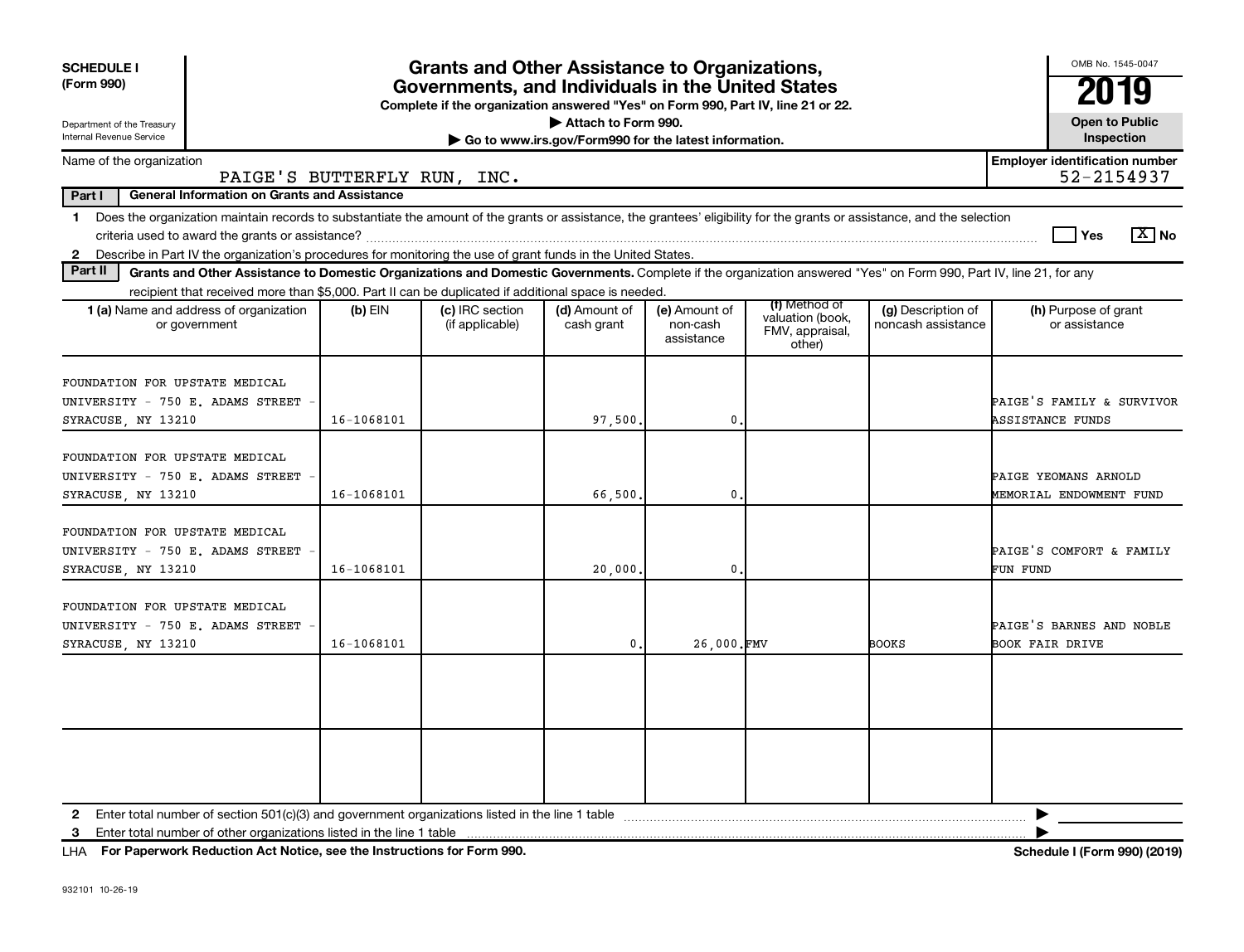Part III | Grants and Other Assistance to Domestic Individuals. Complete if the organization answered "Yes" on Form 990, Part IV, line 22. Part III can be duplicated if additional space is needed.

| (a) Type of grant or assistance | (b) Number of<br>recipients | (c) Amount of<br>cash grant | (d) Amount of non-<br>cash assistance | (e) Method of valuation<br>(book, FMV, appraisal, other) | (f) Description of noncash assistance |
|---------------------------------|-----------------------------|-----------------------------|---------------------------------------|----------------------------------------------------------|---------------------------------------|
|                                 |                             |                             |                                       |                                                          |                                       |
|                                 |                             |                             |                                       |                                                          |                                       |
|                                 |                             |                             |                                       |                                                          |                                       |
|                                 |                             |                             |                                       |                                                          |                                       |
|                                 |                             |                             |                                       |                                                          |                                       |
|                                 |                             |                             |                                       |                                                          |                                       |
|                                 |                             |                             |                                       |                                                          |                                       |
|                                 |                             |                             |                                       |                                                          |                                       |
|                                 |                             |                             |                                       |                                                          |                                       |
|                                 |                             |                             |                                       |                                                          |                                       |

Part IV | Supplemental Information. Provide the information required in Part I, line 2; Part III, column (b); and any other additional information.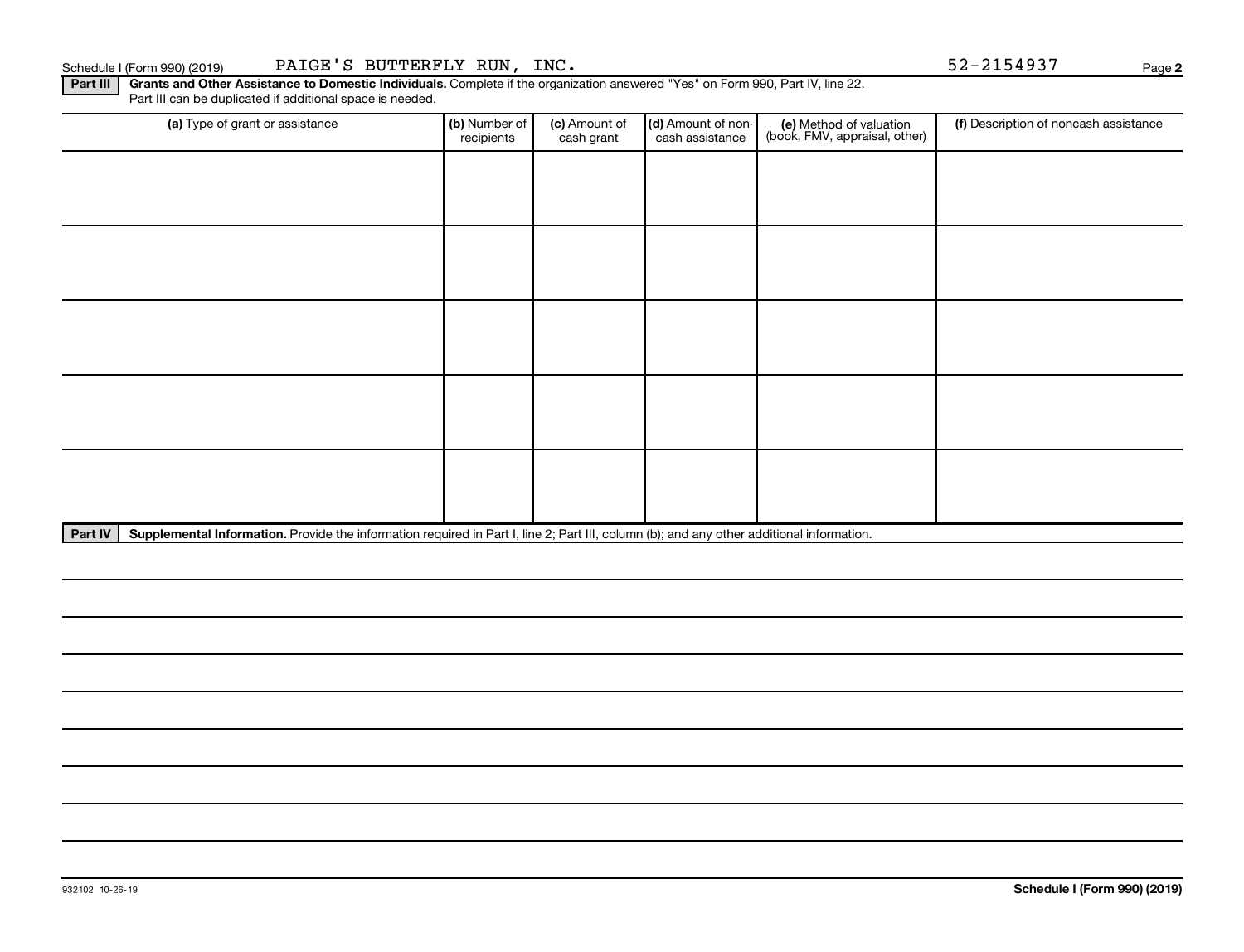# **SCHEDULE M (Form 990)**

# **Noncash Contributions**

OMB No. 1545-0047

| Department of the Treasury |  |
|----------------------------|--|
| Internal Revenue Service   |  |

◆ Complete if the organizations answered "Yes" on Form 990, Part IV, lines 29 or 30.<br>▶ Complete if the organizations answered "Yes" on Form 990, Part IV, lines 29 or 30. **Attach to Form 990.** J

won to rorm ooc.<br>a to www.irs.gov/Eorm990 for instructions and the latest informatio

**Open to Public**

|               | Internal Revenue Service                                                                                                                                                                                                                                |                               |                                      | Go to www.irs.gov/Form990 for instructions and the latest information.                               | Inspection                                                   |
|---------------|---------------------------------------------------------------------------------------------------------------------------------------------------------------------------------------------------------------------------------------------------------|-------------------------------|--------------------------------------|------------------------------------------------------------------------------------------------------|--------------------------------------------------------------|
|               | Name of the organization<br>PAIGE'S BUTTERFLY RUN, INC.                                                                                                                                                                                                 |                               |                                      |                                                                                                      | <b>Employer identification number</b><br>52-2154937          |
| <b>Part I</b> | <b>Types of Property</b>                                                                                                                                                                                                                                |                               |                                      |                                                                                                      |                                                              |
|               |                                                                                                                                                                                                                                                         | (a)<br>Check if<br>applicable | (b)<br>Number of<br>contributions or | (c)<br>Noncash contribution<br>amounts reported on<br>items contributed Form 990, Part VIII, line 1g | (d)<br>Method of determining<br>noncash contribution amounts |
| 1.            |                                                                                                                                                                                                                                                         |                               |                                      |                                                                                                      |                                                              |
| 2             | Art - Historical treasures                                                                                                                                                                                                                              |                               |                                      |                                                                                                      |                                                              |
| з             | Art - Fractional interests                                                                                                                                                                                                                              |                               |                                      |                                                                                                      |                                                              |
| 4             | Books and publications                                                                                                                                                                                                                                  | $\overline{\text{x}}$         |                                      | 26, 139.                                                                                             |                                                              |
| 5             | Clothing and household goods                                                                                                                                                                                                                            |                               |                                      |                                                                                                      |                                                              |
| 6             |                                                                                                                                                                                                                                                         |                               |                                      |                                                                                                      |                                                              |
| 7             |                                                                                                                                                                                                                                                         |                               |                                      |                                                                                                      |                                                              |
| 8             |                                                                                                                                                                                                                                                         |                               |                                      |                                                                                                      |                                                              |
| 9             | Securities - Publicly traded                                                                                                                                                                                                                            |                               |                                      |                                                                                                      |                                                              |
| 10            | Securities - Closely held stock                                                                                                                                                                                                                         |                               |                                      |                                                                                                      |                                                              |
| 11            | Securities - Partnership, LLC, or                                                                                                                                                                                                                       |                               |                                      |                                                                                                      |                                                              |
|               | trust interests                                                                                                                                                                                                                                         |                               |                                      |                                                                                                      |                                                              |
| 12            | Securities - Miscellaneous                                                                                                                                                                                                                              |                               |                                      |                                                                                                      |                                                              |
| 13            | Qualified conservation contribution -                                                                                                                                                                                                                   |                               |                                      |                                                                                                      |                                                              |
|               |                                                                                                                                                                                                                                                         |                               |                                      |                                                                                                      |                                                              |
| 14            | Qualified conservation contribution - Other                                                                                                                                                                                                             |                               |                                      |                                                                                                      |                                                              |
| 15            | Real estate - Residential                                                                                                                                                                                                                               |                               |                                      |                                                                                                      |                                                              |
| 16            | Real estate - Commercial                                                                                                                                                                                                                                |                               |                                      |                                                                                                      |                                                              |
| 17            |                                                                                                                                                                                                                                                         |                               |                                      |                                                                                                      |                                                              |
| 18            |                                                                                                                                                                                                                                                         |                               |                                      |                                                                                                      |                                                              |
| 19            |                                                                                                                                                                                                                                                         |                               |                                      |                                                                                                      |                                                              |
| 20            | Drugs and medical supplies                                                                                                                                                                                                                              |                               |                                      |                                                                                                      |                                                              |
| 21            |                                                                                                                                                                                                                                                         |                               |                                      |                                                                                                      |                                                              |
| 22            |                                                                                                                                                                                                                                                         |                               |                                      |                                                                                                      |                                                              |
| 23            |                                                                                                                                                                                                                                                         |                               |                                      |                                                                                                      |                                                              |
| 24            |                                                                                                                                                                                                                                                         |                               |                                      |                                                                                                      |                                                              |
| 25            | Other $\blacktriangleright$                                                                                                                                                                                                                             |                               |                                      |                                                                                                      |                                                              |
| 26            | Other $\blacktriangleright$                                                                                                                                                                                                                             |                               |                                      |                                                                                                      |                                                              |
| 27            | Other $\blacktriangleright$                                                                                                                                                                                                                             |                               |                                      |                                                                                                      |                                                              |
| 28            | Other $\blacktriangleright$                                                                                                                                                                                                                             |                               |                                      |                                                                                                      |                                                              |
| 29            | Number of Forms 8283 received by the organization during the tax year for contributions                                                                                                                                                                 |                               |                                      |                                                                                                      |                                                              |
|               | for which the organization completed Form 8283, Part IV, Donee Acknowledgement                                                                                                                                                                          |                               |                                      | 29                                                                                                   |                                                              |
|               | 30a During the year, did the organization receive by contribution any property reported in Part I, lines 1 through 28, that it<br>must hold for at least three years from the date of the initial contribution, and which isn't required to be used for |                               |                                      |                                                                                                      | <b>Yes</b><br>No<br>х<br>30a                                 |

**31** Does the organization have a gift acceptance policy that requires the review of any nonstandard contributions?  $\ldots$  $\ldots$  $\ldots$ **32 a** Does the organization hire or use third parties or related organizations to solicit, process, or sell noncash **b** If "Yes," describe the arrangement in Part II. contributions? ~~~~~~~~~~~~~~~~~~~~~~~~~~~~~~~~~~~~~~~~~~~~~~~~~~~~~~

**33** If the organization didn't report an amount in column (c) for a type of property for which column (a) is checked, **b** If "Yes," describe in Part II. describe in Part II.

**For Paperwork Reduction Act Notice, see the Instructions for Form 990. Schedule M (Form 990) 2019** LHA

**31**

X

X

**32a**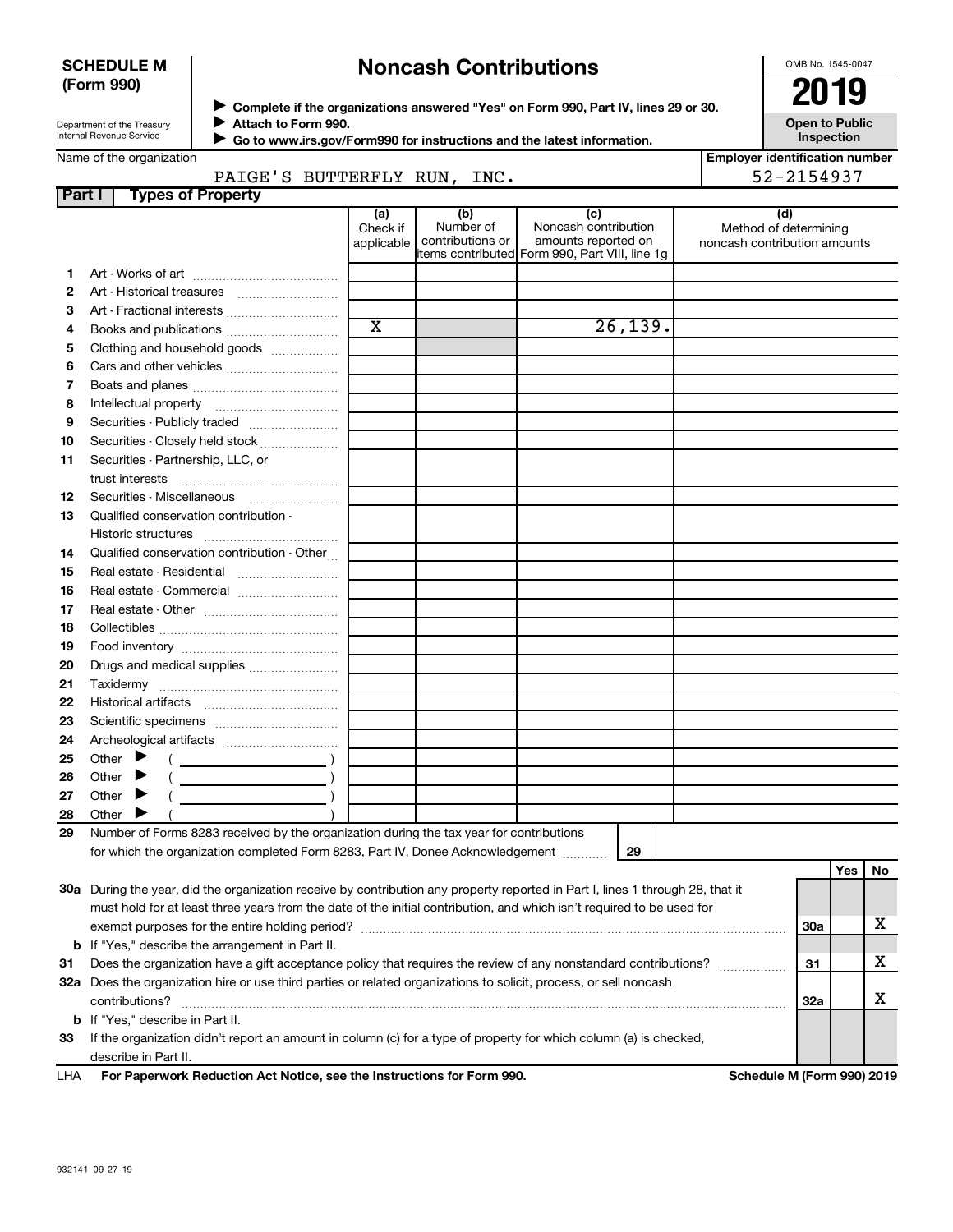Provide the information required by Part I, lines 30b, 32b, and 33, and whether the organization is reporting in Part I, column (b), the number of contributions, the number of items received, or a combination of both. Also complete this part for any additional information. **Part II Supplemental Information.**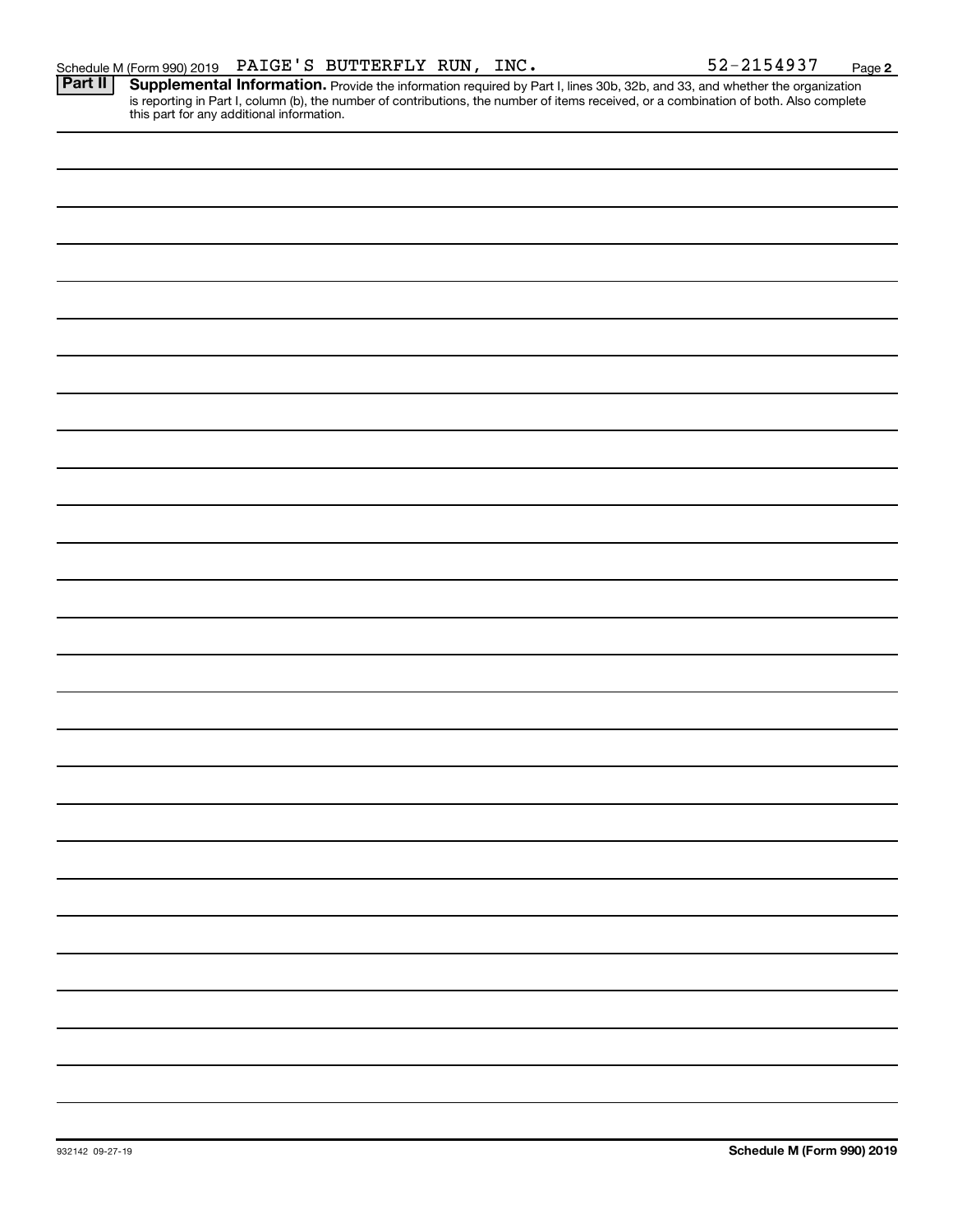**(Form 990 or 990-EZ)**

Department of the Treasury Internal Revenue Service

Name of the organization

**Complete to provide information for responses to specific questions on Form 990 or 990-EZ or to provide any additional information. | Attach to Form 990 or 990-EZ. SCHEDULE O Supplemental Information to Form 990 or 990-EZ 2019** 

**| Go to www.irs.gov/Form990 for the latest information.**

OMB No. 1545-0047 **Open to Public Inspection**

PAIGE'S BUTTERFLY RUN, INC.

**Employer identification number**

FORM 990, PART I, LINE 1, DESCRIPTION OF ORGANIZATION MISSION:

FAMILIES IN CENTRAL NEW YORK THROUGH THE SPONSORSHIP OF PEDIATRIC

ONCOLOGY RESEARCH AND PATIENT PROGRAMS AT UPSTATE GOLISANO CHILDREN'S

HOSPITAL IN SYRACUSE.

FORM 990, PART VI, SECTION B, LINE 11B:

A COPY OF FORM 990 IS REVIEWED BY THE BOARD OF DIRECTORS PRIOR TO FILING.

FORM 990, PART VI, SECTION B, LINE 12C:

THE ORGANIZATION REQUIRES SELF-DISCLOSURE OF ANY CONFLICTS OF INTEREST.

CONFLICTS OF INTEREST ARE REVIEWED AND DISCUSSED AMONG BOARD MEMBERS.

FORM 990, PART VI, SECTION C, LINE 19:

ALL THE REQUIRED DOCUMENTS ARE AVAILABLE FOR PUBLIC INSPECTION UPON REQUEST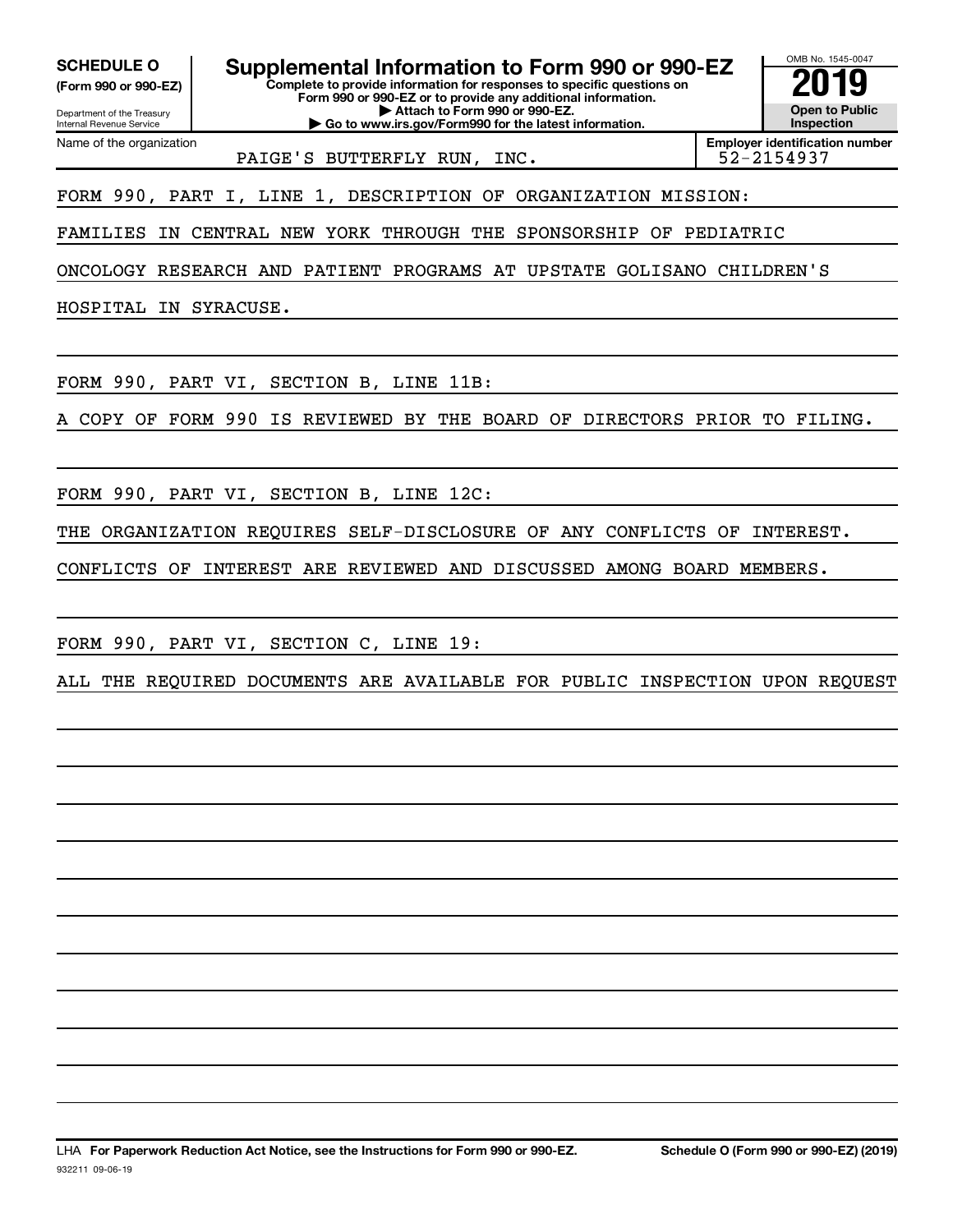NYS Annual Filing for Charitable Organizations www.CharitiesNYS.com

**Open to Public Inspection**

| <b>1. General Information</b>                                                                                                                                                                                                                                   |                                                                                                                |               |                                                                           |                                                                                                                     |                                                                                                                                                            |  |
|-----------------------------------------------------------------------------------------------------------------------------------------------------------------------------------------------------------------------------------------------------------------|----------------------------------------------------------------------------------------------------------------|---------------|---------------------------------------------------------------------------|---------------------------------------------------------------------------------------------------------------------|------------------------------------------------------------------------------------------------------------------------------------------------------------|--|
| and Ending (mm/dd/yyyy) 12/31/2019<br>01/01/2019<br>For Fiscal Year Beginning (mm/dd/yyyy)                                                                                                                                                                      |                                                                                                                |               |                                                                           |                                                                                                                     |                                                                                                                                                            |  |
| Check if Applicable:<br>Address Change                                                                                                                                                                                                                          | Name of Organization:<br>Employer Identification Number (EIN):<br>52-2154937<br>PAIGE'S BUTTERFLY RUN,<br>INC. |               |                                                                           |                                                                                                                     |                                                                                                                                                            |  |
| Name Change<br><b>Initial Filing</b>                                                                                                                                                                                                                            | Mailing Address:                                                                                               |               | 50 PRESIDENTIAL PLAZA, NO.                                                | 106                                                                                                                 | NY Registration Number:<br>$06 - 63 - 99$                                                                                                                  |  |
| <b>Final Filing</b><br><b>Amended Filing</b>                                                                                                                                                                                                                    | City / State / ZIP:                                                                                            | SYRACUSE, NY  | 13202                                                                     |                                                                                                                     | Telephone:<br>315 303-2578                                                                                                                                 |  |
| Reg ID Pending                                                                                                                                                                                                                                                  | Website:                                                                                                       | WWW.PBRUN.ORG |                                                                           |                                                                                                                     | Email:                                                                                                                                                     |  |
| Check your organization's<br>Confirm your Registration Category in the<br>$\lfloor \underline{X} \rfloor$ DUAL (7A & EPTL)<br>EPTL only<br>EXEMPT*<br>7A only<br>registration category:<br>Charities Registry at www.CharitiesNYS.com.                          |                                                                                                                |               |                                                                           |                                                                                                                     |                                                                                                                                                            |  |
| 2. Certification                                                                                                                                                                                                                                                |                                                                                                                |               |                                                                           |                                                                                                                     |                                                                                                                                                            |  |
|                                                                                                                                                                                                                                                                 |                                                                                                                |               |                                                                           |                                                                                                                     | See instructions for certification requirements. Improper certification is a violation of law that may be subject to penalties. The certification requires |  |
| two signatories.                                                                                                                                                                                                                                                |                                                                                                                |               |                                                                           |                                                                                                                     |                                                                                                                                                            |  |
|                                                                                                                                                                                                                                                                 |                                                                                                                |               |                                                                           |                                                                                                                     | We certify under penalties of perjury that we reviewed this report, including all attachments, and to the best of our knowledge and belief,                |  |
|                                                                                                                                                                                                                                                                 |                                                                                                                |               |                                                                           | they are true, correct and complete in accordance with the laws of the State of New York applicable to this report. |                                                                                                                                                            |  |
| President or Authorized Officer:                                                                                                                                                                                                                                |                                                                                                                |               |                                                                           | CHRISTOPHER ARNOLD<br>PRESIDENT                                                                                     |                                                                                                                                                            |  |
|                                                                                                                                                                                                                                                                 |                                                                                                                | Signature     |                                                                           | Print Name and Title                                                                                                | Date                                                                                                                                                       |  |
|                                                                                                                                                                                                                                                                 |                                                                                                                |               |                                                                           | <b>JAIMIE GALANTE</b><br><b>TREASURER</b>                                                                           |                                                                                                                                                            |  |
| Chief Financial Officer or Treasurer:                                                                                                                                                                                                                           |                                                                                                                | Signature     |                                                                           | <b>Print Name and Title</b>                                                                                         | Date                                                                                                                                                       |  |
| 3. Annual Reporting Exemption                                                                                                                                                                                                                                   |                                                                                                                |               |                                                                           |                                                                                                                     |                                                                                                                                                            |  |
|                                                                                                                                                                                                                                                                 |                                                                                                                |               |                                                                           |                                                                                                                     | Check the exemption(s) that apply to your filing. If your organization is claiming an exemption under one category (7A or EPTL only filers) or both        |  |
|                                                                                                                                                                                                                                                                 |                                                                                                                |               |                                                                           |                                                                                                                     | categories (DUAL filers) that apply to your registration, complete only parts 1, 2, and 3, and submit the certified Char500. No fee, schedules, or         |  |
|                                                                                                                                                                                                                                                                 |                                                                                                                |               |                                                                           |                                                                                                                     | additional attachments are required. If you cannot claim an exemption or are a DUAL filer that claims only one exemption, you must file applicable         |  |
| schedules and attachments and pay applicable fees.                                                                                                                                                                                                              |                                                                                                                |               |                                                                           |                                                                                                                     |                                                                                                                                                            |  |
|                                                                                                                                                                                                                                                                 |                                                                                                                |               |                                                                           |                                                                                                                     |                                                                                                                                                            |  |
| 3a. 7A filing exemption: Total contributions from NY State including residents, foundations, government agencies, etc. did not<br>exceed \$25,000 and the organization did not engage a professional fund raiser (PFR) or fund raising counsel (FRC) to solicit |                                                                                                                |               |                                                                           |                                                                                                                     |                                                                                                                                                            |  |
| contributions during the fiscal year.                                                                                                                                                                                                                           |                                                                                                                |               |                                                                           |                                                                                                                     |                                                                                                                                                            |  |
|                                                                                                                                                                                                                                                                 |                                                                                                                |               |                                                                           |                                                                                                                     | 3b. EPTL filing exemption: Gross receipts did not exceed \$25,000 and the market value of assets did not exceed \$25,000 at any time                       |  |
|                                                                                                                                                                                                                                                                 | during the fiscal year.                                                                                        |               |                                                                           |                                                                                                                     |                                                                                                                                                            |  |
|                                                                                                                                                                                                                                                                 |                                                                                                                |               |                                                                           |                                                                                                                     |                                                                                                                                                            |  |
| 4. Schedules and Attachments                                                                                                                                                                                                                                    |                                                                                                                |               |                                                                           |                                                                                                                     |                                                                                                                                                            |  |
| See the following page                                                                                                                                                                                                                                          |                                                                                                                |               |                                                                           |                                                                                                                     |                                                                                                                                                            |  |
| $\boxed{\textbf{X}}$ No 4a. Did your organization use a professional fund raiser, fund raising counsel or commercial co-venturer<br>Yes<br>for a checklist of                                                                                                   |                                                                                                                |               |                                                                           |                                                                                                                     |                                                                                                                                                            |  |
| for fund raising activity in NY State? If yes, complete Schedule 4a.<br>schedules and                                                                                                                                                                           |                                                                                                                |               |                                                                           |                                                                                                                     |                                                                                                                                                            |  |
| attachments to                                                                                                                                                                                                                                                  |                                                                                                                |               |                                                                           |                                                                                                                     |                                                                                                                                                            |  |
| $\lfloor x \rfloor$ No 4b. Did the organization receive government grants? If yes, complete Schedule 4b.<br>Yes<br>complete your filing.                                                                                                                        |                                                                                                                |               |                                                                           |                                                                                                                     |                                                                                                                                                            |  |
| 5. Fee                                                                                                                                                                                                                                                          |                                                                                                                |               |                                                                           |                                                                                                                     |                                                                                                                                                            |  |
| See the checklist on the                                                                                                                                                                                                                                        | 7A filing fee:                                                                                                 |               | EPTL filing fee:                                                          | Total fee:                                                                                                          |                                                                                                                                                            |  |
| next page to calculate your                                                                                                                                                                                                                                     |                                                                                                                |               |                                                                           | Make a single check or money order                                                                                  |                                                                                                                                                            |  |
| payable to:<br>fee(s). Indicate fee(s) you                                                                                                                                                                                                                      |                                                                                                                |               |                                                                           |                                                                                                                     |                                                                                                                                                            |  |
| are submitting here:                                                                                                                                                                                                                                            | \$                                                                                                             | 25.           | 25.<br>\$                                                                 | $50.$<br>\$                                                                                                         | "Department of Law"                                                                                                                                        |  |
|                                                                                                                                                                                                                                                                 |                                                                                                                |               | CHAR500 Annual Filing for Charitable Organizations (Updated January 2020) |                                                                                                                     |                                                                                                                                                            |  |

\*The "Exempt" category refers to an organization's NYS registration status. It does not refer to its IRS tax designation.